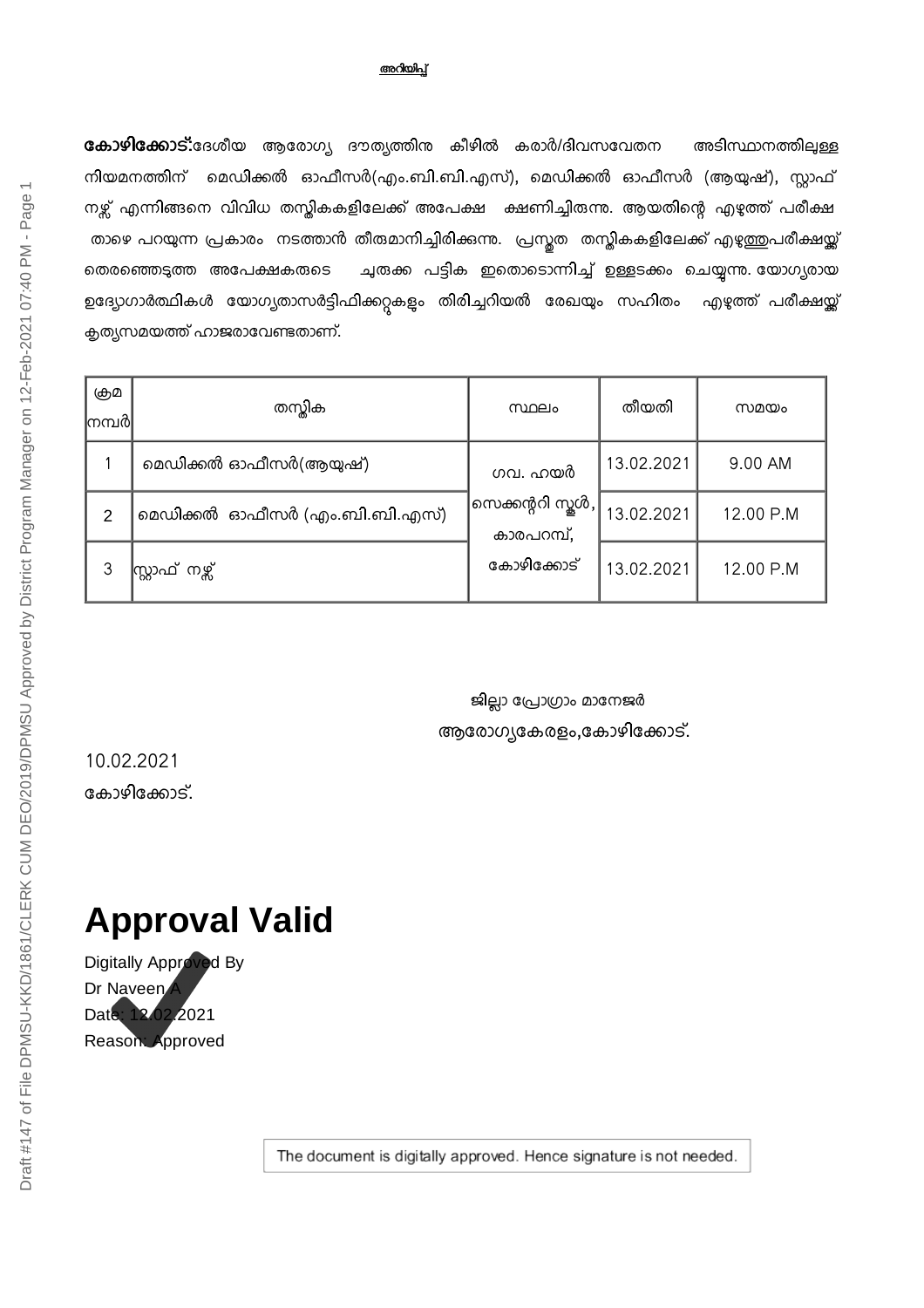| <b>Medical Officer</b> |                        |                                                                          |
|------------------------|------------------------|--------------------------------------------------------------------------|
| Reg. No                | <b>Name</b>            | <b>Address</b>                                                           |
| $\mathbf 1$            | Abhithya C M           | Mangat(H), Vallikkunu<br>North(po), Malappuram                           |
| 2                      | <b>Akhil P</b>         | Eruppangattil(H),<br>Peruvamal(po), Kozhikode,<br>673008                 |
| 3                      | Alka Tharak, A. S.     | Kayyattayil(h),<br>Makkada(po), kakkodi,<br>kozhikode, 673611            |
| 4                      | Amrutha K              | Kunnath House<br>Thekkekampurath Paramba<br>P.O Arakkinar                |
| 5                      | Aparna KTK             | Ambadi House Kuningad<br>Post Purameri Kozhikode                         |
| 6                      | Aparna<br>Padmanabhan  | Anagha(H)<br>Pattithara(po) Trithala Palakka<br>d, 679534                |
| 7                      | Arshina K              | Kurooli Thuneri Post<br>Kozhikode 673505                                 |
| 8                      | Asifa KP               | <b>Badhusha Mansil</b><br>Payoth rd, Perambra-673525                     |
| 9                      | <b>Athul B</b>         | Poovakattu(h)<br>Chirakadavom, kayamkulam (<br>po)690502                 |
| 10                     | Ayisha Thazneem K<br>P | Palachiramad(H)<br>Edarikode<br>(po)Malappuram-676501                    |
| 11                     | Azharudheen A.K        | Edavanna Kunnath<br>Agastianmuzhi Mukkam<br>673602                       |
| 12                     | Chitra C M             | Olivia LadiesHostel<br>Payadithazham<br>(via)Pantheeramkav-673019        |
| 13                     | Deena Fathima          | Pevumkattil(H),<br>Padanilam(PO), Kozhikode<br>673571                    |
| 14                     | Faras Hameed           | Fanseem Mahal, Kovilakam<br>Rd, Nilambur (Po),<br>Malappuram(Dis) 679329 |

### **ShortApplication for the Post of Medical Officer**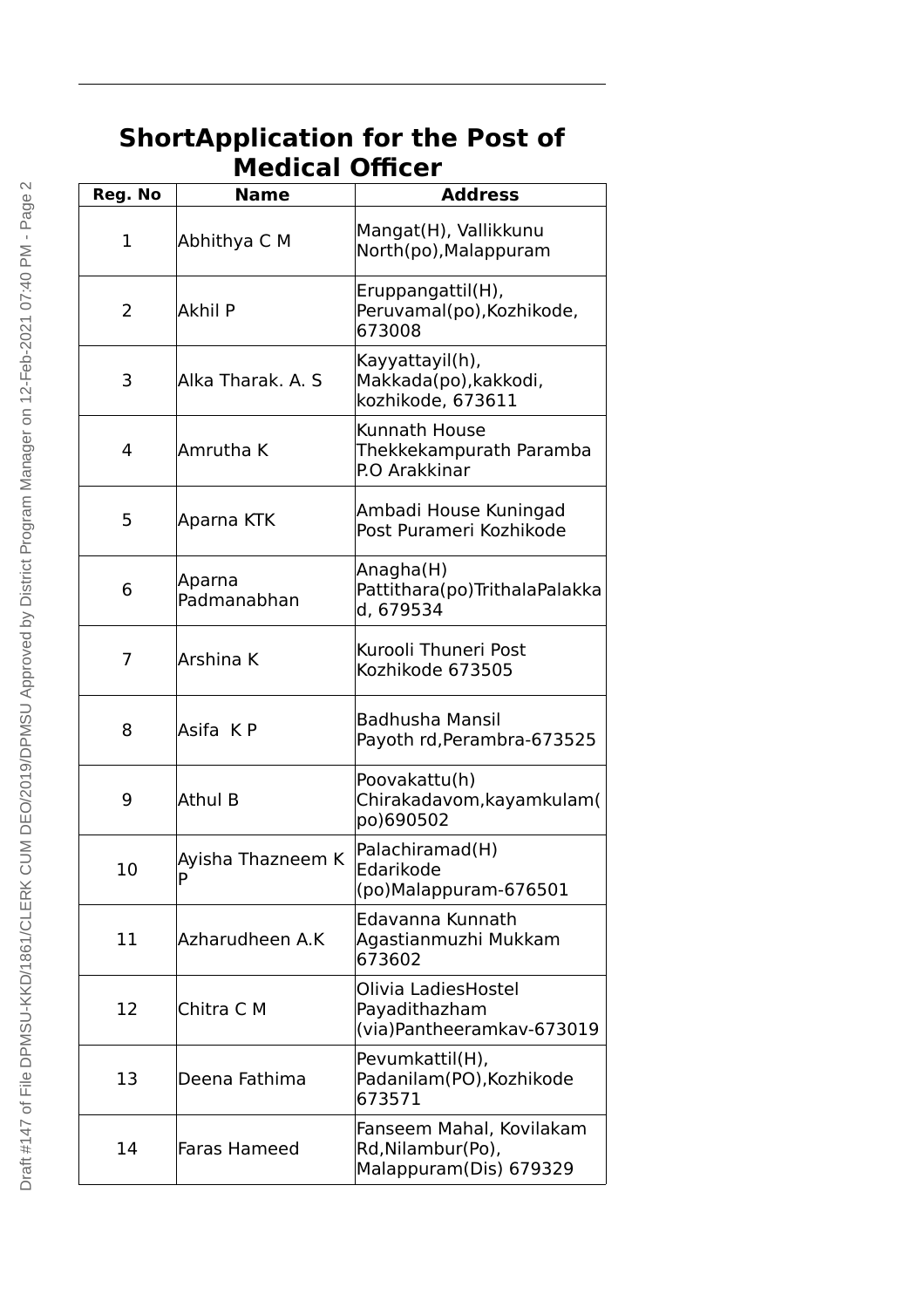| 15 | Fathima Fidha<br>Maleeha                 | Vee tee(H), Chembra Rd,<br>Perambra.673525                               |
|----|------------------------------------------|--------------------------------------------------------------------------|
| 16 | Fathima Mehjebin P<br>C                  | Pathiyat (H), Chelembra,<br>Chelooppadam, Ramanattuk<br>ara.673634       |
| 17 | Fathima Nasrin T P                       | Parammal (H), Elayur<br>iruvaetty (PO),<br>Malappuram-673602             |
| 18 | Greeshma R G                             | Swathi(H)<br>Moolad(Po)Naduvannur-673<br>614                             |
| 19 | Haritha V                                | Rajeevam Kulangarathodi<br>Nallur Feroke PO 673631                       |
| 20 | Jabir P.M                                | Aroor olavattoor kondotty<br>Malappuram                                  |
| 21 | Jishana Hameed C V                       | Chettiyamveetil(H),<br>Avadhukka(PO)Peruvannam<br>uzhi-<br>673528        |
| 22 | Jithin Dev P.J                           | Pezhumkattil House<br>Padanilam Post Kozhikode<br>673571                 |
| 23 | Keerthana<br>Prasannan                   | Prasadham(H), PKC rd,<br>Westhill<br>Chungam.Kozhikode-673005            |
| 24 | Mamatha D                                | Thekkevalappil(H)<br>Chelannur<br>(po), Calicut-673616                   |
|    |                                          |                                                                          |
| 25 | Muhammad Haseeb                          | Pathiyat (H), Chelembra,<br>Chelooppadam.                                |
| 26 | Muhammad Muhsin.<br>K. P                 | Kattile puthanpurayil(h)<br>lyyamkode(po), vatakaraKoz<br>hikode, 673504 |
| 27 | <b>Muhammed Abdul</b><br><b>Basith T</b> | Thabaruk<br>(H), Purakkateri(po), thalakula<br>thur(po)kozhikode 673317  |
| 28 | <b>Muhammed Abdul</b><br>Raoof           | Chemban Mangattayil<br>Chelembra Post Malappuram<br>673634               |
| 29 | Najeeba P M                              | Pattery Mannil(H),<br>Muyipoth(PO),<br>Meppayur-673524                   |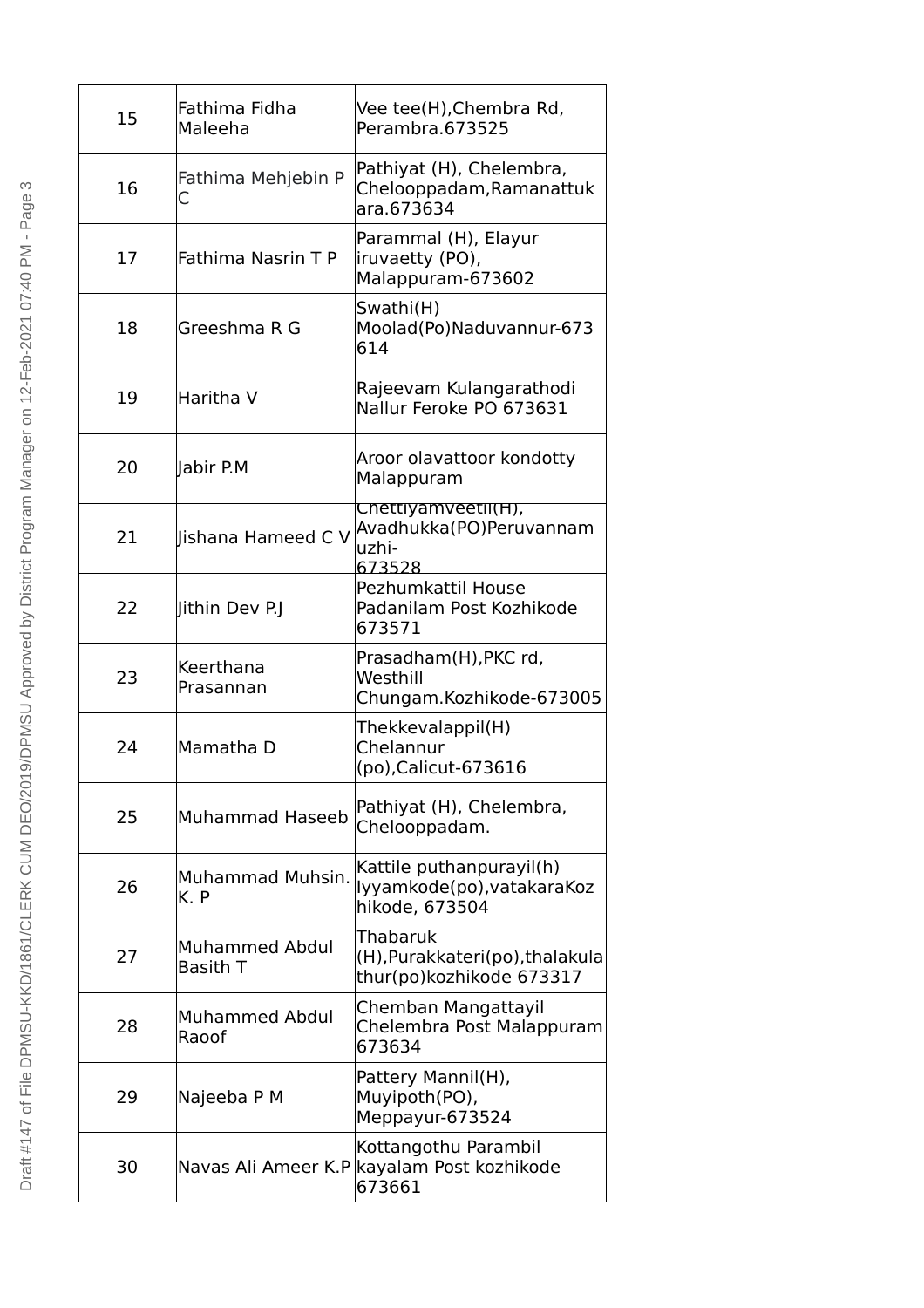| 31 | Nayana R                 | Theertham(H)<br>Nechul Meethal, Kavu<br>stop, Chevayur<br>673017                 |
|----|--------------------------|----------------------------------------------------------------------------------|
| 32 | Nidha Abdul Gafoor       | Valappil (H)<br>Naithukulangara, Chevayoor-                                      |
| 33 | Nihla C.B.V              | Paragon, Major Sandhosh Rd,<br>West Nadakkav                                     |
| 34 | Nirmal Chand             | Khills(H), East<br>Vellimadkunnu, kozhikode<br>673012                            |
| 35 | Reshma V T               | Gurikkal Vadakkayil(H)<br>Thikkodi(po)<br>Meladi, Kozhikode-673529               |
| 36 |                          | school road(po)<br>Safarudheen.khan.H Nellikode, thondayad,<br>kozhikode, 673016 |
| 37 | Safeera K                | Thandora House<br>Thandorappara post                                             |
| 38 | Saihari Narayanan.<br>М  | Mullakkal(h)<br>Thiruthiyad, puthiyara (po) Ko<br>zhikode                        |
| 39 | Saja Mol M.K             | Manchara House Kakkad<br>Karassery Post Mukkam<br>673602                         |
| 40 | Shameer Babu P           | Sali nivas, Parayil padam,<br>Nallalam(po) Areekad<br>673027                     |
| 41 | Shamma Abdhul<br>Khadhar | Kolari(H), Payyoli(PO), Kozhiko<br>de 673522                                     |
| 42 | Shamna shams             | kalarikandi, pilassery (po) Kun<br>namangalam, kozhikode,<br>673571              |
| 43 | Sharafath Ali M          | Manchara House Kakkad<br>Karassery Post Mukkam<br>673602                         |
| 44 | Shilpa Sasidharan        | Ajith(H),<br>Veluthur Paramb, S.V Colany<br>Rd,<br>Raniipaam(PO).673006          |
| 45 | Snehalatha T             | Nagaththazha(Ho),<br>Muyippoth(Po), Meppayur<br>673524                           |
| 46 | Sumi A S                 | Aranappady(H),<br>Mananthavady(po)Wayanad-<br>670645                             |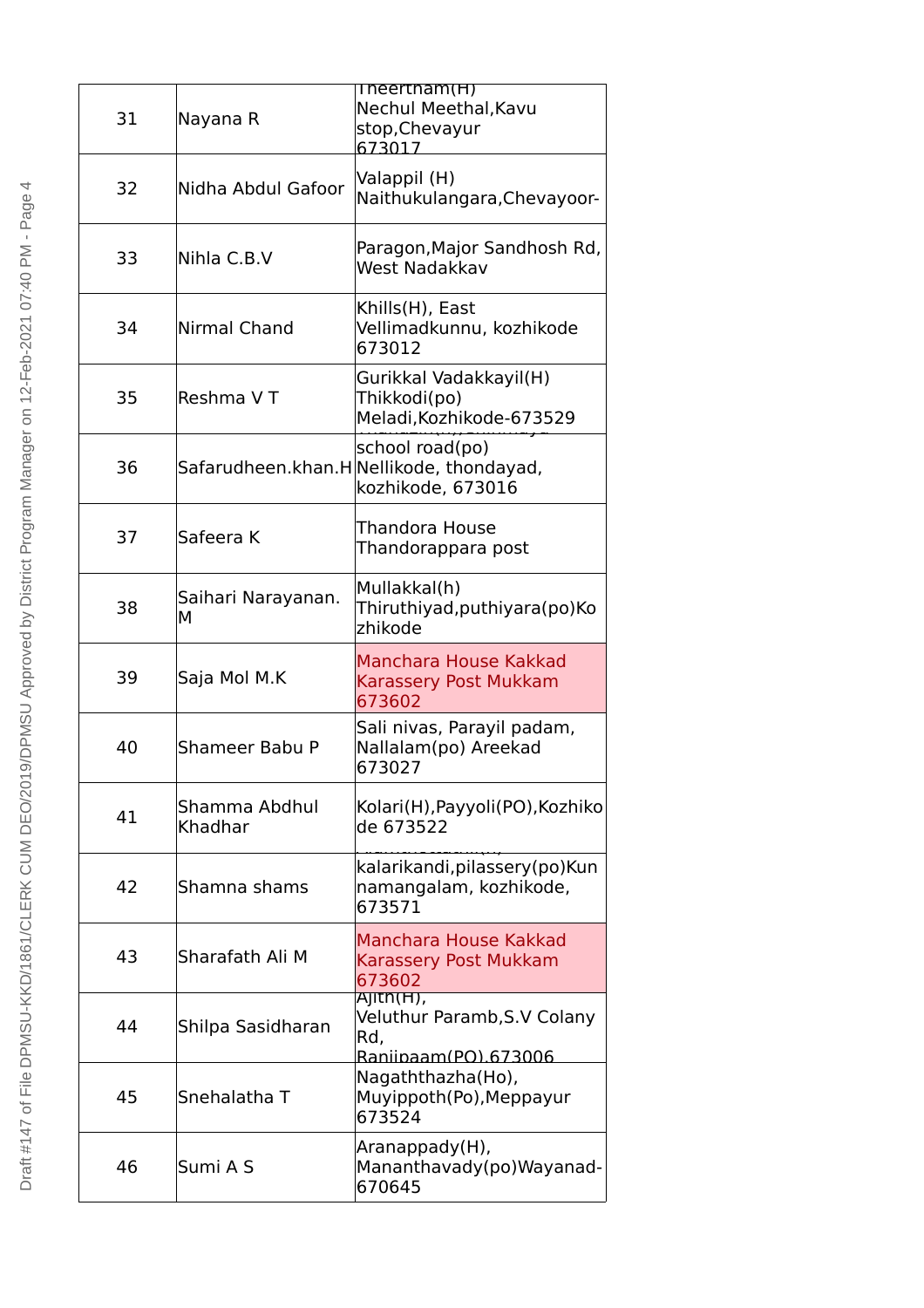### **Short listed Application for the Post of Medical Officer(Ayush)**

|                | SI. NName              | <b>Address</b>                                                                                |
|----------------|------------------------|-----------------------------------------------------------------------------------------------|
| $\mathbf 1$    | <b>AARATHIM</b>        | MANANGATTIL HOUSE POTTASSERY<br>PO MANNARKKAD PALAKKAD<br>678598                              |
| $\overline{2}$ | <b>AATHIRA SAJEEV</b>  | <b>BRIDHE STONE APPARTMENTS D1</b><br><b>NEAR LIC OFFICE CHALAPPURAM PO</b><br>673002 CALICUT |
|                | 3 ABDUL HASEEB P       | <b>CT HOUSE MORAYUR PO</b><br>MALAPPURAM 673642                                               |
| 4              | <b>ABDUL RASAK A</b>   | ALAKKAL HOUSE NADAPURAM PO<br>VADAKARA KOZHIKODE 673504                                       |
| 5              | <b>ABHAYA M</b>        | ABHAYA NIVAS PO THOTTILANGADI<br>AREODE 673639 MALAPPURAM                                     |
| 6              | <b>ABHIJITH PT</b>     | AARAMAM DR PT RAMACHANDRAN<br>26/1416 A OPP KALARIKKAL DEVI<br>TEMPLE PO KOTTOOLI 673016      |
| $\overline{7}$ | ABHINASH G L           | THIRUVATHIRA KRA 110 KALLUVILA<br>LANE KARIYAM SREEKARIYAM PO<br>THIRUVANATHAPURAM 695017     |
| 8              | <b>ABITH AKBAR</b>     | THALIYAPADATH HOUSE MAPRANAM<br>PO MADAYIKONAM 680712                                         |
| 9              | AFEEFA C               | <b>CHUNGATH HOUSE</b><br>CHETTIYANGADIE KARUVAMBRAM<br><b>PO MAIERI 676123</b>                |
|                | $10$ AFNAN ALI         | VAYALORAM HOUSE MAVOOR PO<br><b>CALICUT 673661</b>                                            |
| 11             | AHANA ASHOK M          | MEKKAN CHOLI HOUSE IRINGAL PO<br>KOZHIKODE 673521                                             |
| 12             | <b>AISWARAY A</b>      | ANIL NIVAS PADINJAREKKARA PO<br><b>VALLAKOM VAIKOM KOTTAYAM</b><br>686146                     |
| 13             | <b>AISWARYA BABU R</b> | RAYAROTH HOUSE MEPPAYUR PO<br>KOZHIKODE 673524                                                |
| 14             | AISWARYA K G           | PULLEEKARA HOUSE VELLIPARAMBA<br>PO KOZHIKODE 673008                                          |
| 15             | <b>AISWARYA P</b>      | KUNNATH HOUSE PALLIKKAL<br>MALAPPURAM 673634                                                  |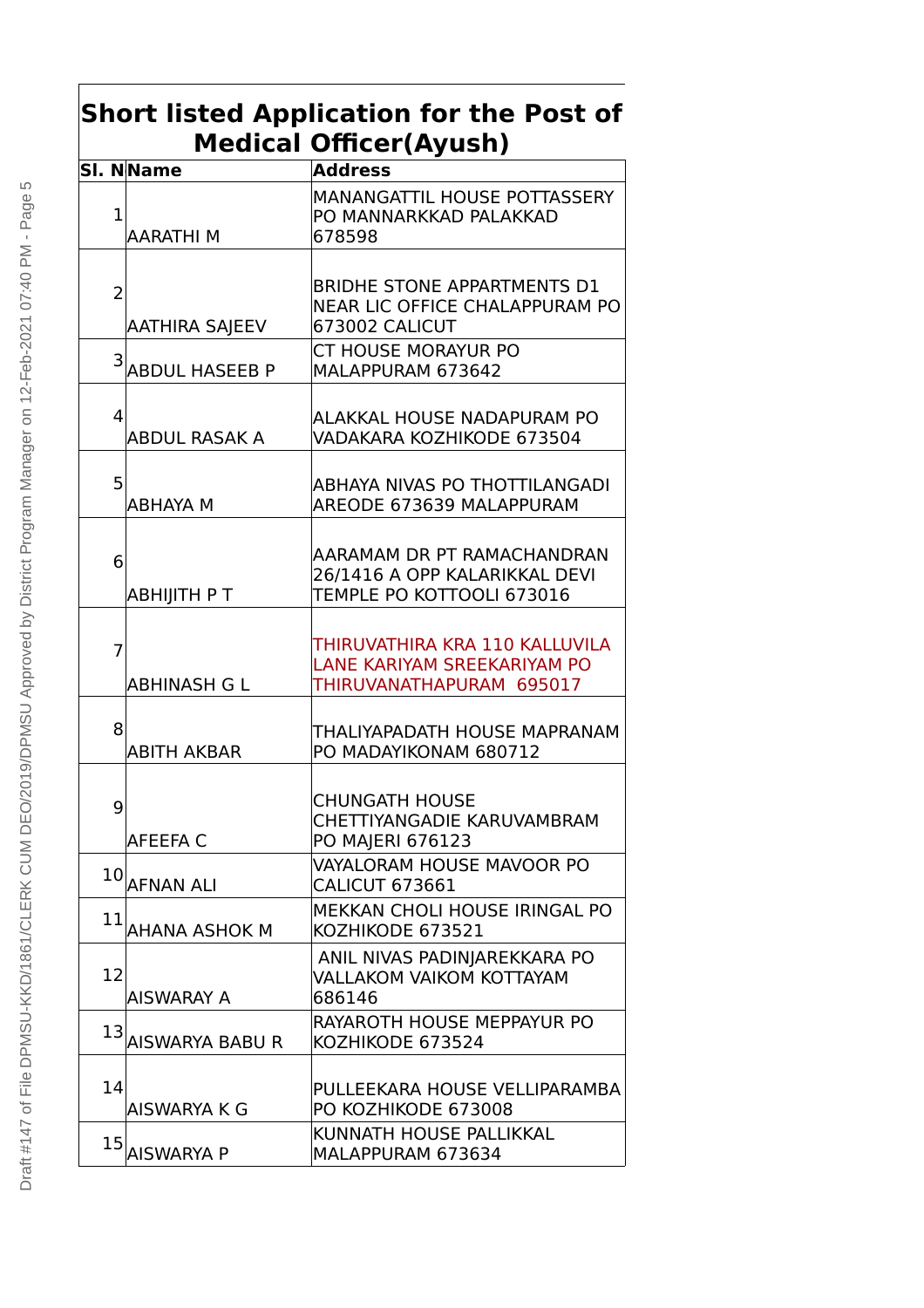| 16 | <b>AJULA ANIL</b>      | PULIKKOTTIL HOUSE 5/682 A NEAR<br><b>CDA COLONY ERANHIPALAM</b><br><b>CALICUT 673006</b>            |
|----|------------------------|-----------------------------------------------------------------------------------------------------|
| 17 | <b>AKARSH GOPI U I</b> | UDAYAM KS ROAD KOVALAM PO<br>THIRUVANTHAPURAM 695527                                                |
|    | 18 AKHIL P K BAMS      | PUTHENVEETTIL HOUSE KORATTY<br><b>SOUTH PO THRISSUR</b>                                             |
| 19 | <b>AKHIL S KUMAR</b>   | AISWARYA HOUSE THIRUVANGOR<br>PO KOZHIKODE 673304                                                   |
|    | $20$ AKHILA A          | SOUPARNIKA HOUSE ATHANIKAL<br>WEST HILL PO CALICUT 673005                                           |
| 21 | <b>AKHILA C</b>        | AKHILA NIVAS AYANIKKAD CHIRAYIL<br>PO KONDOTTY 673638<br><b>MALAPPURAM</b>                          |
| 22 | <b>AKHILA P K</b>      | <b>MELEPADUVATTE HOUSE</b><br><b>KARUVASSERY PO</b><br>KOZHIKODEN673010                             |
| 23 | <b>AKHILA RETNAM A</b> | <b>ARATTUKIZHAKKETHIL HOUSE</b><br>MOOTHEDAM PO MALAPPURAM<br>679331                                |
| 24 | <b>AKHILA SANKAR K</b> | <b>MELOFFIL HOUSE NALLAM PO</b><br>PADAM POST CALICUT 673027                                        |
|    | 25 AKHILA UDAYAN       | VANDITHAM MORIKKARA PO<br>KAKKODI KOZHIKODE 673611                                                  |
| 26 | <b>AKHILADEVI A</b>    | THERENGAL HOUSE<br><b>PANTHEERPADAM</b><br>KUNNAMANGALAM PO KOZHIKODE<br>673571                     |
| 27 | <b>ALEESHA RAJ</b>     | SREEPADAM MULIYAPURATH HOUSE<br><b>VENGERI PO KOZHIKODE 673010</b>                                  |
|    | $28$ AMBILI K          | KARICHERI HOUSE OLD ROAD<br><b>ANANGOOR KASARGOD</b>                                                |
| 29 | <b>AMRITHA AJAY</b>    | AMRITHA KINARKANDIYIL<br>PULLANNUR MALAYAMMA PO NIT<br>KOZHIKODE 673601                             |
|    | 30 AMRITHA CJ          | <b>MAPPILA HOUSE TIRUR</b><br>MALAPPURAM 676101                                                     |
| 31 | <b>AMRITHA G S</b>     | JALAKAM TC 7/1009 (1) KARUNYA<br><b>200 BHASI NAGAR ULLOOR</b><br>MEDICAL COLLEGE PO TVPM<br>695011 |
| 32 |                        | KARIYATHAM KUZHI HOUSE<br>EDAVANNAPPARA PO VAZHAKKAD                                                |
|    | <b>AMRITHA K</b>       | MALAPPURAM 673645                                                                                   |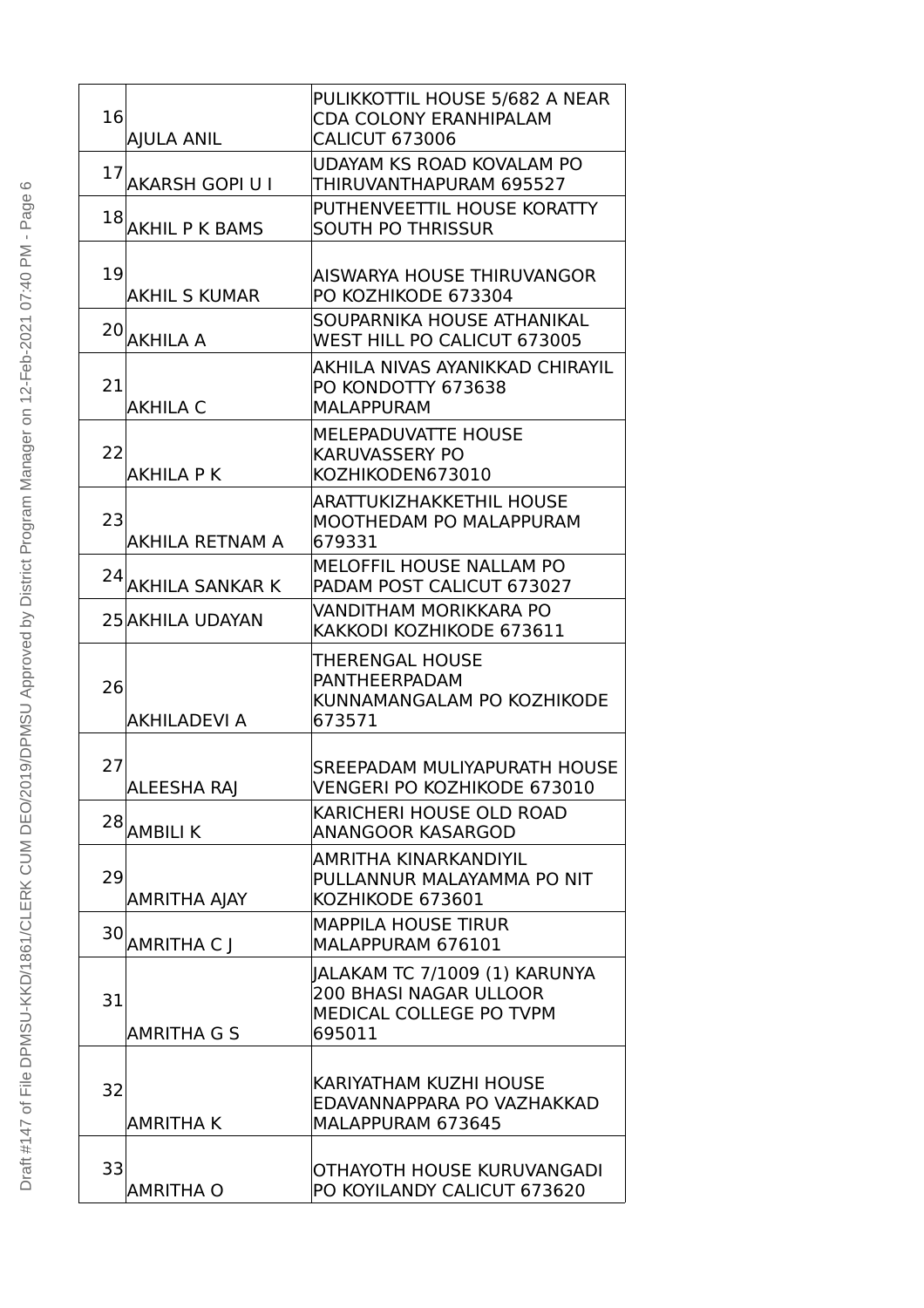| 34 |                        | THIRUVATHIRA KRA 110 KALLUVILA                                    |
|----|------------------------|-------------------------------------------------------------------|
|    | <b>AMRITHA R S</b>     | LANE KARIYAM SREEKARIYAM PO<br>THIRUVANATHAPURAM 695017           |
|    |                        |                                                                   |
| 35 |                        | <b>KIZHAKKE POYILIL HOUSE</b>                                     |
|    | AMRUTHA A B            | NANMINDA PO KOZHIKODE 673613                                      |
|    |                        |                                                                   |
| 36 |                        | ANUROOP HOUSE PARAPPANAGADI                                       |
|    | AMRUTHA A M            | PO MALAPPURAM 676303                                              |
| 37 |                        | ANGADITHALAKKAL HOUSE DOWN                                        |
|    | AMRUTHA A T            | <b>HILL PO KIZHAKKETHALA</b><br>MALAPPURAM 676519                 |
|    |                        |                                                                   |
| 38 |                        | SOPANAM HOUSE KALPATHUR PO                                        |
|    | <b>AMRUTHA R</b>       | MEPPAYUR KOZHIKODE 673524                                         |
|    |                        | <b>OLAKKAL HOUSE THOTTATHIN</b>                                   |
| 39 |                        | KADAVU KALLURUTTY PO                                              |
|    | <b>AMRUTHA R</b>       | KOZHIKODE 673582                                                  |
|    |                        |                                                                   |
| 40 | <b>AMRUTHA S R</b>     | PAYYIL MEETHAL HOUSE AVALA PO<br><b>MEPPAYUR KOZHIKODE 673524</b> |
|    |                        | <b>GANAPATHI KANDY HOUSE</b>                                      |
| 41 |                        | ERAVATTOOR PO PERAMBRA                                            |
|    | ANAGHA G K             | KOZHIKODE 673525                                                  |
| 42 |                        | <b>SURABHILA HO MELUR PO</b>                                      |
|    | <b>ANAGHAKR</b>        | KOYILANDY KOZHIKODE 673306                                        |
|    |                        |                                                                   |
| 43 |                        | KANNAMPOYILIL HOUSE PAYAMBRA<br>PO KUNNAMANGALAM KOZHIKODE        |
|    | <b>ANAGHA S SUNDAR</b> | 673571                                                            |
|    |                        |                                                                   |
| 44 |                        | PANNIYAM VALLY HOUSE PANAGAD                                      |
|    |                        | ANAGHA SURENDRANPO BALUSSERY KOZHIKODE 673612                     |
|    |                        |                                                                   |
| 45 | ANAGHA U               | SRUTHI HOUSE CHERUKULATHUR<br>PO KOZHIKODE 673008                 |
|    |                        | <b>MEETHALE PUTHUKKUDT HOUSE</b>                                  |
| 46 |                        | KIZHUR PO PAYYOLI KOZHIKODE                                       |
|    | <b>ANANTHASREE M P</b> | 673522                                                            |
|    |                        |                                                                   |
| 47 |                        | ALAYIL HOUSE PO KOTHAPARAMBU                                      |
|    |                        | ANATHAKRISHNAN A İKODUGALLUR THRISSUR 680668                      |
| 48 | <b>ANILA P</b>         | SARAYU PO THIRUVANNUR NADA<br>KOZHIKODE 673029                    |
|    |                        | ANEESH BHAVAN MUKKAM                                              |
| 49 |                        | PALAMOOD NARUVAMOODU PO                                           |
|    | <b>ANILA R S</b>       | TRIVANDRAM 695528                                                 |
| 50 |                        | <b>GALAXY CHM NAGAR THAYYIL PO</b>                                |
|    | <b>ANJALA P V</b>      | <b>KANNUR 670003</b>                                              |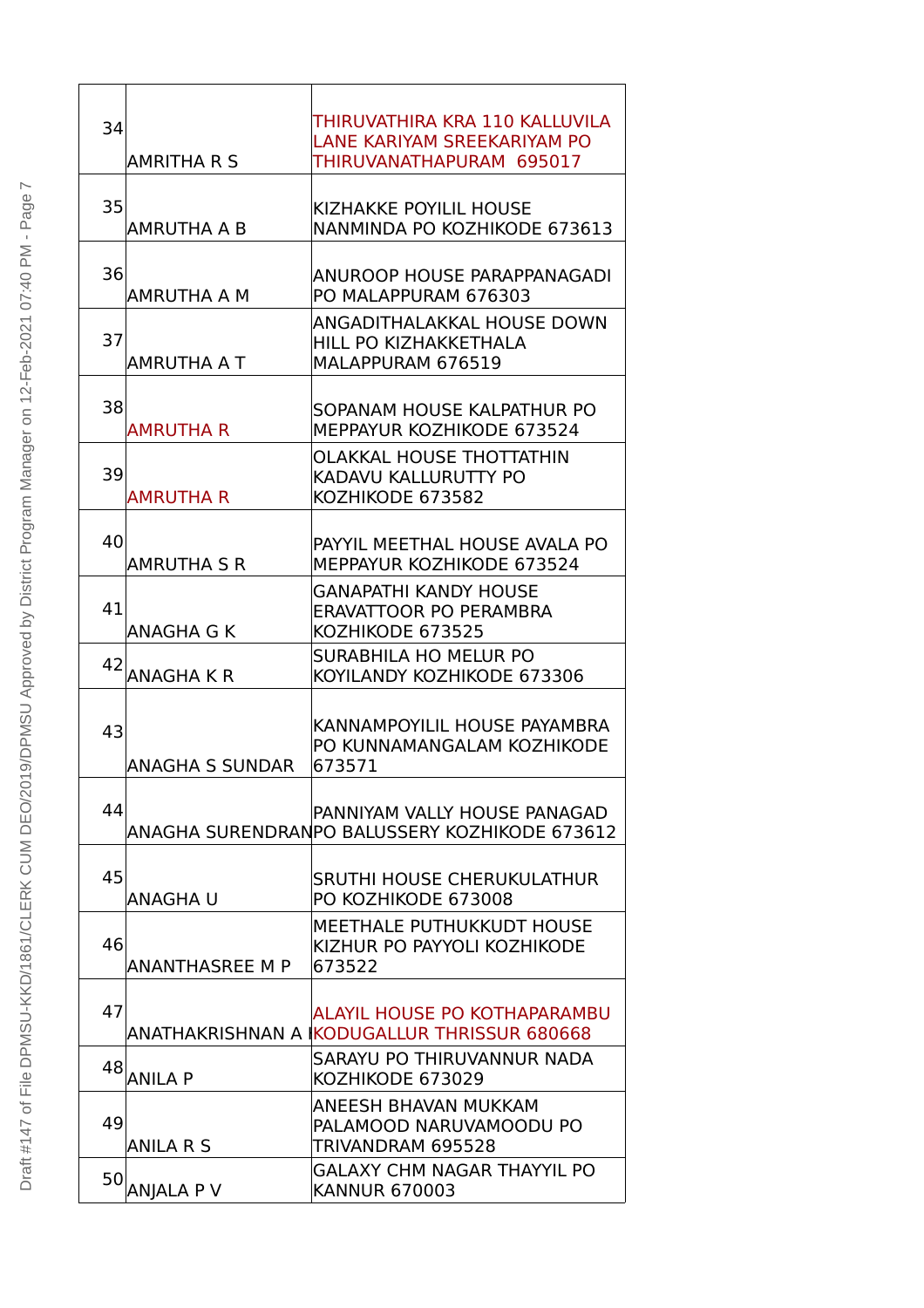|    | $51$ ANJALI D               | IYOTHISS HOUSE CHELANNUR PO<br>KOZHIKODE 673616                             |
|----|-----------------------------|-----------------------------------------------------------------------------|
|    | 52 ANJAL <u>I HARIDAS H</u> | <b>HARISREE HOUSE KOLAKKAD PO</b><br>ATHOLI KOZHIKODE 673315                |
| 53 | ANJALI J                    | <b>GANGA PAIKKATT PO MANASSERY</b><br><b>MUKKAM</b>                         |
| 54 | <b>ANJALI K K</b>           | <b>GOKULAM HOUSE</b><br><b>PAINGOTTUPURAM</b><br>KUNNAMANGALAM 673571       |
| 55 | <b>ANJALI P P</b>           | PADIHARAPPADATH HOUSE PO<br>PULLIPARAMBA CHELEMBRA<br>MALAPPURAM 673634     |
|    | 56 ANJALI S R               | ELANGOTE KANNOOKKARA PO<br>KOZHIKODE 673102                                 |
| 57 | <b>ANJALI SHARMA</b>        | VAISHNAVAM MARAVANTHURUTHU<br>PO VAIKOM KOTTAYAM 686608                     |
| 58 | <b>ANJALI V P</b>           | VIJAYA HOUSE NOCHAD PO<br>NADUVANNUR KOZHIKODE 673614                       |
| 59 | <b>ANJALI V R</b>           | <b>CHAKKATHUR HOUSE MOOLAD</b><br>HOUSE NADUVANNUR KOZHIKODE<br>673614      |
| 60 | <b>ANJANA NAMBIAR</b>       | THEJUS HOUSE VETTILAPPARA<br>THIRUVANGOOR PO CALICUT<br>673304              |
| 61 | <b>ANJANA S</b>             | ANAJANA PALLIKKAL PO<br>KOTTARAKKARA KOLLAM 691566                          |
| 62 | <b>ANJANA V</b>             | PRANAVAM OPP BPL PETROL PUMP<br>PERAMBRA KOZHIKODE 673525                   |
| 63 | ANJANA V N                  | VANGANEMMAL HIUSE MAYYANNUR<br>VATAKARA KOZHIKODE 673542                    |
| 64 | <b>ANJITHA ASHOK</b>        | <b>MALARVADI HOUSE</b><br>NELLIKKAPARAMBA PO MUKKAM<br>KOZHIKODE 673602     |
| 65 | <b>ANJITHA B L</b>          | THEKKEPARAKKAL HOUSE<br>THIRUTHIYAD PO BALUSSERI<br>KOZHIKODE 673612        |
| 66 | ANJU A                      | ADAYAR HOUSE KAVIL POST<br>NADUVANNUR KOZHIKODE 673614                      |
| 67 | ANJU ARAVIND T              | THAPASSYA VATTOLI BAZAR<br><b>BALUSSERY KOZHIKODE 673612</b>                |
|    | 68 ANJU K V                 | KUNEEMMAL HOUSE PAYYOLI<br>KOZHIKODE KERALA 673522                          |
| 69 | ANJU PRIYA K K              | KANDOTH KANDY HOUSE KAYANNA<br><b>BAZAR PO PERAMBRA KOZHIKODE</b><br>673525 |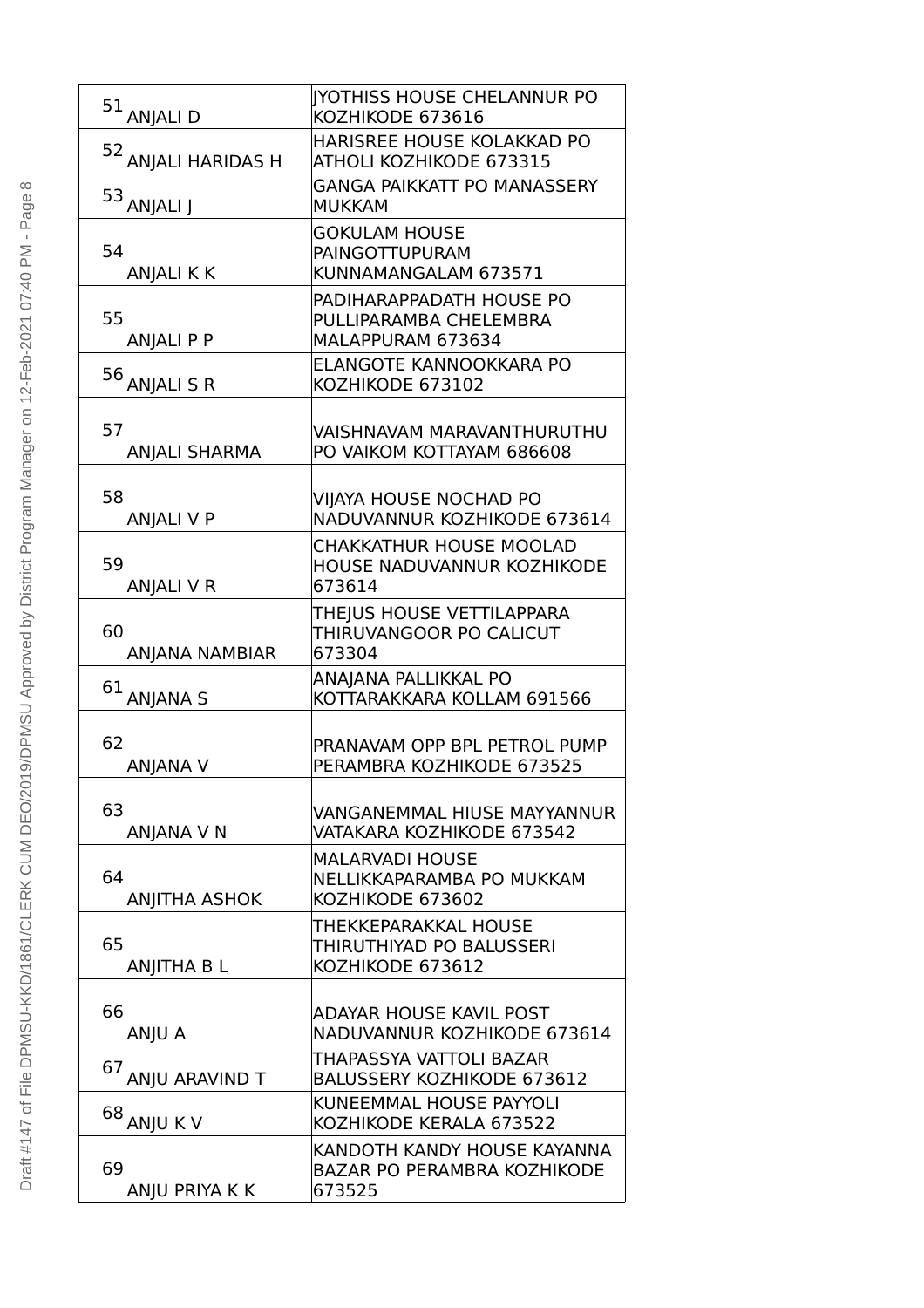| 70 | ANJU S BABU                      | AMBALI AYYANKODE PARAMBA NEAR<br>6th RAILWAY GATE PANICKER ROAD<br>NADAKAVU KOZHIKODE 673011 |
|----|----------------------------------|----------------------------------------------------------------------------------------------|
| 71 | <b>ANJU SUREN S</b>              | THATTARAKKUNNATH HOUSE<br>KARAYAD PO MEPPAYUR CALICUT<br>673524                              |
| 72 | ANJU T                           | <b>MANAYIL HOUSE MOODADI NORTH</b><br>PO PARAKKADU NANDHI 673507<br><b>KOZHIKODE</b>         |
| 73 | ANJUASMI M P                     | AL FALAH HOUSE MAILAPARAMBATH<br>PANAGAD PO BALUSSERY<br>KOZHIKODE 673612                    |
| 74 | <b>ANKITHA H</b>                 | PALOTTUMEETHAL HARITHAM<br>MODAKKALLUR PO ATHOLI<br>KOZHIKODE 673323                         |
| 75 | ANKITHA SUDHEENDITHRISSUR 680741 | KAKKANATTU HOUSE ALATHUR PO                                                                  |
|    | 76 ANKITHA Vijayan               | THAVATTATH H MANGODU<br>KOTTAPALLY PO KOZHIKODE 673542                                       |
| 77 | <b>ANOOPA P</b>                  | MIDHILA 24/821 A AZCHAVATTAM<br>MANKAVE KOZHIKODE 673007                                     |
| 78 | <b>ANSHITC</b>                   | <b>MALAPPATTUKANDY HOUSE</b><br>NANMINDA PO BALUSSERY MUKKU<br><b>CALICUT 673613</b>         |
| 79 | <b>ANSILA M C</b>                | <b>RUBY MANZIL HOUSE</b><br>MANDARATHOOR PO PUTHUPPANAM<br>673105                            |
| 80 | <b>ANSU MERIN KUSHY</b>          | ST THOMAS ORTHADOX SYRIAN<br>CHURCH ONJIL CHERUKKAD PO<br>KOZHIKODE 673011                   |
| 81 | ANUPAMA PRABHAKAI673614          | <b>NARAKASSERY VAKAYAD</b><br>NADUVANNUR PO KOZHIKODE                                        |
| 82 |                                  | ARAKKAL KOOTA PANAKKAL<br>ANUPAMA SHANKER ABEYPORE KOZHIKODE 673015                          |
| 83 | <b>ANUSHA P</b>                  | PATHERI VEEDU PANTHALAYANI<br>KOYILANDY PO KOZHIKODE 673305                                  |
| 84 | <b>ANUSREE B</b>                 | VAZHAYIL POYIL HOUSE<br>MOYILOTHARA PO KAVILAM PARA<br>THOTTILPALAM KOZHIKODE 673513         |
| 85 | <b>ANUSREE B NAIR</b>            | SREELAYAM NHERAMMAL HOUSE<br>KOKKALLUR PO BALUSSERY<br>KOZHIKODE 673612                      |
| 86 | <b>ANUSREE C</b>                 | KAILASAM HOUSE BALUSSERY PO<br>KOZHIKODE 673612                                              |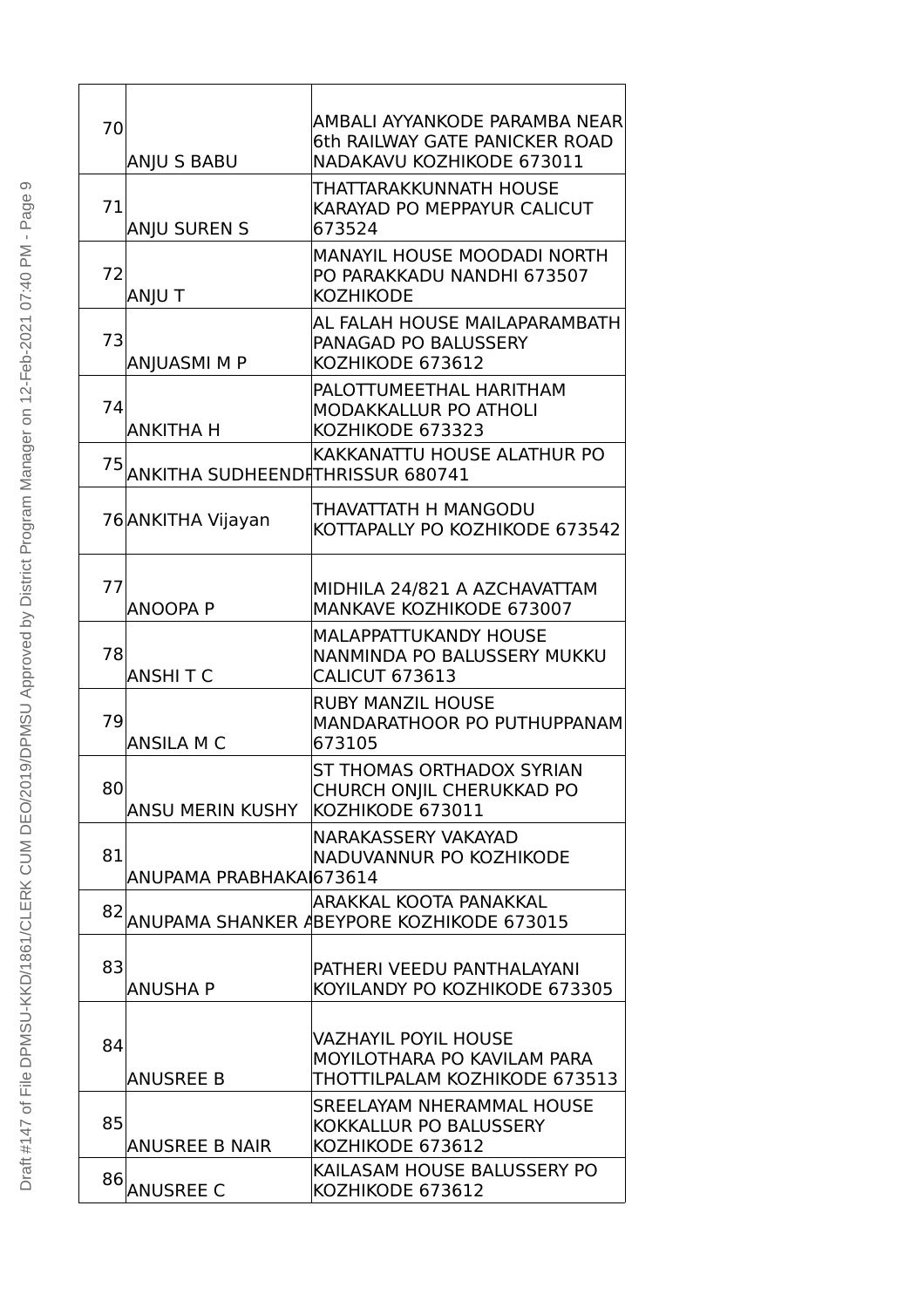| 87  | <b>ANUSREE E</b>                   | ASWATHI 38/2401 PO WESTHILL<br>KOZHIKODE 673005                                       |
|-----|------------------------------------|---------------------------------------------------------------------------------------|
| 88  | <b>ANUSREE</b> J                   | NADAYIL KIZHAKKATHIL THODIYOOR<br>PO KARUNAGAPALLY KOLLAM<br>690523                   |
| 89  | ANUSREE N P                        | VILLANKANDY HOUSE CHENOLI PO<br>PERAMBRA KOZHIKODE 673525                             |
| 90  | <b>ANUSREE P</b>                   | KAIPPALLY HOUSE POONGODE PO<br>VELAYUR KARUTHENI MA;APPURAM<br>679327                 |
| 91  | ANUSREE S WARRIER KOZHIKODE 673004 | ANU NIVAS KUNNATH PARAMBA<br>THIRUTHIYAD PUTHIYARA PO                                 |
| 92  | <b>ANUSREE V S</b>                 | SREERAGAM PAYYADITHAZHAM PO<br>PANTHEERANKAVU KOZHIKODE<br>673019                     |
| 93  | <b>ANUVINDA P</b>                  | <b>INDEEVARAMNPAYANCHERY</b><br>KAKKODI PO KOZHIKODE 673611                           |
| 94  | <b>ANUVRINDA S</b>                 | KULANGARAMADATHIL HOUSE PO<br>MAKKADA KAKKODI KOZHIKODE<br>673611                     |
| 95  | APARNA ASHOK B                     | THATHWAMASI HOUSE THINOOR PO<br>KAKKATTIL KOZHIKODE 673507                            |
| 96  | <b>APARNA G</b>                    | <b>KEERTHI CHATHANKULAM</b><br><b>CHANDANATHOPE PO KOLLAM</b><br><b>KERALA 691014</b> |
| 97  | APARNA G                           | SREEPADAM HOUSE MAKKADA PO<br>KAKKODI KOZHIKODE 673611                                |
| 98  | <b>ARATHI A</b>                    | <b>SREE MANDIRAM PO</b><br>VALIYAPARAMBA PULIKKAL<br>MALAPPURAM 673637                |
|     | 99 ARATHI G                        | KRISHNAKRIPA PANAMANNA PO<br>OTTAPPALAM PALAKKAD 679501                               |
| 100 | <b>ARATHIR</b>                     | <b>MANATHANATH HOUSE CHELANNUR</b><br>PO CALICUT 673616                               |
| 101 | <b>ARATHI S DEV</b>                | PRANAVAM HOUSE VATAYAM PO<br>KAKKATTIL KOZHIKODE 673507                               |
|     | 102 ARATHY RAMACHAND               | KUNIYIL HOUSE MUYIPPOTH PO<br>MEPPAYYUR KOZHIKODE 673524                              |
| 103 | <b>ARAYA S B</b>                   | MINNIYARAVILA VEEDU<br><b>MARUTHATHOOR</b><br>CHAIKOTTUKONAM PO TVM 695122            |
| 104 | <b>ARCHANA A</b>                   | AKKARAPARAMBIL HOUSE<br>KUMARANELLUR PO MUKKAM<br><b>CALICUT 673602</b>               |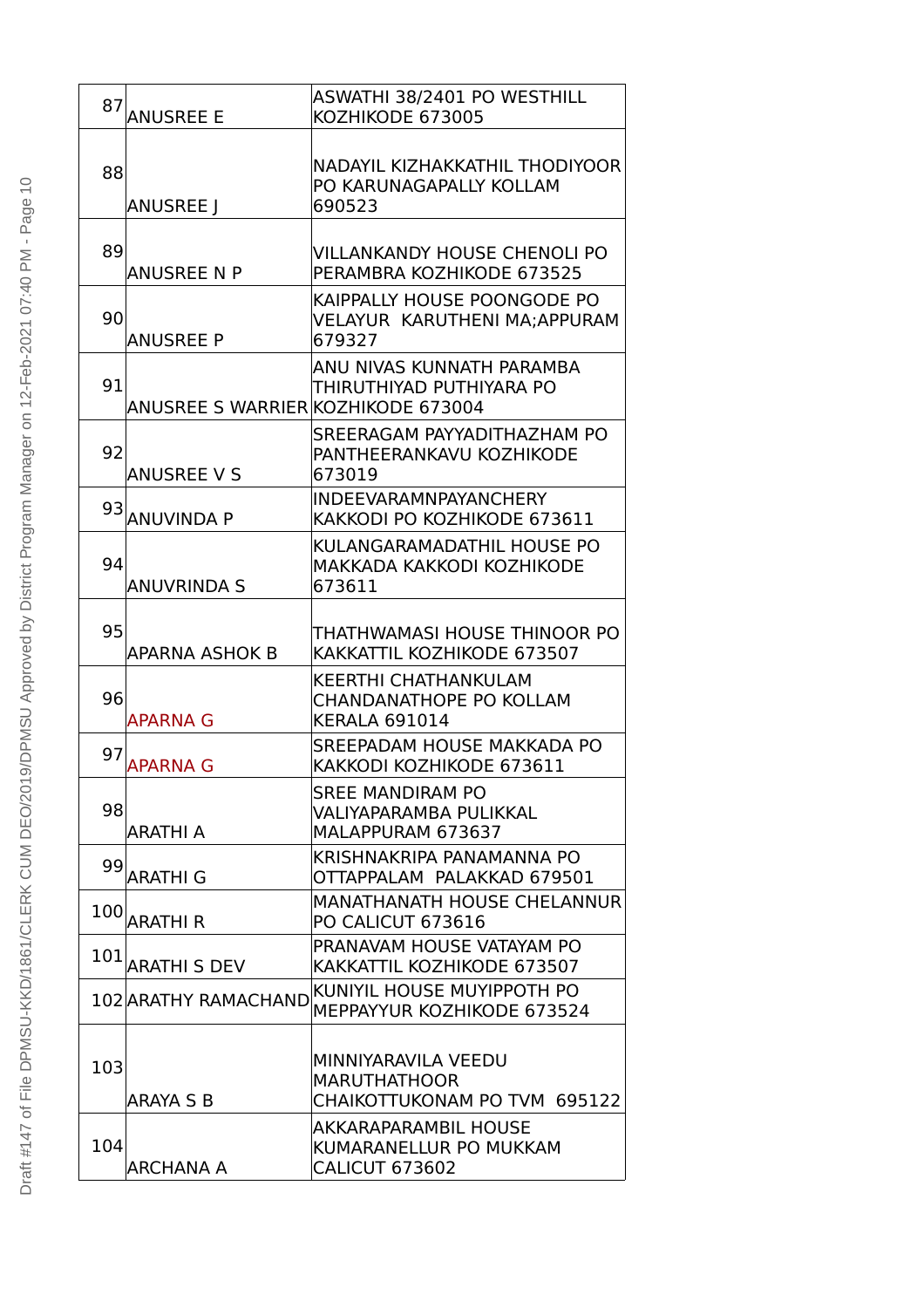| 105 ARCHANA PRABHAKA CALICUT 673017 | P C HOUSE 30/448 CHEVAYUR                                                                            |
|-------------------------------------|------------------------------------------------------------------------------------------------------|
| 106<br><b>ARUN RAI R</b>            | <b>USHAS HOUSE PAITHOTH ROAD</b><br>PERAMBRA PO 673525 KOZHIKODE                                     |
| 107<br>ARUNA C N                    | ROSE GARDEN POOCHEDIVILA<br>KATTAKODE KATTAKADA TVM<br>695572                                        |
| 108<br>ARUNIMA N S                  | SANKAR NIVAS CHALIYAPPADAM<br>CHALIYAM PO KOZHIKODE 673301                                           |
| 109 ARYA ASOKAN                     | POOKKAT HOUSE PO MANALUR<br>THRISSUR 680617                                                          |
| $110$ ARYA K                        | SURYA BHAVAN ANUKIZHAYA<br><b>MANJERI 676121</b>                                                     |
| 111<br>ARYA KRISHNAN                | PUTHIYOTTUM POYIL HOUSE<br><b>CHENOLI PO PERAMBRA KOZHIKODE</b><br>673525                            |
| 112<br><b>ARYA P V</b>              | PUTHUPPARAMBIL KARIPPALAGADU<br><b>PO IDUKKI 685601</b>                                              |
| 113<br><b>ARYA S</b>                | <b>NANDHANAM PIPELINE ROAD</b><br>AVANAVANCHERY PO ATTINGAL<br>THIRUVANTHAPURAM 695103               |
| 114<br><b>ARYA SL</b>               | <b>REVATHI TC 68/1537 ARA 106</b><br>KAMALESWARAM MANACAUD PO<br>THIRUVANATHAPURAM KERALA<br>695009  |
| 115<br>ASHIKHA RAI                  | MANIKYAM HOUSE KOMATHUKARA<br>KOYILANDY KOZHIKODE 673305                                             |
| 116<br><b>ASHINA SHAHIN O</b>       | <b>NOOR MAHAL OTHAYANGATH</b><br><b>HOUSE THODAYAM PATHIRIYL POST</b><br>THIRUVALI MALAPPURAM 676123 |
| 117<br>ASWATHI A                    | <b>AMMANNOOR HOUSE</b><br>KUMARANALLUR PO MUKKAM<br>KOZHIKODE 673602                                 |
| $118$ ASWATHI G                     | MULLASSERI HOUSE VENGERI PO<br>KOZHIKODE 673010                                                      |
| 119<br>ASWATHI G S                  | <b>CHAITHRAM HOUSE NADUVANNUR</b><br>PO KOYILANDY KOZHIKODE 673620                                   |
| 120<br>ASWATHI M                    | PRIYA HOUSE 2/12 ERANHIVAYAL PO<br><b>ARAKKINAR KOZHIKODE 673028</b>                                 |
| 121<br><b>ASWATHINP</b>             | IIII NIVAS CHERATTUKUZHI<br>MALAPPURAM 691552                                                        |
| 122 ASWATHI P                       | SREEPADAM MORIKKARA KAKKODI<br>KOZHIKODE673611                                                       |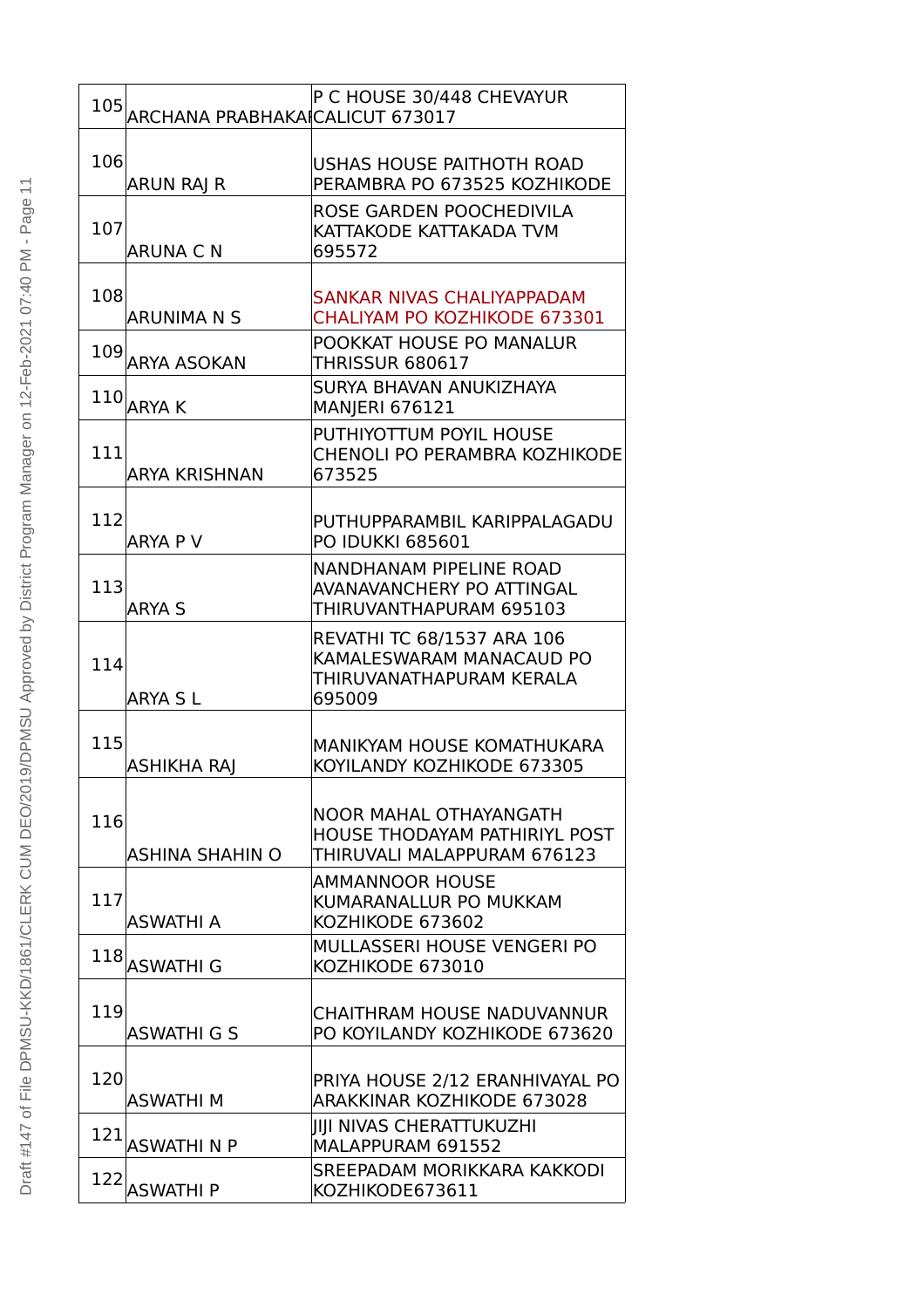| 123 |                                             | PADIKKALAKANDI HOUSE                                                                      |
|-----|---------------------------------------------|-------------------------------------------------------------------------------------------|
|     | <b>ASWATHI R S</b><br>124 ASWATHI RAJAN V K | NANMINDA PO KOZHIKODE 673613<br>NANDANAM VILLIAPPALLI PO<br>VATAKARA KOZHIKODE 673542     |
|     |                                             | DIL KAMMALATTU MEETHAL                                                                    |
|     | 125 ASWATHI V G                             | VELLIPARAMBA PO 673008                                                                    |
| 126 | <b>ASWATHIVP</b>                            | <b>MANGADANKANDY HOUSE KANNADI</b><br>POYIL PO BALUSSERY PO<br>KOZHIKODE 673612           |
| 127 | <b>ASWIN SREEDHAR M</b>                     | MANNYATH HOUSE PERUL SOUTH<br>MM BAZHAR PO KANNUR 670306                                  |
| 128 | <b>ASWINI V K</b>                           | <b>SREERAG PUNNATH MADATHIL</b><br>AZHINHILAM PO FAROKE COLLEGE<br>VIA MALAPPURAM 673632  |
| 129 | ATHIRA ASHOK                                | <b>SREELAKSHMI HOUSE</b><br>NARIKKINIPOYIL KOTHAMANGALAM<br>KOYILANDY PO KOZHIKODE 673305 |
| 130 | <b>ATHIRA ASOKAN</b>                        | KOMBODA HOUSE THACHAMPARA<br>PO PALAKKAD 678593                                           |
| 131 | <b>ATHIRA C PRADEEP</b>                     | KIZHAKKAYIL HOUSE HARISREE PO<br><b>GA COLLEGE PALAZHI KOZHIKODE</b>                      |
|     | 132 ATHIRA E S                              | KOMATH (H) MEMUNDA (P)<br>VATAKARA KOZHIKODE 673104                                       |
| 133 | <b>ATHIRA GOPAL</b>                         | KRISHNA KRIPA KANIYERI VELLUR<br>PO PAYYANNUR KANNUR 670307                               |
| 134 | <b>ATHIRA K</b>                             | KALARIPARAMBATH HARISMITHAM<br>HOUSE KAYIYOOR CHOKLE KANNUR<br>670672                     |
| 135 | <b>ATHIRA K G</b>                           | ALAYIL HOUSE PO KOTHAPARAMBU<br>KODUGALLUR THRISSUR 680668                                |
|     | $136$ ATHIRA P                              | PADIYIL HOUSE KOLACHERY PO<br><b>KANNUR 670601</b>                                        |
|     | 137 ATHIRA P K                              | PUTHIYEDATH H PAVANDOOR PO<br>NANMINDA KOZHIKODE 673613                                   |
| 138 | <b>ATHIRA S</b>                             | SREERAGAM VAIDIARANGADI PO<br>RAMANATTUKARA KOZHIKODE                                     |
| 139 | ATHULYA                                     | ANUFRAHA MANNARAKANDIYIL<br>KAKKUR PO CHELANNUR 673613<br><b>KOZHIKODE</b>                |
| 140 | ATHULYA K                                   | ARUN VILLA KALLIL HOUSE<br>OZHAYADI PO KUNAMANGALAM<br>KOZHIKODE 673571                   |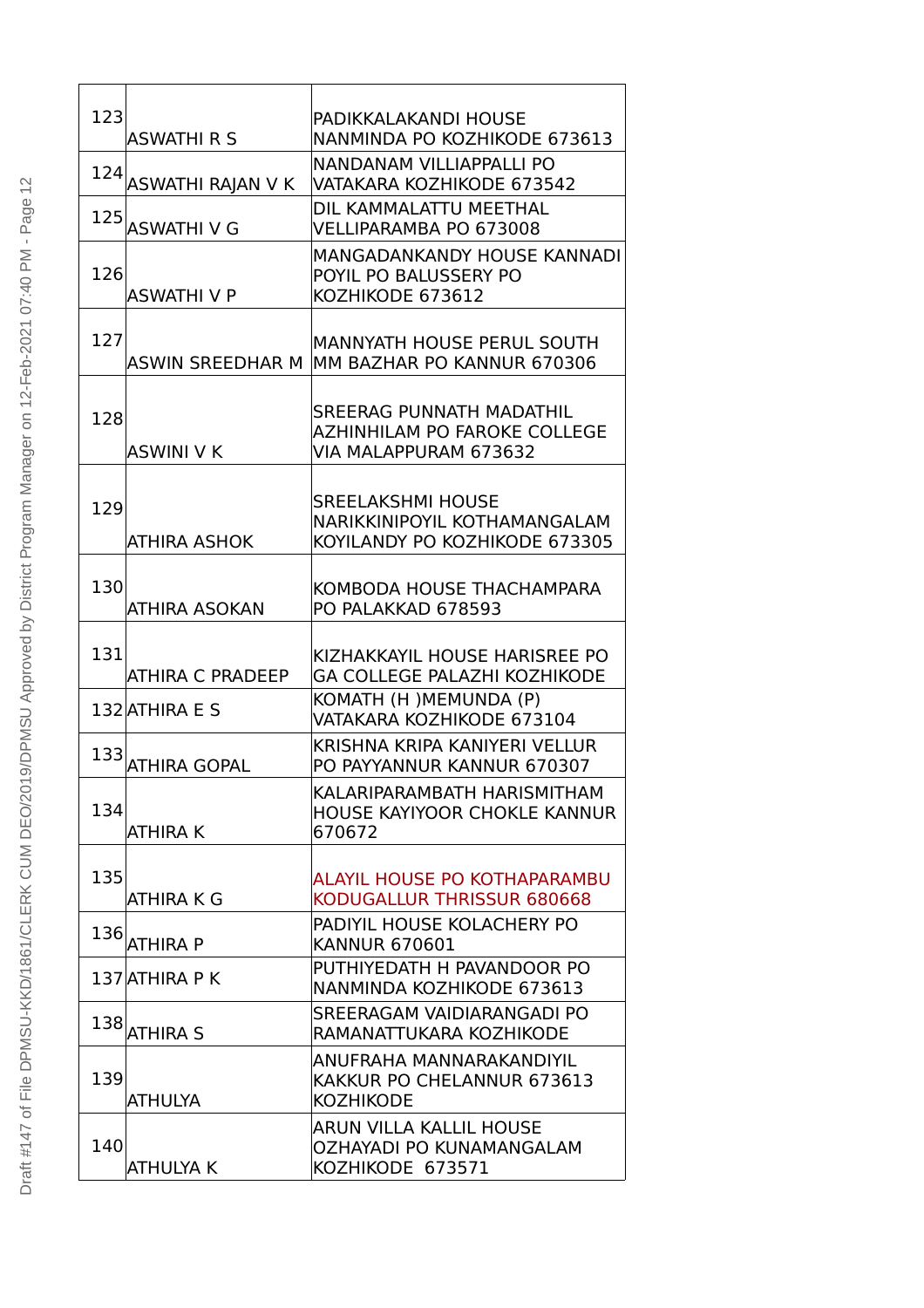| 141 | ATHULYA RAMESH C KKOZHIKODE 673017 | KARTHIKA HOUSE KODAMBALATHU<br>PARAMBA CHEVAYUR PO                                 |
|-----|------------------------------------|------------------------------------------------------------------------------------|
| 142 | <b>ATHYUL P RAJ</b>                | PARAPARMBIL HOUSE THRIPEKULAM<br>PO MATHILAKAM THRISSUR DIS<br>680685              |
| 143 | <b>AVANI SURESH CK</b>             | AVANI CHERIYAKANDATH HOUSE<br>THUVAKKODE PO CHEMANCHERY<br>KOZHIKODE 673304        |
| 144 | AXIBA<br><b>PRABHAKARAN</b>        | MANDAYAD HOUSE UNNIKULAM PO<br>KOZHIKODE 673574                                    |
| 145 | AYISHA MUFEEDA C                   | <b>6CHERADATH HOUSE ARAMBRAM</b><br>PADANILAM PO KUNNAMANGALAM<br>KOZHIKODE 673571 |
| 146 | AYSHA SHAFEELA T                   | ZIAAS VILLA 29/871 PALLITHAZHAM<br>KATTUKULANGARA PO NELLIKODU<br>KOZHIKODE 673016 |
| 147 | <b>BABY SYAMA P S</b>              | <b>PENNAPURATHU HOUSE</b><br>ERANGHIKKAL PO ELATHUR<br>KOZHIKODE 673303            |
| 148 | <b>BAHIYA P</b>                    | AJ HOUSE THARUL NAGATHUM<br>PADAM PO OLAVANNA KOZHIKODE<br>673019                  |
| 149 | <b>BHAGYASREE B</b>                | <b>BHAGYASREE HOUSE</b><br>NADUVANTHUR PO KOYILANDY<br>673620                      |
| 150 | <b>BHAGYASREE PV</b>               | PADIJARUVEETTIL HOUSE<br>PERUVAYAL PO KOZHIKODE 673008                             |
| 151 | <b>BHAVANA M V</b>                 | UTHRADAM HOUSE PO EZHILODE<br>670309                                               |
|     | $152$ BIJU E R                     | EDAMANA EA AMBAYATHODE PO<br>KOTTIYOOR KANNUR 670651                               |
| 153 | <b>BINCY K</b>                     | KOMMERY HOUSE CHRUVAYOOR PO<br>MALAPPURAM 673645                                   |
|     | 154 BINCY KK                       | KIZHAKKE KAPPIL HOUSE ATHOLI PO<br>KOZHIKODE 673315                                |
| 155 | <b>BINCY N</b>                     | KRIPA HOUSE VYDIYARANGADI PO<br>KOZHIKODE 673633                                   |
| 156 | <b>BINEESH E P</b>                 | VINAYAKA MAVILANKANDYIL<br>KANNOOKKARA PO VADAKARA<br>KOZHIKODE 673102             |
|     | 157 BINJU K V                      | KAYADAVAZHIYIL H PO BEYPORE<br>NORTH KOZHIKODE 673015                              |
| 158 |                                    | KUMAR NIVAS PANNIYANOOR PO<br>BIPIN BALAKRISHNANTHALASSERY KANNUR 670671           |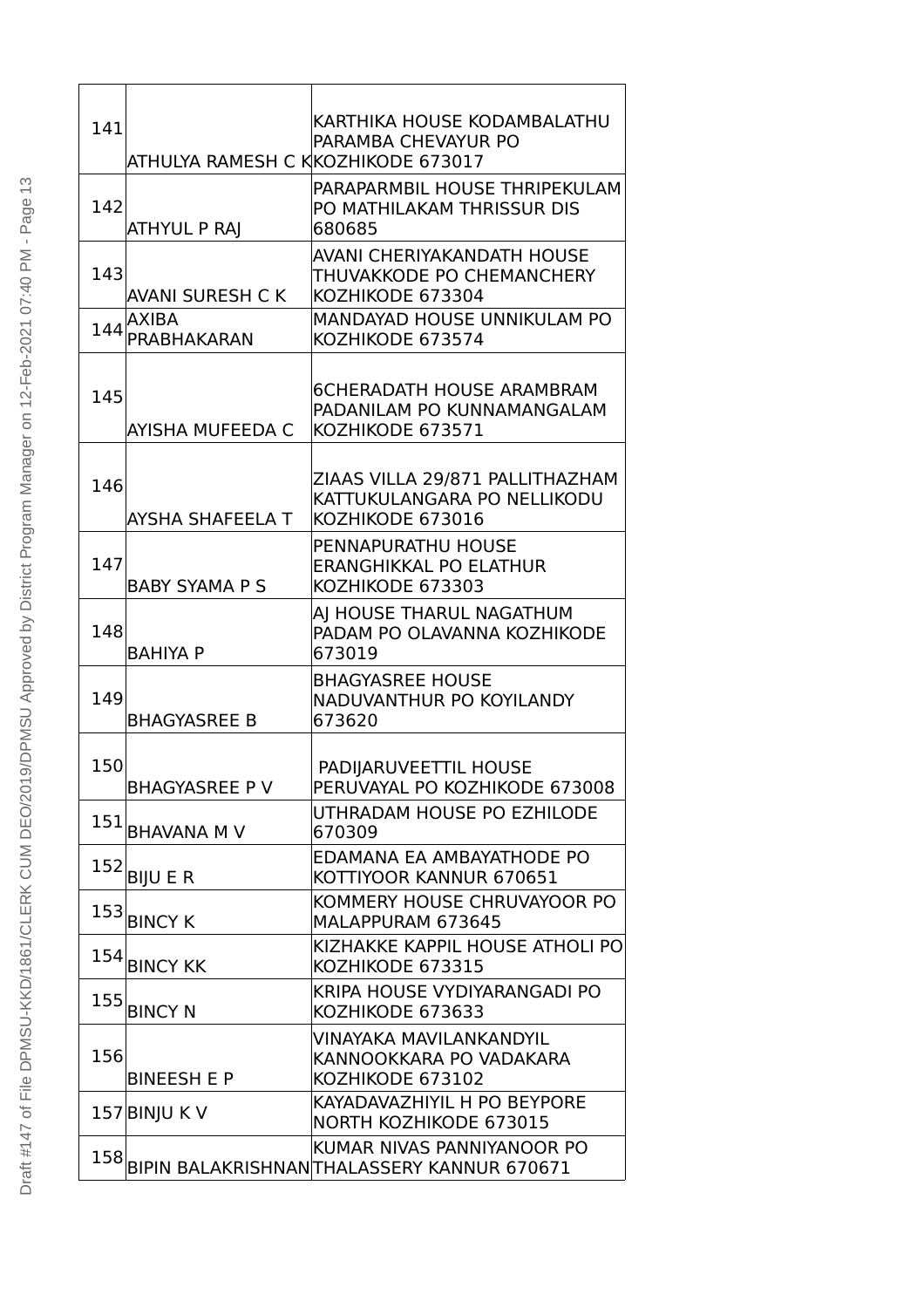| 159 | <b>BISMI JOHN</b>       | <b>CHAYANANICKAL HOUSE</b><br>KOORACHUNDU PO KOZHIKODE<br>673527                       |
|-----|-------------------------|----------------------------------------------------------------------------------------|
| 160 | C DEVIKI KRISHNA        | <b>MATHAMKOTH MANA KUDALLUR PO</b><br>PALAKKAD 679554                                  |
| 161 | CHANDINI CHANDRAN673317 | VADAKKAYIL AKSHAYA HOUSE<br>THALAKULATHUR PO KOZHIKODE                                 |
| 162 | <b>CHITHARA K</b>       | <b>KAKKOTT HOUSE PILASSERY PO</b><br>KUNNAMANGALAM KOZHIKODE<br>673571                 |
| 163 | <b>CHITHRAKS</b>        | KARTHIKA HOUSE KOLAYITHAZHAM<br>KARANTHOOR KOZHIKODE 673571                            |
| 164 | <b>CHITHRA S THAMPI</b> | AMBADI OTTAKKAL PO PATHEKKAR<br>THENMALA KOLLAM 691308                                 |
| 165 | AMRUTHA C.R             | <b>CHETTIYAMTHODY HOUSE</b><br>KACHERIPPARAMBU POST<br>PALAKKSD POST 678601            |
| 166 | <b>DEEPIKA M S</b>      | THULASEEDALAM KARAPARAMBA<br>PO CALICUT 673010                                         |
| 167 | DEEPIKA V M             | SABARI HOUSE PNA ROAD<br>KARUVAMBRAM WEST PO MANGERI<br>MALAPPURAM 676123              |
| 168 | <b>DEEPTHIMK</b>        | ANAVADYA HOUSE PAVANGAD PO<br>PUTHIYANGADI CALICUT 673021                              |
| 169 | <b>DEVI D DAS</b>       | MATHASSERIL CLAPPANA NORTH<br><b>KOLLAM</b>                                            |
| 170 | <b>DEVIKA P</b>         | <b>KUMMANCHEERI HOUSE</b><br>AZHINJILAM PO MALAPPURAM<br>673632                        |
| 171 | <b>DEVISREE C</b>       | PAINGOTTIL HOUSE PALAPPATTA<br>PANNIPPARA PO MALAPPURAM<br>676541                      |
| 172 | <b>DHANYA KRISHNAN</b>  | PANAKKETHU KANDRTTIL HOUSE<br>PULIYARA PO CHENGANNUR<br>ALEPPEY 689510                 |
| 173 | DHANYA M SASI           | <b>GEETHAMS HOUSE EZHUTHASSAN</b><br><b>KANDY MARIKKUNNU PO</b><br>KOZHIKODE 673012    |
| 174 | DHANYA P V              | <b>NEHUNTHIYIL DHANYA HOUSE</b><br>POSTOFFICE ROAD BALUSSSERY<br><b>CALICUT 673612</b> |
| 175 | <b>DHANYA T B</b>       | AMMINI SADANAM PO TRITHALA<br>679534                                                   |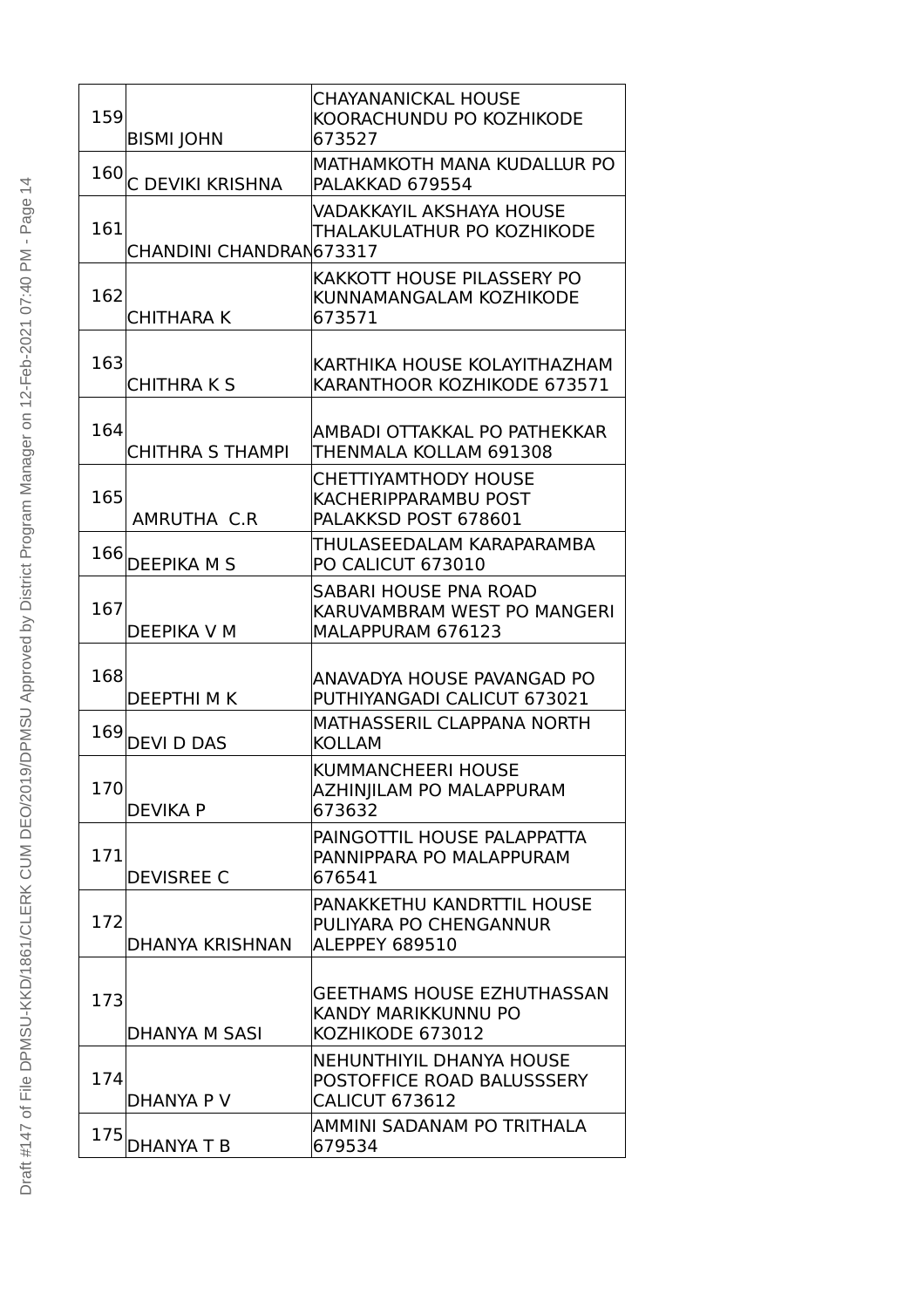| 176 | DHANYA V T               | <b>CHAITHANYA HOUSE NEAR SREE</b><br>VALAYANADU TEMPLE KOMMERI PO<br>KOZHIKODE 673007  |
|-----|--------------------------|----------------------------------------------------------------------------------------|
| 177 | <b>DHILSHAM</b>          | THEKKUVEETTIL HOUSE<br><b>IDIMUZHIKKAL STREET CHELAMBRA</b><br>PO MALAPPURAM 673634    |
| 178 | DIJI S                   | <b>SREEPADAM NANMINDA PO</b><br>KOZHIKODE 673613                                       |
|     | 179 DIJINA LV            | SREECHITHRA RAMANATTUKARA PO<br><b>CALICUT 673633</b>                                  |
| 180 | <b>DIPINA SV</b>         | VENKA KUNNUMMEL HOUSE PO<br><b>ERAVATTUR PERAMBRA 673525</b><br><b>CALICUT</b>         |
| 181 | <b>DIVYA C BALAN</b>     | KISHORE VILLA PALERI TOWN PO<br>KUTTIYADY CALICUT 673508                               |
| 182 | DIVYA D                  | MOOLAYIL PADANNAKKARA<br>PUTHUPPANAN PO VADAKARA<br>KOZHIKODE 673105                   |
| 183 | <b>DIVYA K</b>           | SRINI VADAKKE THAVARAKKAD<br>THALAKULATHUR PO KOZHIKODE<br>673317                      |
| 184 | <b>DIVYA M</b>           | <b>MULLERI HOUSE POOLAKODE</b><br>NAYARKUZHI PO KOZHIKODE<br>673601                    |
|     | 185 DIVYA NAIR P         | ARAYATTU HOUSE VELLIPARAMBA<br>PO CALICUT 673008                                       |
| 186 | <b>DIVYA SUNDARAN</b>    | 12(7/131) NELLIKKATHADATHIL 23<br>MUNDU PARAMBU MALAPPURAM<br>676509                   |
|     | 187 DIVYASREE N M        | <b>NAMBIAR MANNIL HOUSE</b><br><b>MOKAVOOR ERANGHIKKAL PO</b><br><b>CALICUT 673303</b> |
| 188 | EENAS BEGUM SUBAI 673027 | <b>BAITHUL LUBI MEENCHANTHA</b><br>NAIRMADAM ROAD CALICUT                              |
| 189 | <b>EFFIN JOSEPH</b>      | KOKKADAN HOUSE CHENGALOOR<br><b>PO THRISSUR PO 680312</b>                              |
| 190 |                          | CHEMMALA HOUSE PALLIKUTH PO<br>FAHIMATHA HANNA C CHERKUZHI MALAPPURAM 679334           |
| 191 | <b>FARSANA M</b>         | SAREENA MAHAL KUMMINI<br>PARAMBA PO KARIPPUR KONDOTTY<br>673638                        |
| 192 | <b>FARSHANA</b>          | OZHAYUR PO TIRUR MALAPPURAM<br>676307                                                  |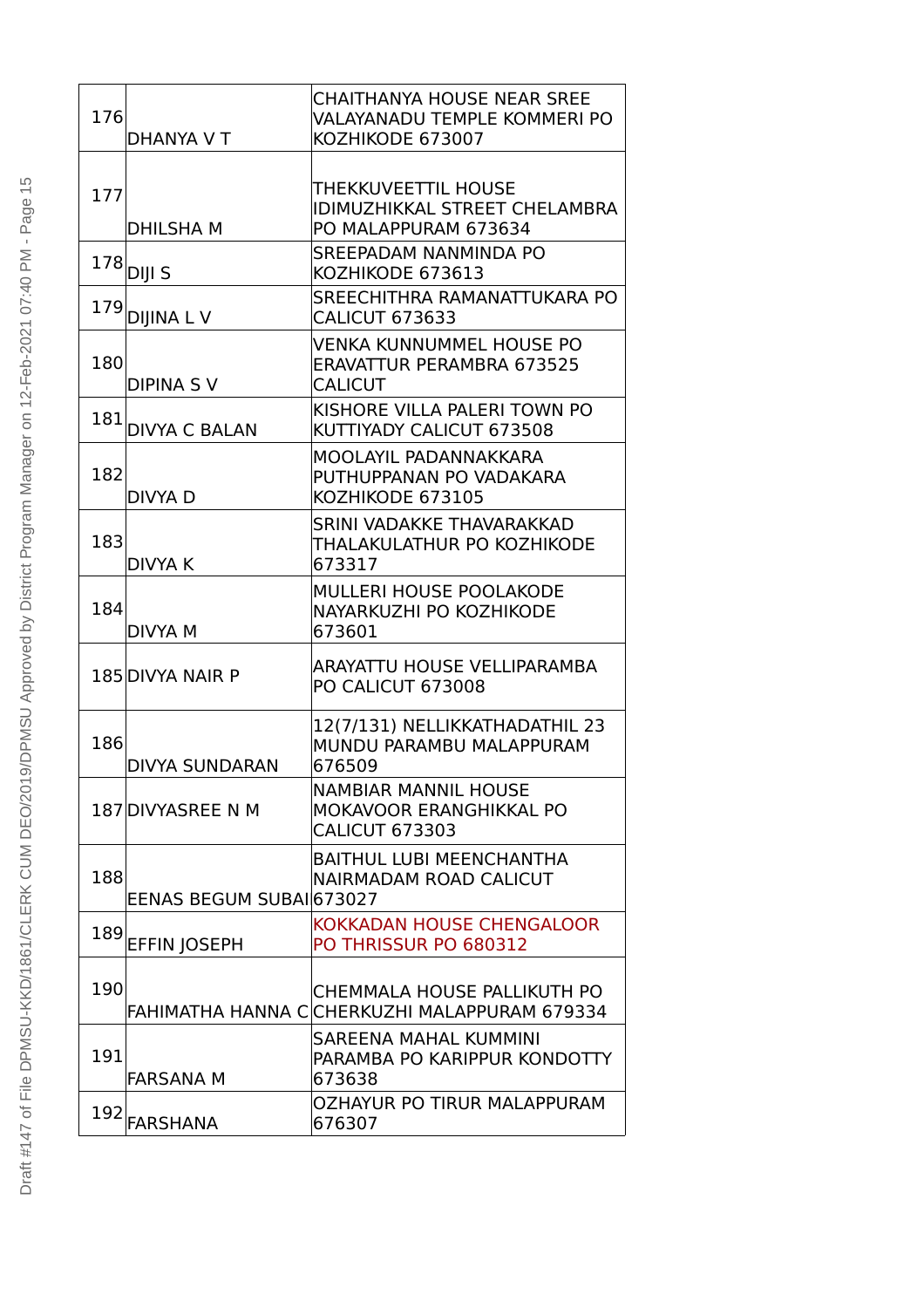| 193 | <b>FASEELA FARSANA P KOZHIKODE 673573</b> | KANNIYERUPPIL HOUSE EARPONA<br>THACHAMPOYIL PO THAMARASSERY                                             |
|-----|-------------------------------------------|---------------------------------------------------------------------------------------------------------|
| 194 | <b>FASMINA K A</b>                        | IINSAF VALLIYOTH EKAROOL PO<br>UNNIKULAM KOZHIKODE 673574                                               |
|     | 195 FASNIYA V                             | <b>VELLODATHIL HOUSE WEST</b><br>VATTAPARAMBA CALICUT CHALIYAM<br>PO 673301                             |
| 196 | FATHIMA THASNEEM IMALAPPURAM              | POONGADAN ANDICHERI HOUSE<br>TIRURAGADI PO 676306                                                       |
| 197 |                                           | KEEZHEDATH PARAMBA POKKUNNU<br><b>FATHIMA THEHSIN PP PO KOZHIKODE 673007</b>                            |
| 198 | <b>FEBIN MA</b>                           | MALIYEKKAL HOUSE KODIYATHUR<br>PO MUKKAM CALICUT 673602                                                 |
| 199 | FIDHA FARHATH M B                         | <b>MANNANKANDY HOUSE</b><br>SREERAGAM KANIYAMKANDY PALAM<br>ROAD VENNIYATTU PARA<br>VILLIYAPALLY 673542 |
| 200 | FILWA FATHIMA K                           | FILWA HOUSE PANAYIL KOKKALLUR<br>PO BALUSSERY KOZHIKODE 673612                                          |
| 201 | <b>GANA SARASWATHI</b>                    | K P HOUSE ERAMALA PO VATAKARA<br>CALICUT 673501                                                         |
| 202 | <b>GAYATHRI P V</b>                       | PALLERI MANA ULIYANNUR PO<br>ALUVA ERNAMKULAM 683108                                                    |
| 203 | <b>GOWIN CHAND C</b>                      | SREETHILAKOM KANCHINADA PO<br><b>PANAGODE 695609</b><br>TIRUVANTHAPURAM                                 |
| 204 | <b>GREESHMA C K</b>                       | <b>MUNDAGAT HOUSE NEAR</b><br>PRABHODHINI LIBRARY PO<br>KADALUNDI KOZHIKODE 673302                      |
| 205 | <b>HAFSATH N</b>                          | NELLOLI HOUSE KIZHUR PO PAYYOLI<br>KOZHIKODE 673522                                                     |
| 206 | <b>HARIHARAN</b>                          | LAKSHMI SADANAM SIVAJIROAD<br>KARNAKI NAGAR VADAKKANTHARA<br>PO PALAKKAD 678012                         |
| 207 | <b>HARILAKSHMI K R</b>                    | KIZHAKKAYIL HOUSE MUYIPPOTH<br>POST MEPPAYUR KOZHIKODE<br>673524                                        |
| 208 | <b>HARIPRIYA A</b>                        | VADAKANDIYIL HOUSE P C PALAM<br>KAKKUR NARIKKUNI KOZHIKODE<br>673585                                    |
| 209 | HARISHNA BABU C M KOZHIKODE 673524        | <b>CHALIL MEETHAL HOUSE</b><br>KOZHUKKALUR MEPPAYUR                                                     |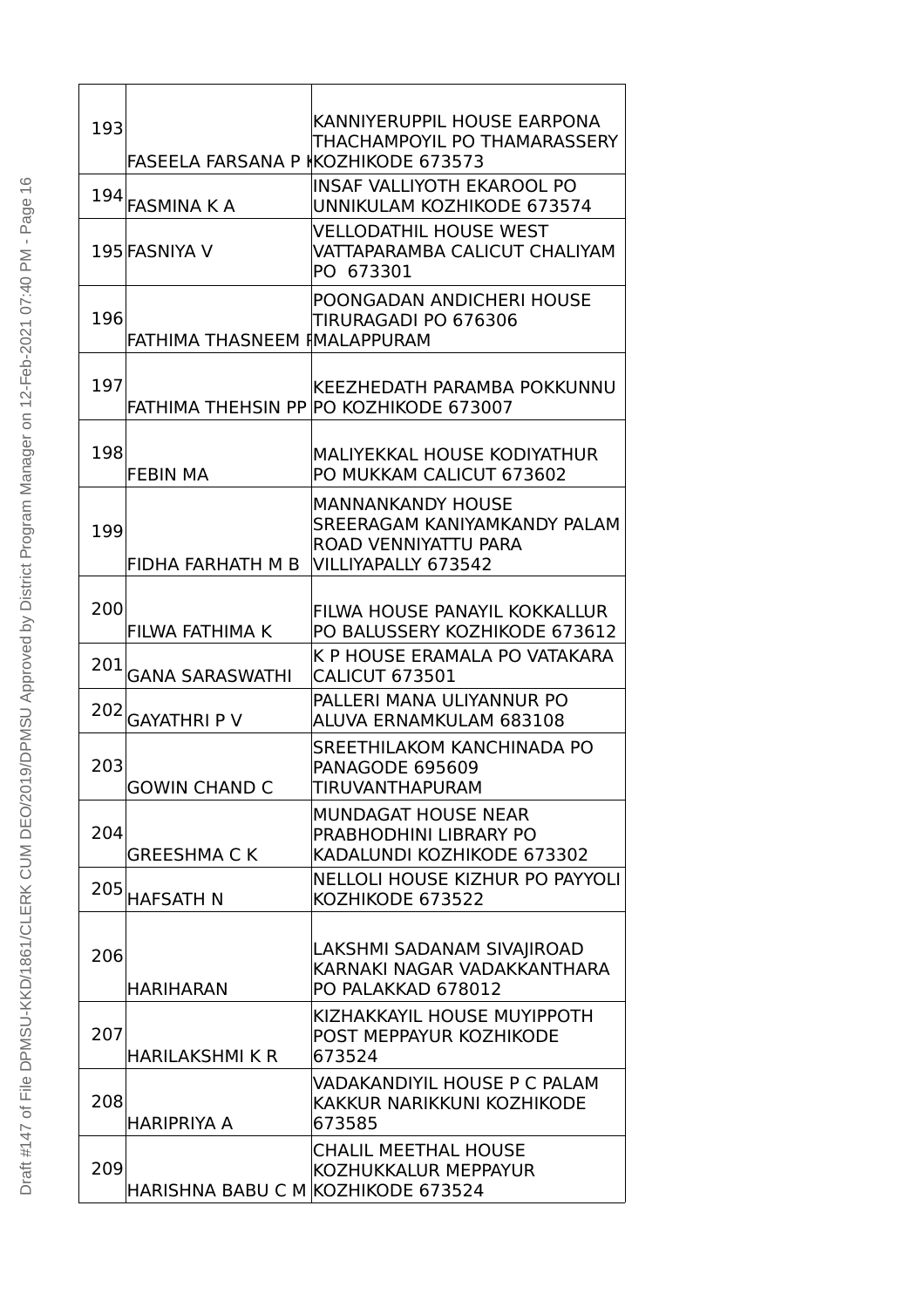| 210<br><b>HARITHA M</b>        | HARISREE PARAPURATHU PARAMBA<br>PO POOVATTUPARAMBA CALICUT<br>673008                     |
|--------------------------------|------------------------------------------------------------------------------------------|
| 211<br><b>HARITHA P S</b>      | <b>HARITHALAYAM HOUSE MOKAVOOR</b><br><b>ERANHIKKAL PO KOZHIKODE</b><br>673303           |
| 212<br><b>HARSHAD D</b>        | <b>SHYLASREE HOUSE FRIENDS</b><br><b>NAGAR THEVARA PO COCHIN</b><br>ERNAMKULAM 682013    |
| 213<br><b>HASNAT</b>           | <b>MANHAKKADAVAYALIL HOUSE</b><br>PANANGAD PO BALUSSERY<br>KOZHIKODE 673612              |
| 214<br><b>HENNA PARVIN K</b>   | KODAKKAL HOUSE NOCHAD PO<br>NADUVANNUR KOZHIKODE 673614                                  |
| 215<br><b>CIMBY MOL.K</b>      | <b>FIDHA MANZIL HOUSE</b><br>PANDIKASHALA ROAD FEROKE<br><b>COLLEGE KOZHIKODE 673632</b> |
| 216<br><b>HRIDYA R</b>         | <b>SREE HOUSE NEAR RAJASREE</b><br><b>ERMANGALAM PO BALUSSERY</b><br>KOZHIKODE 673612    |
| 217<br><b>HUSNACK</b>          | NECHIYAN HOUSE MANNUPPADAM<br>ERANHIMANGAD PO NILAMBUR<br>MALAPPURAM 679329              |
| 218<br><b>INDHUMS</b>          | <b>MAVOLIL HOUSE KARAZHMA</b><br><b>VALLIKUNNUM PO ALAPPUZHA</b><br>690501               |
| 219<br><b>INFISHANA K C</b>    | VADAKKEYIL HOUSE KAKKAD<br><b>KARASSERI PO MUKKAM</b><br>KOZHIKODE 673602                |
| 220<br><b>IAGADISH PILLAI</b>  | SIVAVALSARAM PARAVILA<br><b>BHOOTHAKULAM PO KOLLAM</b><br>691302                         |
| 221<br><b>JAITHYA G S</b>      | KAYANIYATH HOUSE MEPPAYUR<br><b>CHERUVANNUR PO</b>                                       |
| 222 ASEELA P                   | CHALIL H URALLOOR PO KOYILANDY<br>KOZHIKODE 673620                                       |
| 223<br><b>IASEELA SHIFNA P</b> | MULLASSERY HOUSE SOUTH<br>KODIYATHUR PO MUKKAM<br>KOZHIKODE 673602                       |
| 224<br><b>JASEELA V K</b>      | VETTAKKARAKKANDI HOUSE<br>NANMINDA PO KOZHIKODE 673613                                   |
| 225<br><b>IASEELA V P</b>      | SWAFATH HOUSE EDAKKARA PO<br>CHELANNUR KOZHIKODE 673616                                  |
| 226<br><b>JASMINE CH</b>       | <b>CHITTANGADAN HOUSE</b><br>CHANDAKKUNNU PO MALAPPURAM<br>679329                        |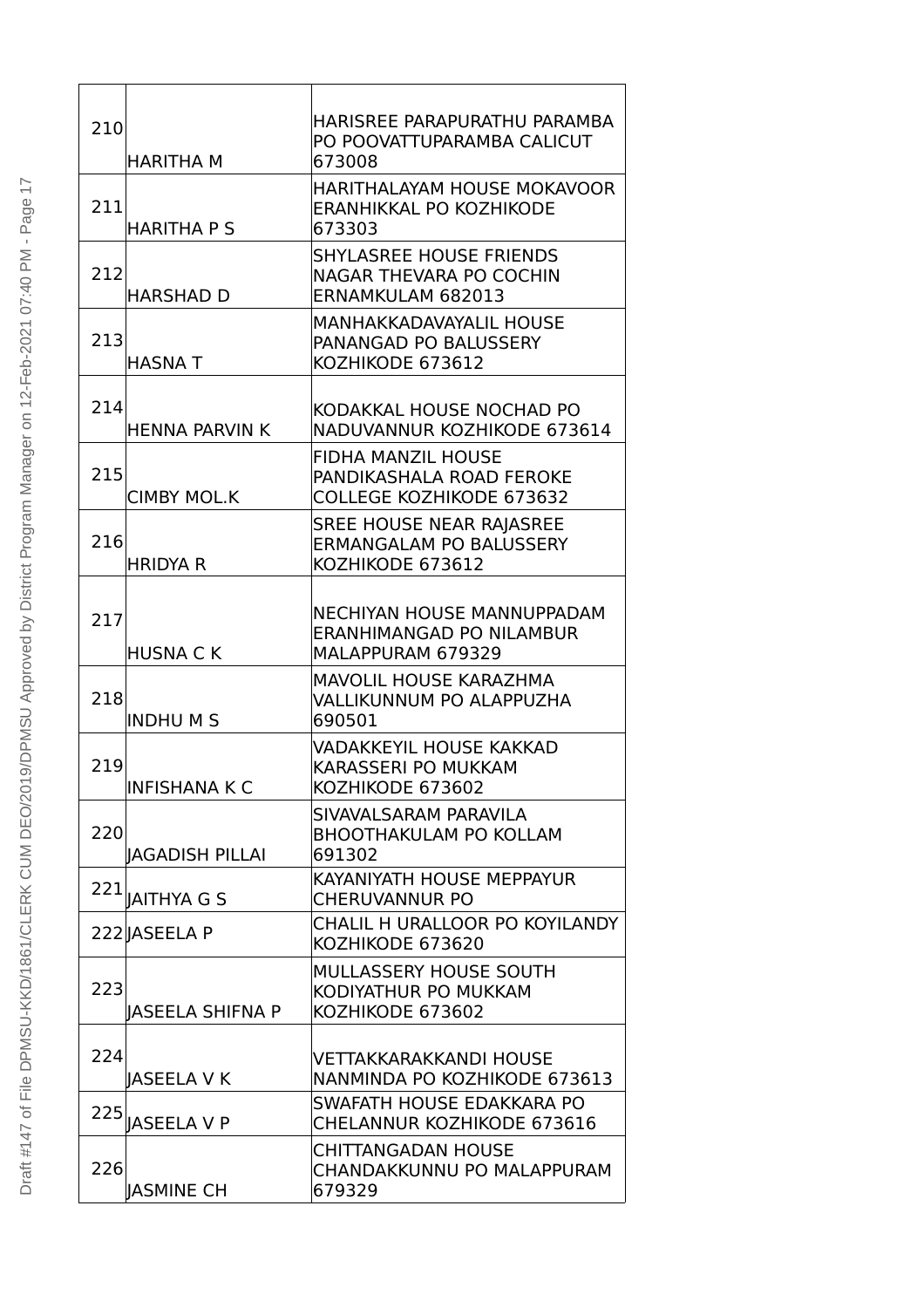|     | 227   JAYASREE R B      | <b>GANGA G NAIR NIVAS KAKKAD PO</b><br>PUTHUPADI KOZHIKODE 673586                                                 |
|-----|-------------------------|-------------------------------------------------------------------------------------------------------------------|
| 228 | JEETHADEV P J           | PEZHUMKATTIL HOUSE PADANILAM<br>PO KUNNAMANGALAM KOZHIKODE<br>673571                                              |
| 229 | JENNI P V               | <b>NELLIYULLA PARAMBATH HOUSE</b><br>NITTOOR PO KAKKATTIL KOZHIKODE<br>673507                                     |
|     | 230 JIFFIN JOSEPH       | <b>KOKKADAN HOUSE CHENGALOOR</b><br><b>PO THRISSUR PO 680312</b>                                                  |
|     |                         | <b>CHEMPOLI HOUSE CHELIYA PO</b><br>231 JIPSA PEETHAMBARANKOYILANDY KOZHIKODE 673306                              |
| 232 | IISHA K                 | LAKSHMI NILAYAM THYTHOTATHIL<br>PARAMBA MANKAVU PO CALICUT                                                        |
|     | $233$   ISHNA M C       | KOTTUVAYAL HOUSE PO FEROKE<br><b>NALLUR KOZHIKODE 673631</b>                                                      |
| 234 | <b>IITHIP</b>           | PERTTUMMAL HOUSE KATTANGAL<br>NIT CAMPUS PO KOZHIKODE<br>673601                                                   |
| 235 | <b>IUBINA T A</b>       | <b>LAKSHMI PRAKASHAM BSS</b><br><b>COMPOUND CHALAPPURAM PO</b><br>KOZHIKODE 673002                                |
| 236 |                         | SANTHA BHAVAN EDAPPATTA PO<br>JUNIMOL S RAGHAVANEPPIKKAD MALAPPURAM 679326                                        |
| 237 | <b>IUSAIRA PP</b>       | CHERATTIL HOUSE FASALIYYA ROAD<br>AR NAGAR PO MALAPPURAM<br>676305                                                |
| 238 | <b>IYOLSNAP</b>         | SOUPARNIKA ORKKATTERI ERAMALA<br>VADAKARA KOZHIKODE 673501                                                        |
| 239 | <b>IYOTHI K</b>         | <b>BHAKTHIVILASAM HOUSE</b><br><b>KOIPALLIKARANMA</b><br><b>OLAKETTIAMBALAM PO</b><br>MAVELIKKARA 690510 ALAPUZHA |
| 240 | <b>IYOTHI LAKSHMI K</b> | PUTHOOR PO MANGADU OMASSERY<br>KOZHIKODE 673582                                                                   |
| 241 | <b>IYOTHSNAK</b>        | KARTHIKA HOUSE ANGADICAL<br><b>SOUTH PO CHENGANOOR</b><br>ALAPUZHA 689122                                         |
| 242 | <b>IYOTSNA NAIR</b>     | AKSHARAM NEAR SURYANARAYANA<br>MADAM K T BAZAR RAYARANGOTH<br>PO VADAKARA 673102                                  |
| 243 | <b>REJATH .K</b>        | KALAKKUNNU PARAMBIL HOUSE<br>POOTHANKOV POORUR PO 679339                                                          |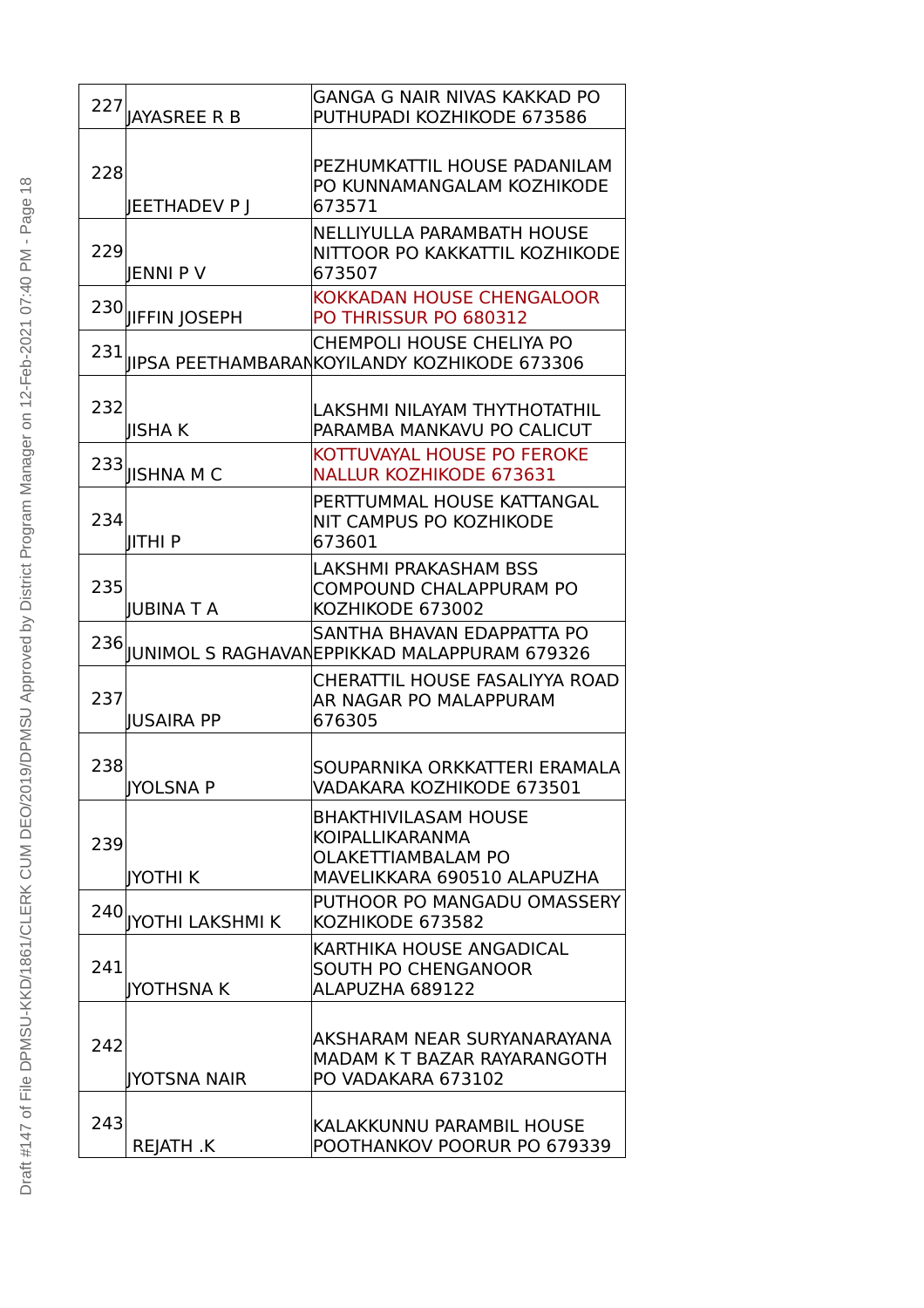| 244 | <b>KALHARA  </b>                  | SANJEEVANI HOUSE VANIYAMKULAM<br>PO OTTAPALAM PALAKKAD 679522                           |
|-----|-----------------------------------|-----------------------------------------------------------------------------------------|
|     | 245 KARTHIKA JAYARAJ              | GOPIKA HOUSE VELLIPARAMBA PO<br>KOZHIKODE 673008                                        |
|     | $246$ <sup>KAVYA MT</sup>         | MATHUKKADA HOUSE ANNUR PO<br>PAYYANUR KANNUR 670307                                     |
| 247 | KAVYA RAVEENDRAN                  | PRATHANA HOUSE KOYYALUMMAL<br>KAKKATTIL CHEEKKONNU WEST PO<br>KOZHIKODE 673507          |
| 248 | <b>KEERTHI DAS K</b>              | W/o ARUN MONISH KARAYIL<br>THEKKOOTTU HOUSE CHEMAKKALA<br>PO 680687                     |
| 249 | KHADEEJA BEEBI K S                | THERUVATHVEETIL HOUSE<br>THRITHALLUR PO EZHAMKALLU<br>THRISSUR 680619                   |
| 250 | <b>KRISHNA K</b>                  | PUTHENPURACKAL HOUSE PALLOM<br>PARAYANALI OMALLUR PO<br>PATHANAMTHITTA 689647           |
| 251 | KRISHNAPRIYA VARMAKASARGOD 671314 | SREEKOVILAKAM MONACHIRA<br><b>UPPILAKAM PO NILESWAR</b>                                 |
| 252 | <b>KRISHNENDU N L</b>             | <b>KRISHNAPRIYA HOUSE</b><br><b>MENHANIYAM PO MARUTHERI</b><br>PARAMBA KOZHIKODE 673525 |
| 253 | <b>KRISHNENDU S</b>               | AYANAM PO CHELANNUR<br>MEPPAYYUR KOZHIKODE 673524                                       |
| 254 | <b>LAVANYA L LAL</b>              | KANJIRAM NINNA VEEDU<br>KANNARAVILA NELLIMOODU PO<br>695524 THRUVANTHAPURAM             |
| 255 | <b>LEO SAMSON T</b>               | THOLATH HOUSE YMCA ROAD<br>KUNNAMANGALAM THRISSUR<br>680503                             |
| 256 | <b>LIBINA K K</b>                 | PUNNERI HOUSE MADAPPALLY<br>COLLEGE 673102 VATAKARA<br><b>KOZHIKODE</b>                 |
|     |                                   | KRISHNA HOUSE VAKAYAD PO<br>257 LIKHINA KRISHNA L K NADUVANNUR PO KOZHIKODE<br>673614   |
| 258 | LIVIYA L V                        | VALIYAPARAMBIL HOUSE NANMINDA<br>PO KOZHIKODE 673613                                    |
| 259 | <b>MALU S VIMAL</b>               | VAISHNAVAM MUTHUVILA PO<br>MITHIRMALA THIRUVANTHAPURAM<br>695610                        |
| 260 | <b>MANGALAM VANI</b>              | W/o ANOOP N K DEPT OF<br><b>MATHEMATICS MAMO COLLEGE</b><br>MANASSERY PO MUKKAM 673602  |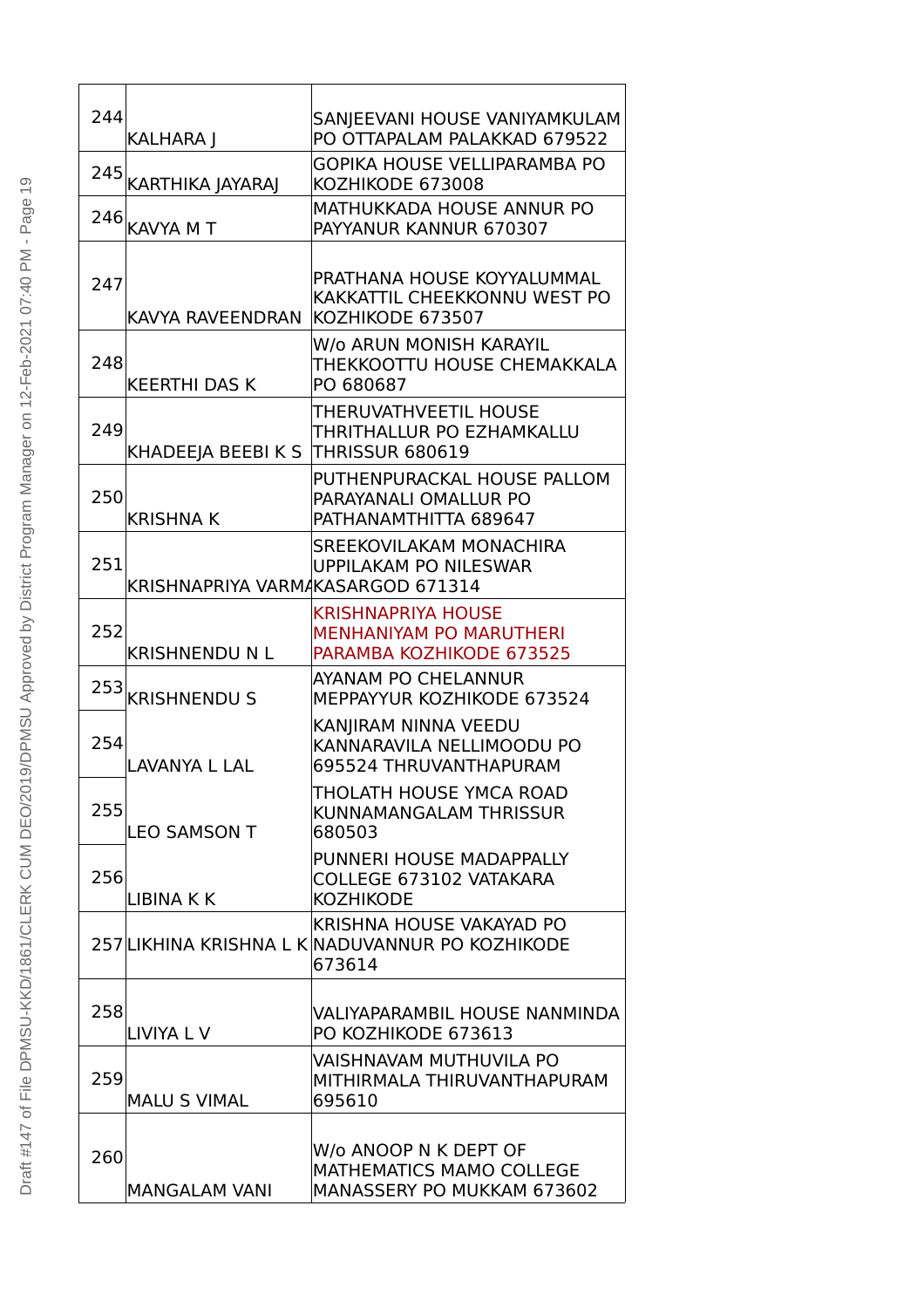| 261 | MANJIMA C P                       | <b>CHERIYA PARAMBATH HOUSE</b><br>PANIKKOTTY PUDUPPANAM PO<br>KOZHIKODE 673105                     |
|-----|-----------------------------------|----------------------------------------------------------------------------------------------------|
| 262 | MANJIMA K P                       | MANJEERAM HOUSE CHERAPURAM<br>POST KAKKATTIL KOZHIKODE<br>673507                                   |
| 263 | <b>MANJU P</b>                    | KALLUVALAPPU PURAYILL HOUSE<br>PUTHUR PALLIKKAL PO<br>MALAPPURAM 673636                            |
| 264 |                                   | W/o THASLIM C CHERIYAKATH<br>HOUSE KATTUMUNDA NADUVATH<br>MARHABA NIHMATH NHOUSE MALAPPURAM 679328 |
| 265 | MEHTHAB REEM KADIPO KALLAI ALICUT | ALNABAH 14/328 AENNAPPADAM                                                                         |
| 266 | <b>MIDHUN R</b>                   | THYKKANDIYIL VADAKARA ROAD<br><b>CHORODE KOZHIKODE MADAPPALLI</b><br>COLLEGE KERALA 673102         |
| 267 | <b>MIGI JOHN</b>                  | THEKKINIYEDATH HOUSE PO<br>PULLUR THRISSUR 680683                                                  |
| 268 | MIRSA SHAJAHAN                    | <b>CHAMAKKALIL HOUSE NADAPURAM</b><br>PO KOZHIKODE 673504                                          |
| 269 |                                   | PUTHUKKOLLI HOUSE NELLIKKUTH<br>MOHAMMED AMEEN FPO MANGERI MALAPPURAM 676122                       |
| 270 |                                   | VADIYAR PARAMBIL HOUSE<br>PARAMBIL PEEDIKA PO<br>MOHAMMED ASHIQ T MALAPPURAM 673617                |
| 271 | MOHAMMED<br>SAMEER A              | KIM MANZIL AYANIKKATTUKONAM<br>PULIYOORKONAM PO MADAVOOR<br>TVM 695604                             |
| 272 | <b>MUBASHIR K</b>                 | <b>CHAMAKKALIL HOUSE NADAPURAM</b><br>PO KOZHIKODE 673504                                          |
| 273 | <b>MUFEEDA E K</b>                | <b>EANDENKUZHIYIL HOUSE ELAYUR</b><br><b>IRUVETTY PO MALAPPURAM 673639</b>                         |
| 274 | <b>NADIYAKP</b>                   | CHUNDANGA PARAMBATH PO<br>VENGERI KOZHIKODE 673010                                                 |
|     | 275 NAFIYA M                      | DARUSSALAM HOUSE MORIKKARA<br>PO KAKKODI 673611                                                    |
| 276 | <b>NAJMA FAREED</b>               | KOODATHANKANDY AVADUKKA PO<br>673528                                                               |
| 277 |                                   | <b>MANNADUKKAM HOUSE MUNNAD</b><br>NAMITHA MADAVAN EPO CHENGALA KASARGOD 671541                    |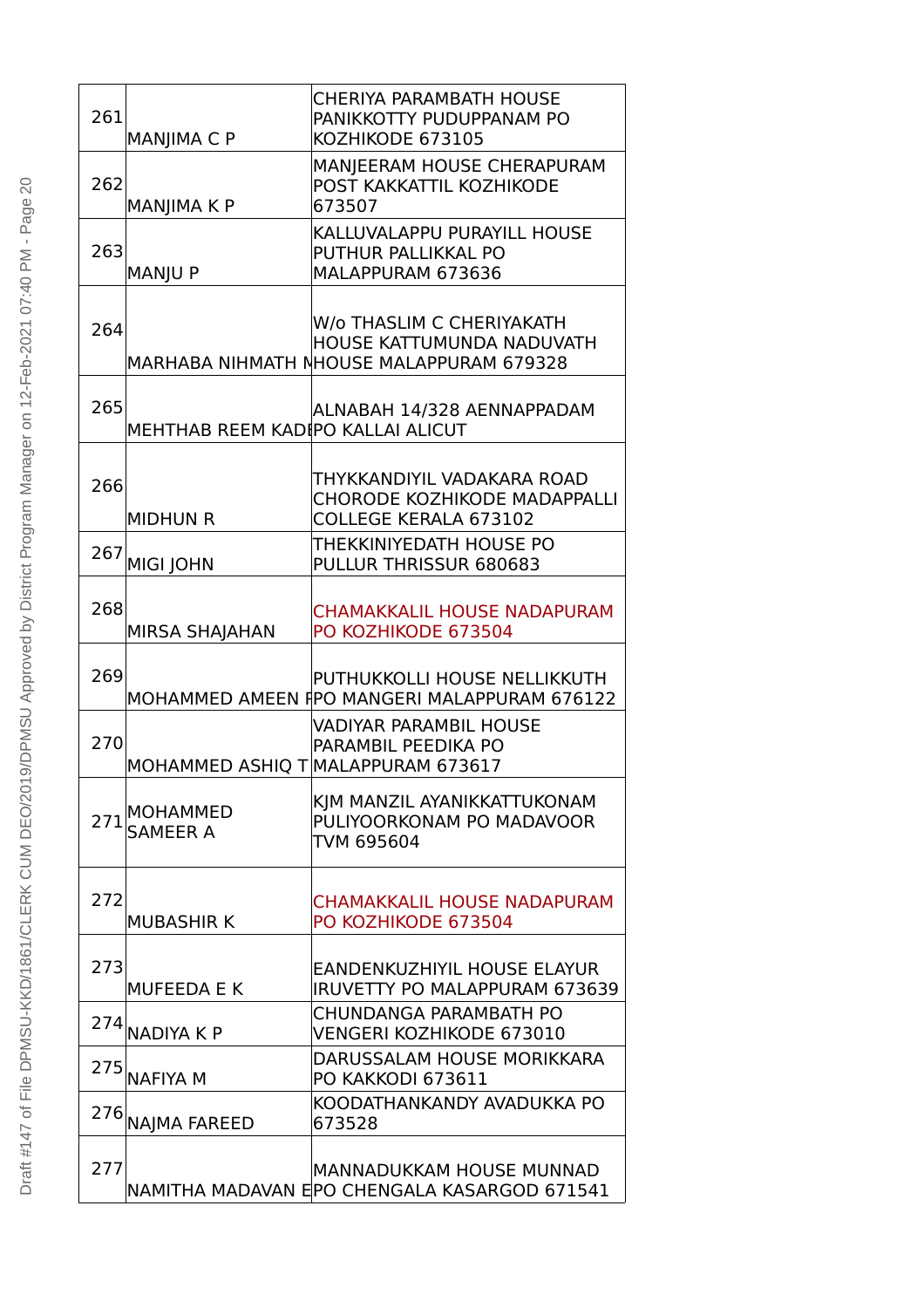| 278 | <b>NANDITHA M</b>   | <b>HARIPADAM MULLERY PO</b><br>THAMARASSERY KOZHIKODE<br>673573                                    |
|-----|---------------------|----------------------------------------------------------------------------------------------------|
| 279 | <b>NANDU V NAIR</b> | <b>VILLUCHARIYIL HOUSE PONKUNNAM</b><br>PO KOTTAYAM 686506                                         |
|     | 280 NASLA V.P       | RAJANA HOUSE PO PARANNUR<br>673585 NARIKKUNI KOZHIKODE                                             |
| 281 | <b>NAVYA P</b>      | SOUPARNIKA HOUSE RAYAROTH PO<br><b>MADAPPALLY COLLEGE VIS</b><br>VADAKARA 673102 KOZHIKODE         |
| 282 | <b>NAYANA D</b>     | THATHAKULANGARA HOUSE<br>KANKHUKULANGARA PO<br>ALAPPUZHA 688582                                    |
| 283 | <b>NAYANA K S</b>   | H NO 31/1067 KALLAYAT HOUSE<br>PONNURUNNI VYTTILA<br>ERNAMKULAM 682019                             |
|     | 284 NEEMA MOHAN E K | KESHAVAVILASAM HOUSE CHELIYA<br>POST KOYILANDY KOZHIKODE<br>673306                                 |
|     |                     | <b>CHAMBOTTUMMAL HOUSE</b><br>285 NEETHU CHAMBOTTUKALLACHI PO VADAKARA<br>KOZHIKODE 673506         |
| 286 | <b>NEETHUK</b>      | AMMA NIVAS CHERUKULATHUR PO<br>PERUVAYAL KOZHIKODE 673008                                          |
| 287 | <b>NEETHUMV</b>     | RADHAKRISHNA NIVAS<br>SHAPPINKUNNU PULPETTA PO<br><b>MANJERI 676123</b>                            |
| 288 | <b>NEETHUP</b>      | SOORAJ NILAYAM KARANTHUR PO<br>KOZHIKODE 673571                                                    |
| 289 | <b>NEETHUPS</b>     | PANIKKASSERY HOUSE NADUVIL PO<br><b>KANNUR 670582</b>                                              |
| 290 | <b>NEETHUTK</b>     | KUNNIYIL PAYERI VTC<br>THRIPPANGOTTUR PO KADAVATHUR<br>THALASSERY KANNUR 670676                    |
| 291 | NEETHU TN           | SREEVALSAM MULLERY RAROTH<br><b>VILLAGE THAMARASSERY 673573</b>                                    |
| 292 | <b>NEETHU V G</b>   | KOTTADATH HOUSE<br>CHERUKULATHUR PO KOZHIKODE<br>673008                                            |
| 293 | <b>NEHA S NAIR</b>  | MALOOTTY HOUSE ALANTHARA<br><b>NEAR RANGA PRABHATH</b><br>VENJARAMOODU PO TVPM 695607              |
| 294 |                     | <b>ARIYIL KOUSTHUBHAM</b><br>NIRMALLOOR PANAGAD PO<br>NIBILA P SUKUMARANBALUSSERY KOZHIKODE 673612 |

| J<br>I                          |
|---------------------------------|
| .<br>പ                          |
| ١<br>ಕ                          |
| $\overline{a}$<br>נ<br>٢        |
| ï                               |
| $\leq$                          |
| Ć<br>١                          |
| ¢                               |
|                                 |
| ľ                               |
| $\overline{\phantom{a}}$        |
|                                 |
| NOV<br>777                      |
|                                 |
|                                 |
|                                 |
| $2 - F$ eb<br>l                 |
| $\overline{\phantom{a}}$        |
| ī                               |
| Ś<br>$\overline{\phantom{a}}$   |
|                                 |
| ١                               |
|                                 |
|                                 |
| <b>Vlanager</b>                 |
| ś                               |
| ξ<br>Σ<br>$\bar{5}$             |
|                                 |
| ipoi                            |
| $\tilde{1}$                     |
| l                               |
| strict<br>)                     |
|                                 |
|                                 |
| Ĺ                               |
|                                 |
| ć<br>$\frac{2}{5}$              |
| ζ                               |
| $\mathcal{E}$<br>l              |
| ë<br>$\overline{ }$             |
|                                 |
|                                 |
| ř                               |
|                                 |
| )                               |
| Ō<br>$\frac{1}{2}$              |
|                                 |
| $\mathbf{r}$                    |
| נ<br>Ļ                          |
| চূ<br>C                         |
| ķ                               |
| $\tilde{\zeta}$<br>$\geq$       |
| Ĉ<br>ζ                          |
| ŭ                               |
| $\mathcal{L}$<br>$\overline{a}$ |
|                                 |
| $\geq$                          |
| ā                               |
|                                 |
| ļ                               |
| J<br>l                          |
| J<br>l<br>)                     |
|                                 |
| I                               |
| I                               |
|                                 |
| I<br>١                          |
|                                 |
|                                 |
|                                 |
| I<br>)                          |
|                                 |
| ĺ<br>I                          |
| I<br>I                          |
| j<br>Ï<br>١                     |
|                                 |
| l<br>١                          |
|                                 |
| I                               |
|                                 |
|                                 |
| I                               |
| Í<br>J                          |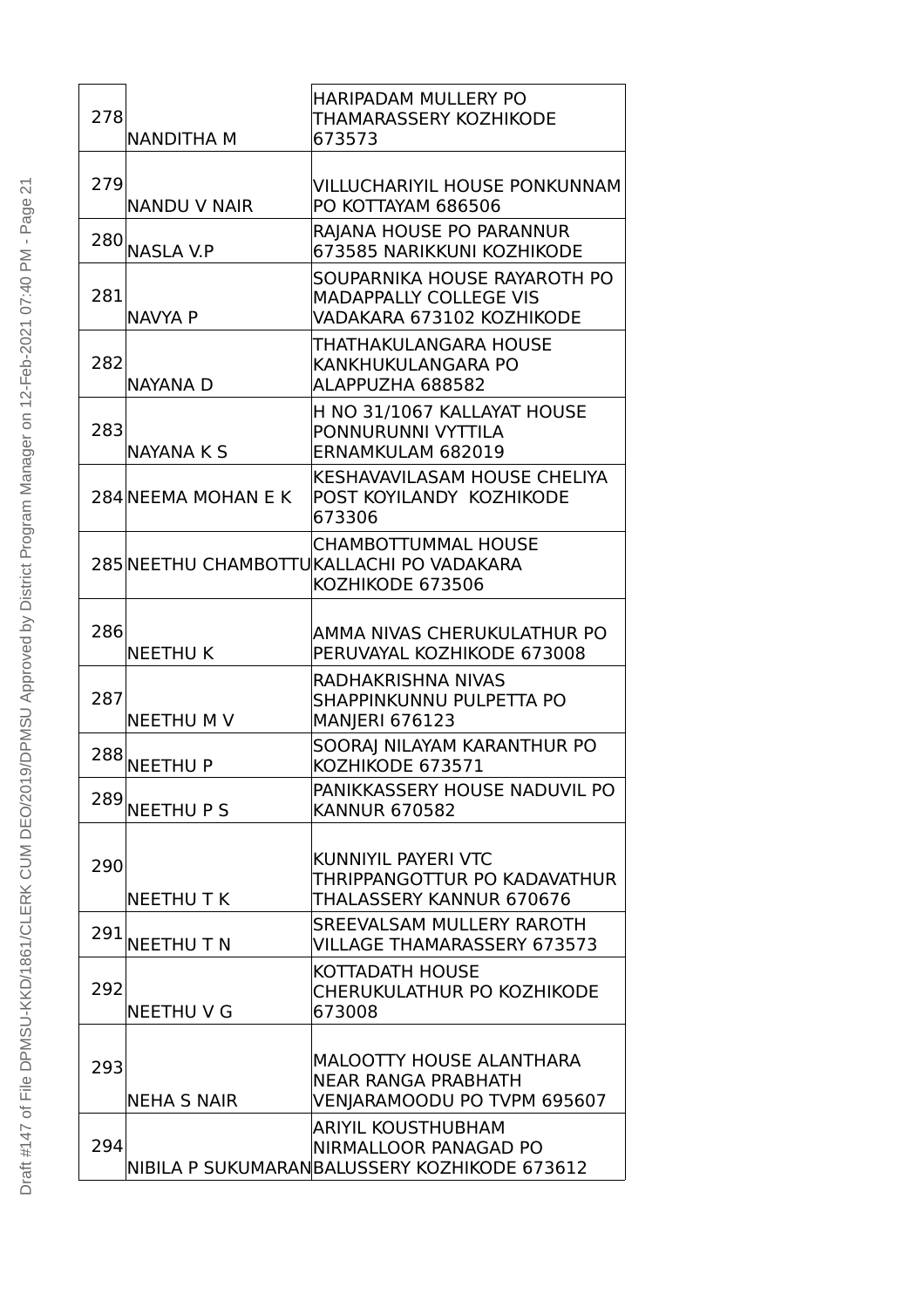| 295 | <b>NIDHIN RAJ</b>                 | KARTHIKA HOUSE ANGADICAL<br><b>SOUTH PO CHENGANNUR</b><br>ALAPUZHA 689122                            |
|-----|-----------------------------------|------------------------------------------------------------------------------------------------------|
| 296 | <b>NIJISHA P K</b>                | KIZHZKKU VEEDU PARAMBA PO<br>KALLAI KANNANCHERI CALICUT<br>673003                                    |
| 297 | <b>NIKHIL M</b>                   | SISIRAM THUTTUHGAL<br>RAMANATTUKARA CALICUT 673633                                                   |
| 298 | <b>NIKHILA K P</b>                | NIKHILALAYAM KOLATHUVAYAL<br>ANCHAMPEEDIKA PO KANNUR<br>670331                                       |
| 299 | <b>NIMISHA</b>                    | <b>CHANDANA PARAMBIL HOUSE</b><br><b>MANASSERY POST MUKKAM</b><br><b>CALICUT 673602</b>              |
| 300 | <b>NIMISHA P S</b>                | PUTHIYA AMLIKAYIL HOUSE GIVRA J<br>2 OLARIKKARA PULLAZHI PO<br>680012 THRISSUR                       |
| 301 | <b>NIMITHA B</b>                  | NANDANAM HOUSE PO THIKKOTI<br>KOZHIKODE 673529                                                       |
| 302 | <b>NIMMITHAK</b>                  | KALHARA NEELAMKUZHITHAZHAM<br>PAVANGAD PUTHIYAGADI PO<br>KOZHIKODE 673021                            |
| 303 | <b>NISHADA T</b>                  | PONNAKKANARI HOUSE<br>CHATHAMANGALAM PO NIT REC<br><b>CALICUT 673601</b>                             |
| 304 | <b>PALLAVI C</b>                  | <b>MANIKKOTHU HOUSE NADAPURAM</b><br>PO VATAKARA KOZHIKODE 673504                                    |
| 305 | PALLAVI VENUGOPALAKASARGOD 671315 | KPR NIVAS KANHANGAD SOUTH PO                                                                         |
| 306 | <b>PARVATHI S</b>                 | ALARI HOUSE KOVILAKAMKUND<br>MANGERI PO MALAPPURAM 676121                                            |
| 307 | <b>PARVATHI S</b>                 | <b>SUNDARI HOUSE NO 137</b><br><b>CHAITHANYAM GARDENS TKD ROAD</b><br>MUTTADA PO TVM 695025          |
| 308 | PARVATHI V V                      | IRALOOR MANA PALAYAM [ARAMBU<br>PO ANNAMANADA THRISSUR<br>680741                                     |
| 309 | PARVATHY K M                      | KAMBHAM THOOAM HOUSE PARAYIL<br>ROAD ELAMAKKARA ERNAMKULAM<br>682026                                 |
| 310 | PARVATHY P                        | PRANAVAM PARRAT DESOM PO<br>ALUVA ERNAMKULAM 683102                                                  |
| 311 | <b>PRADEEP SANKAR S</b>           | <b>ULPALA NIVAS TC 20/1866 (1)</b><br>KATTANVILA LANE THAMALAM<br>POOJAPPURA PO TRIVANDRAM<br>695012 |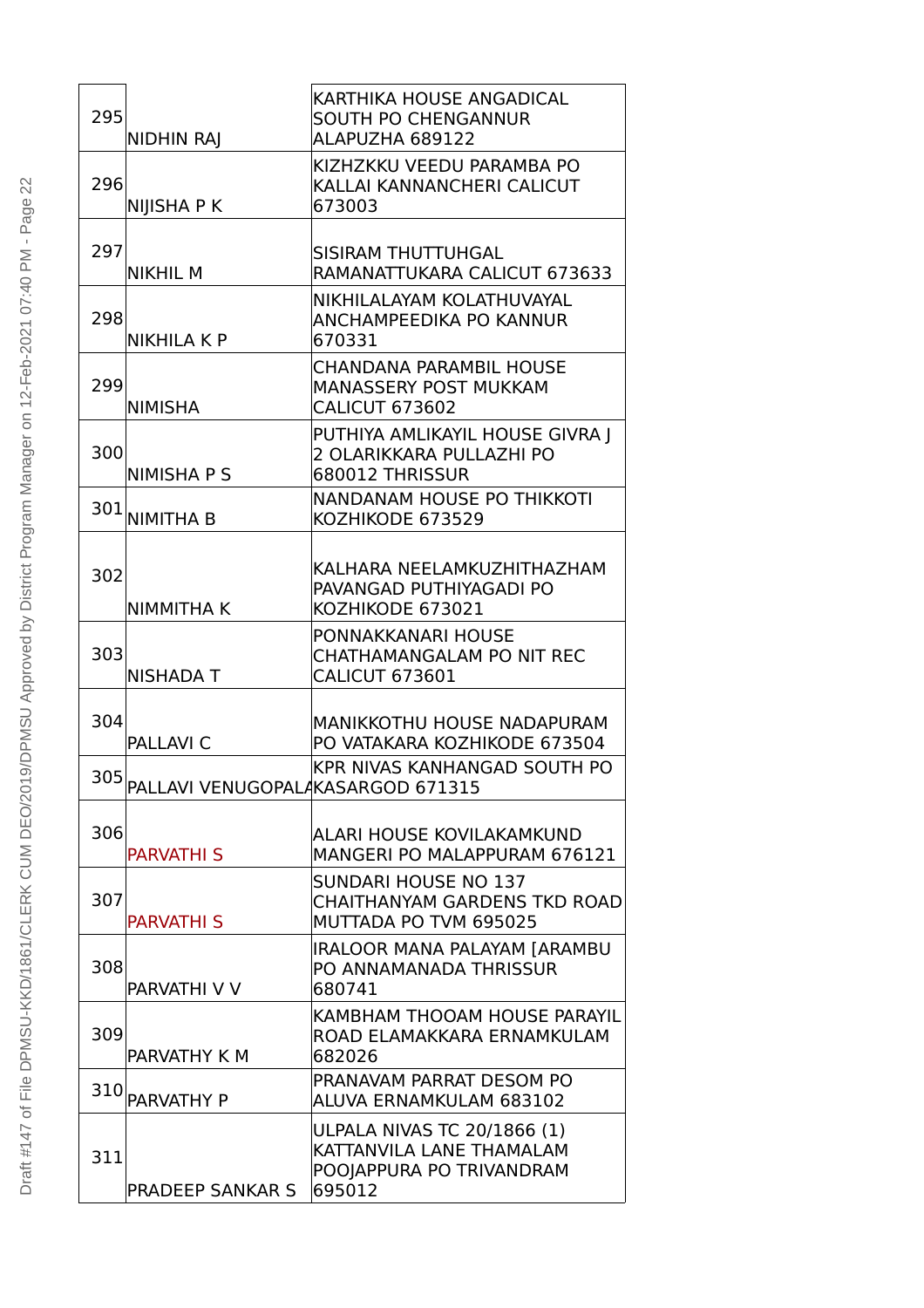| 312 | <b>PRASEELA P</b>    | PUTHUKUDI HOUSE KURUVATTUR<br>PO KAKKODI KOZHIKODE 673611                                  |
|-----|----------------------|--------------------------------------------------------------------------------------------|
| 313 | PRASHEEJA KUMARI I   | MUNDAKKUTTIYIL HOUSE VATTOLI<br><b>PO KAKKATTIL KOZHIKODE 673507</b>                       |
| 314 | <b>PRAVEEN M</b>     | UTHRADAM HOUSE NARUKARA PO<br><b>MANGERI MALAPPURAM 676122</b>                             |
|     | 315 PREEJISHA V K    | <b>VALIYAKANDIYIL H</b><br>PONMERIPARAMBIL VILLAPALLY PO<br>673542                         |
|     | 316 PREETHI KAMAL    | AMRITHA PATTERUTHODIYIL<br>PERUMANNA KOZHIKODE 673019                                      |
| 317 | PRIMA STANLY         | PALLITHAZHAM CHELAVOOR<br><b>CALICUT 673511</b>                                            |
| 318 | PRIYA V NAIR         | <b>KRISHNA PRIYA HOUSE</b><br>MOORIKKARA PO KAKKODI<br>PANCHAYATH STOP KOZHIKODE<br>673611 |
| 319 | <b>PRIYAMOL G</b>    | <b>VECHOOTHARA HOUSE AYMANAM</b><br>PO KOTTAYAM 686015                                     |
| 320 | <b>PRIYANKA C K</b>  | ANJANAM HOUSE MEMUNDA PO<br>VATAKARA KOZHIKODE 673104                                      |
|     | 321 PUSHYA V VIJAY   | SREEPANCHAMI KOLAKKAD PO<br>KANNIPOYIL ATHOLI 673315                                       |
| 322 | <b>R K HIMA</b>      | SREEBHADRA KODAVILAKAM<br>PARASSALA PO 695502 TVM                                          |
| 323 | <b>RABIDHA A K</b>   | NAYANA NIVAS PERUVATOOR<br>KOYILANDY KOZHIKODE 673620                                      |
| 324 | RAHAMATH P K         | PALLIKKAD HOUSE MANNATTU<br>PARAMBA EDAYUR NORTH PO<br>MALAPPURAM 676552                   |
| 325 | <b>RAHUL P</b>       | THARA HOUSE MOOLAD PO<br>NARAYAMKULAM NADUVANNUR<br>673614                                 |
| 326 | <b>RAHUL R</b>       | SIDHASAMAJAM PO VATAKARA<br>673104                                                         |
| 327 | <b>RAHUL RAJ</b>     | <b>VETTATHIL HOUSE YENDAYAR PO</b><br>KOTTAYAM KERALA                                      |
| 328 | <b>RAHUL UNNIT G</b> | THARAPPEL HOUSE BEHIND CO<br><b>OPERATIVE SUPERMARKET PO</b><br>MANNUTHY THRISSUR 680651   |
| 329 | RAJAN SAVITA         | TREESA HOUSE MANALTHAZHAM<br><b>GOVINDHAPURAM PO CALICUT</b><br>673016                     |
| 330 |                      | KELOTH MEETHAL HOUSE IRINGAL<br>RAJESH CHANDRAN FIPOST PAYYOLI KOZHIKODE 673523            |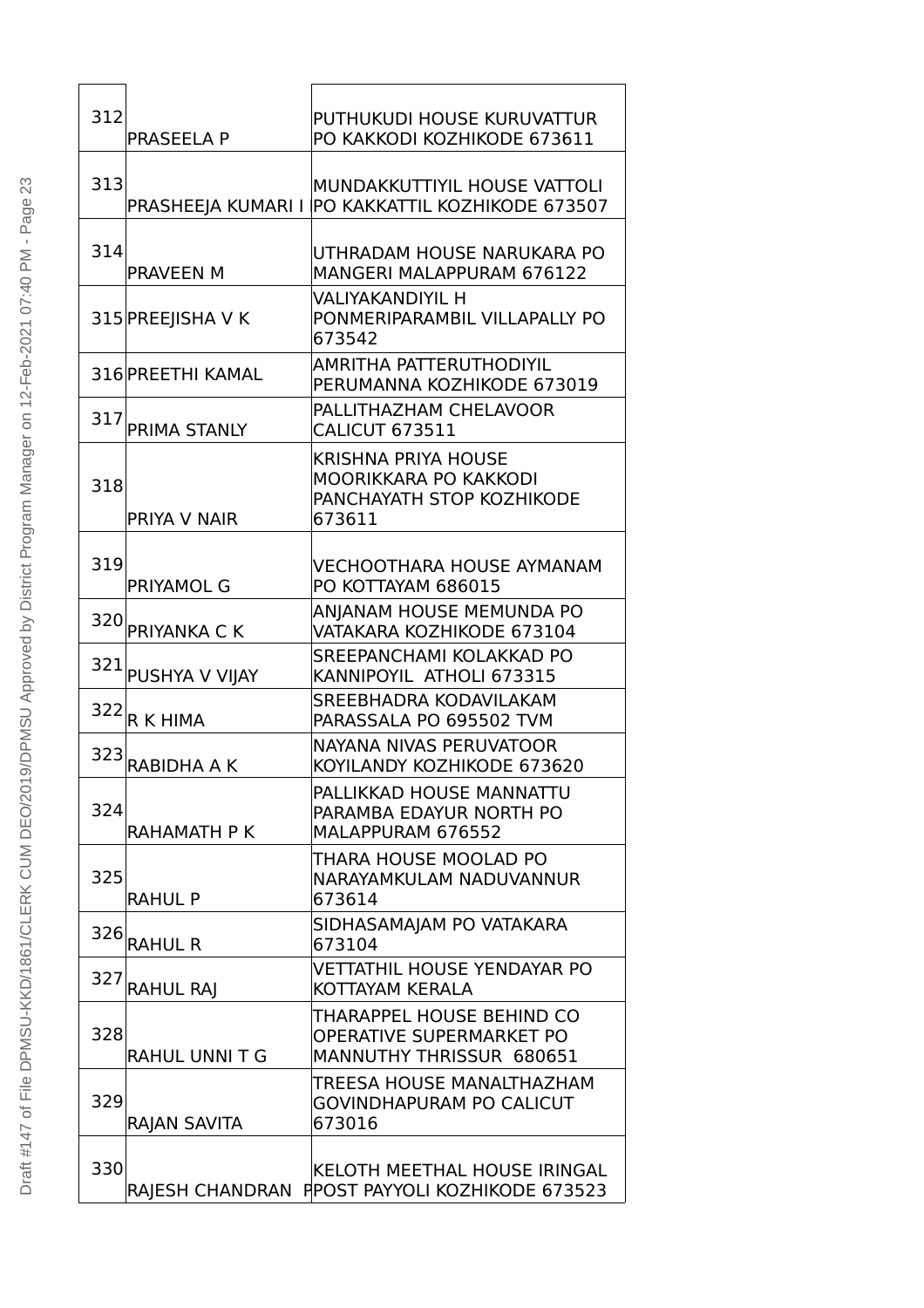| 331 | RAKHI                | 33/548 E NANDANAM AR CAMP<br>ROAD VELLIMADUKUNNU<br>MARIKUNNU PO KOZHIKODE 673012 |
|-----|----------------------|-----------------------------------------------------------------------------------|
| 332 | <b>RAKHI MOHAN</b>   | <b>REJU BHAVAN WEST NALLUR</b><br><b>FEROKE CALICUT</b>                           |
| 333 | <b>RAMNA S</b>       | <b>VADEKKANDY HOUSE</b><br>PANNIKKOTTUR PO NARIKKUNI<br>KOZHIKODE 673572          |
| 334 | <b>RAMSHEED M</b>    | ZEENATH MANZIL NIDUMBRAM PO<br><b>CHOKLI KANNUR 670672</b>                        |
| 335 | RAMYA R              | SREELAKSHMI HOUSE NANMINDA<br>PO KOZHIKODE 673613                                 |
| 336 | <b>RASEENA V K</b>   | V K HOUSE UPPINAKAM PARAMBU<br>NADUVATTOM NORTH BEYPORE PO<br>KOZHIKODE 673015    |
| 337 | RASHIDA K            | <b>MELE KUNDATHOOR HOUSE</b><br>MAYANAD PO KOZHIKODE 673008                       |
| 338 | <b>RASHIDA O K</b>   | PUTHUKUDI VEETIL HOUSE IYYAD<br>PO UNNIKULAM KOZHIKODE 673574                     |
| 339 | <b>RASNA KARAYIL</b> | <b>CHALIL HOUSE PO KANDOTH</b><br>PAYYANNUR KANNUR 670307                         |
| 340 | <b>REESHNATP</b>     | AMBADI HOUSE PARANNUR PO<br>NARIKKUNI KOZHIKODE 673585                            |
| 341 | <b>REKHAKC</b>       | KALATHINGAL HOUSE PO<br>PERUMANNA KOZHIKODE 673019                                |
| 342 | <b>REMYA</b>         | <b>REENA NIVAS HOUSE OPK</b><br>ORKKATTERY PO VATAKARA<br>KOZHIKODE 673501        |
| 343 | <b>REMYAKC</b>       | PAYYANAKKAL HOUSE PADINHATTIN<br>PADAM PARAMBA KALLAI PO<br>KOZHIKODE 673003      |
| 344 | <b>RESHMA A V</b>    | PATTATHIL HOUSE KOLATHARA PO<br>CHERUVANNUR CALICUT 673655                        |
| 345 | <b>RESHMA GEORGE</b> | <b>CHAKKALAYIL HOUSE 33/935</b><br>MARIKKUNNU PO KOZHIKODE<br>673012              |
| 346 | <b>RESHMAK</b>       | KAMMANGATT HOUSE,<br>KARUVANNUR PO NADUVANNUR<br>KOZHIKODE 673614                 |
| 347 | <b>RESHMA M NAIR</b> | VISAKH AMBA; ATHINKALA PO<br>KATTAKADA TRIVANDRAM 695572                          |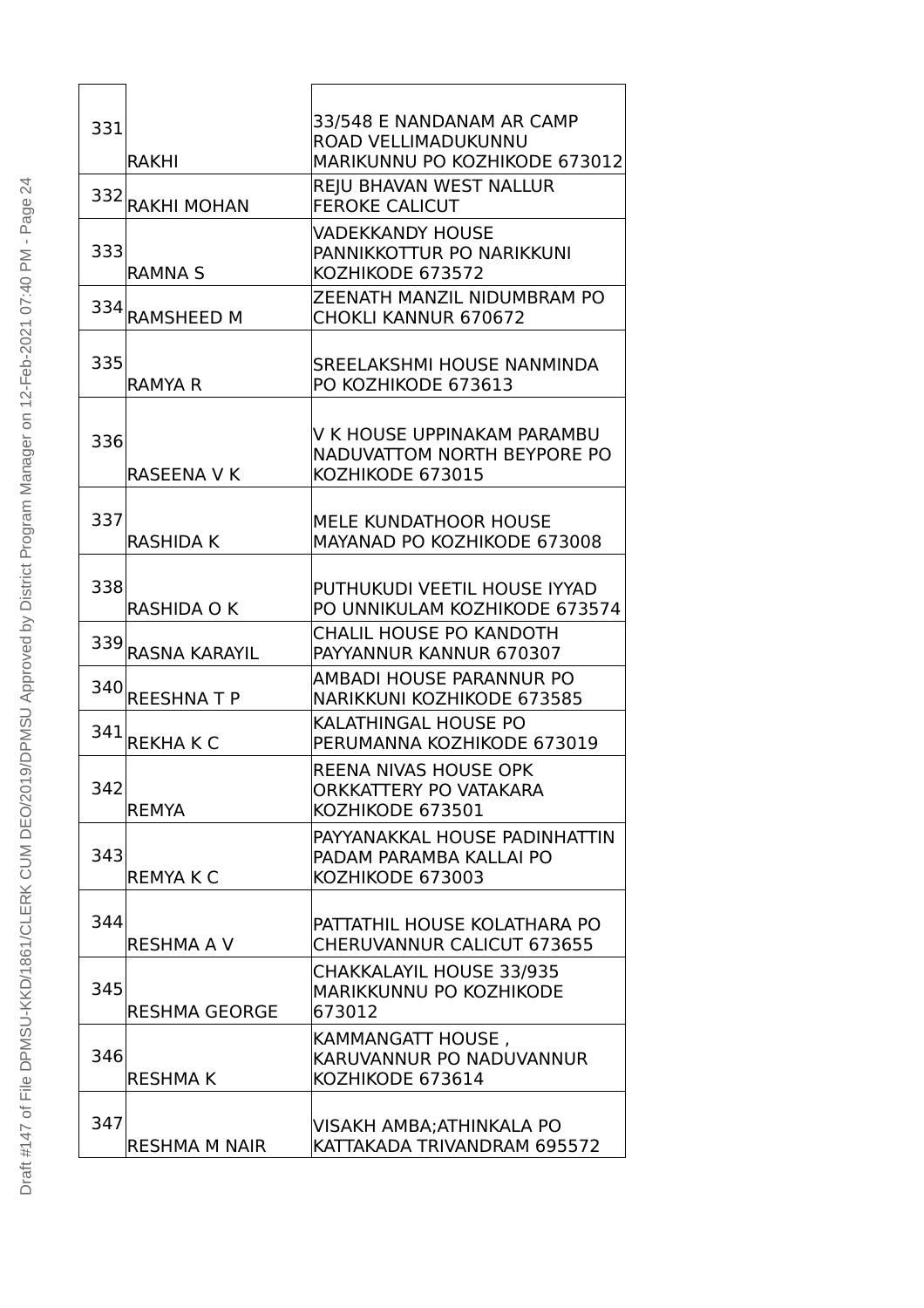| 348 |                                   | <b>NAMBIDI HOUSE PO CHETTIPPADI</b><br>PARAPPANAGADI OLD STREET      |
|-----|-----------------------------------|----------------------------------------------------------------------|
|     | <b>RESHMAN</b>                    | MALAPPURAM 676319                                                    |
|     |                                   | THAMARAM KUNNATH HOUSE                                               |
| 349 | <b>RESHMATK</b>                   | KUNNATHARA PO KOYILANDY<br><b>KOZHIKODE</b>                          |
| 350 |                                   | <b>KACHERITHODI HOUSE PO</b>                                         |
|     | <b>RESHMIA</b>                    | PULIKKAL MALAPPURAM 673637                                           |
| 351 |                                   | NARAYANEEYAM CHORODE PO<br>MUTTUNGAL WEST VADAKARA                   |
|     | RESHMI RAGHUTHAM KOZHIKODE 673106 |                                                                      |
| 352 |                                   | KOTTUVAYAL HOUSE PO FEROKE                                           |
|     | <b>RESHNA M C</b>                 | <b>NALLUR KOZHIKODE 673631</b>                                       |
|     | 353 RESHNU KRISHNAN               | SREEKRISHNA MADAVOOR PO<br>NARIKUNNU KOZHIKODE 673585                |
|     |                                   | CHITHRA KOHINOOR CALCUT                                              |
| 354 | <b>RESMI M</b>                    | UNIVERSITY PO MALAPPURAM<br>673635                                   |
|     |                                   | EDAVANA H THUNERI PO                                                 |
|     | 355 RESMIN                        | NADAPURAM VIA KOZHIKODE                                              |
|     |                                   | 673505                                                               |
| 356 |                                   | POURNAMI SUTHARYA NAGAR 105<br><b>CHANDANATHOPE PO KOLLAM</b>        |
|     | <b>RESMI RAJENDRAN</b>            | 691014                                                               |
| 357 |                                   | S 5 H BLOCK PVS PEARL PARK                                           |
|     | RIJINA RAVINDRAN                  | ODUMBRA OLAVANA PO KOZHIKODE<br>673019                               |
| 358 |                                   | PAIKKATTU NARIKKUNI KOZHIKODE                                        |
|     | <b>RIJINAS M P</b>                | 673585                                                               |
|     |                                   | <b>DWARAKA POTTAKUNIYIL HOUSE</b><br><b>NEAR VASATHAPURAM TEMPLE</b> |
| 359 |                                   | <b>EDAKULAM PO KOYILANDY</b>                                         |
|     | <b>RINCY P</b>                    | KOZHIKODE 673306                                                     |
| 360 |                                   | KOMATH HOUSE EDACHERI NORTH                                          |
|     | <b>RINSA KOMATH</b>               | PO EDACHERI KOZHIKODE 673502                                         |
|     | 361 RINSHA SHAREEF                | SHELTER 12/1214 EASTHILL<br><b>APARTMENTS WESTHILL PO</b>            |
|     |                                   | KOZHIKODE 673005                                                     |
|     |                                   | KAVUNGAL KANNATTIKKULAM                                              |
|     | 362 RISHVANA T P                  | KOLATHARA PO CALICUT 673655                                          |
| 363 | <b>RITHIKA E K</b>                | VAISHNAVI VAZHATHIRUTHI PO<br><b>CIVILSTATAION CALICUT 673020</b>    |
|     |                                   |                                                                      |
| 364 | <b>ROSINA N P</b>                 | <b>GREENS HOUSE NADIYANAD</b><br>NARIKKUNI PO NARIKKUNI 673585       |
|     |                                   | DISHAN NIVAS RAYARANGOTH PO                                          |
| 365 | <b>ROSNA V</b>                    | KOZHIKODE 673002                                                     |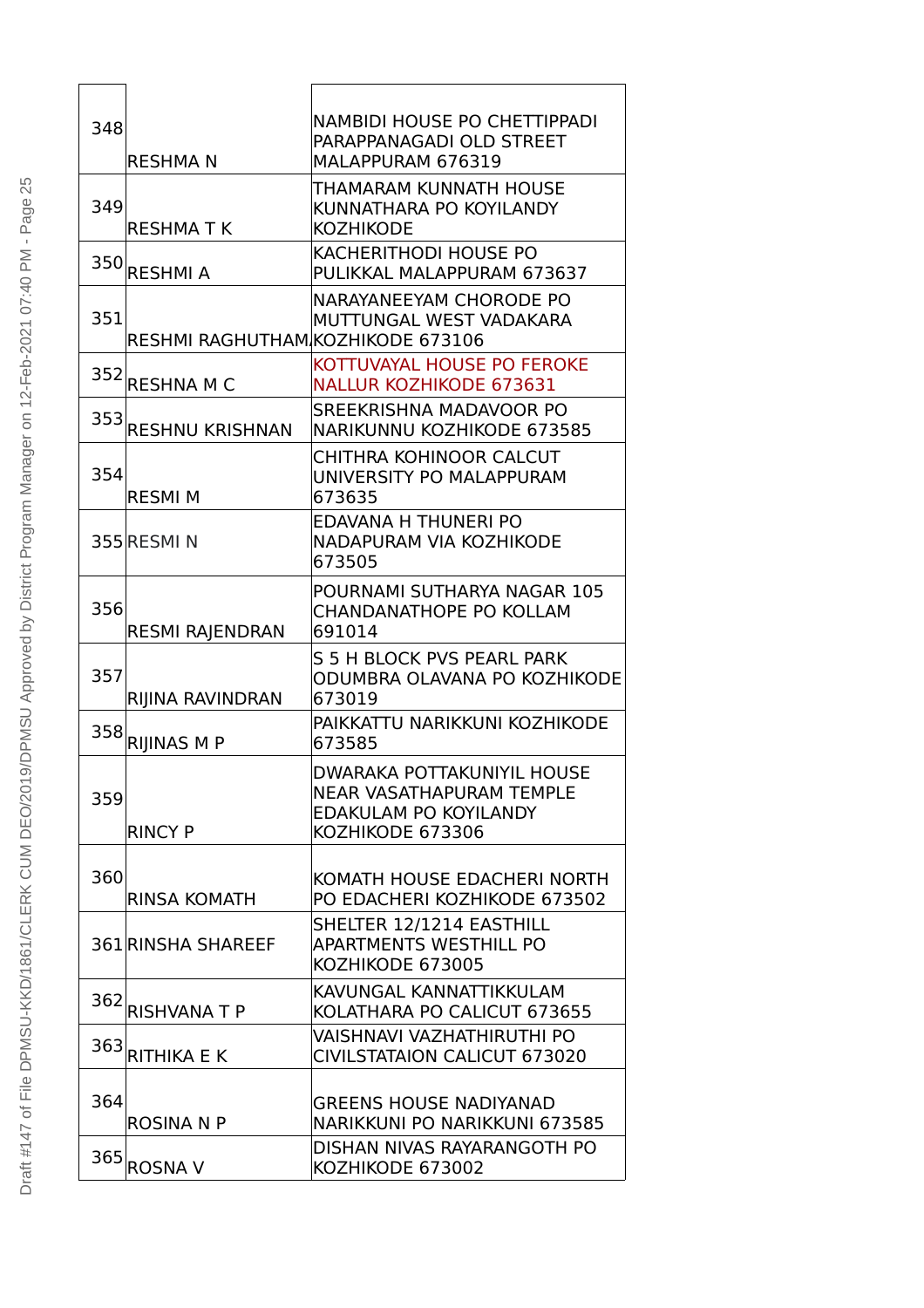| 366 | <b>RUKMAUV</b>           | SOUMYA NIVAS UGRAPURAM PO                                         |
|-----|--------------------------|-------------------------------------------------------------------|
|     |                          | <b>AREEKODE MALAPPURAM 673639</b><br>ADHIKARATHIL HOUSE VENGALOOR |
| 367 |                          | PO BP ANGADI 676102                                               |
|     | <b>RUMY P</b>            | <b>MALAPPURAM</b>                                                 |
| 368 |                          | MADASSERI HOUSE KADANNAMANA<br>POST MANKADA MALAPPURAM            |
|     | <b>SABITH M</b>          | 679324                                                            |
| 369 |                          | MANAKKODAN PARIYARAM PO                                           |
|     | <b>SABNA HASHMI</b>      | MUTTIL NORTH WAYNAD 673122                                        |
|     | 370 SAFEER ARAFATH       | DARUL ARAFATH NCC ROAD<br>THURAVOOR PO 688532                     |
|     |                          | KAKLU PARAMBATH HOUSE KAKKUR                                      |
| 371 | <b>SAHALA YASMIN K C</b> | PO KOZHIKODE 673613                                               |
|     |                          | THAYYATHAM KANDI HOUSE                                            |
| 372 | <b>SAHLA SAID</b>        | PATHIYARAKKARA PO PALAYAD<br>VADAKARA KOZHIKODE 673105            |
|     |                          | <b>SAI SRUTHI HOUSE THAROPOYIL PO</b>                             |
| 373 |                          | THIRUVALLUR VATAKARA CALICUT                                      |
|     | <b>SAI SANGEETH C K</b>  | 673541                                                            |
| 374 |                          |                                                                   |
|     | SAJANA.P                 | THEKKUM KARA HOUSE<br>POZHUTHANA PO WAYANAD 673575                |
|     |                          | SOUMYA NIVAS UGRAPURAM PO                                         |
| 375 |                          | <b>AREEKODE MALAPPURAM PO</b>                                     |
|     | SAJEESH M P              | 673639                                                            |
| 376 | <b>SAINAMOL P</b>        | PONNEMPUTATH HOUSE KAYAL PO<br>MAVOOR CALICUT 673661              |
|     |                          |                                                                   |
| 377 |                          | PALAKKAL HOUSE POOKOLATHUR                                        |
|     | <b>SALEEMATH K</b>       | PULPETTA PO MALAPPURAM 676123                                     |
| 378 |                          | ZEENATH MANZIL NANIYOOR<br>NAMBRAM PO MULLAKKODI 670602           |
|     | <b>SALIM N P</b>         | <b>KANNUR</b>                                                     |
|     |                          | SREESADANAM KULUPPA                                               |
| 379 |                          | PALACHUVAD PAYYOLI ANGADI PO                                      |
|     | <b>SALMARP</b>           | KOZHIKODE 673523                                                  |
| 380 |                          | KOLATHUMKANDIYIL HOUSE<br>KUMARANELLURE PO MUKKAN                 |
|     | <b>SANGEETHA C K</b>     | KOZHIKODE 673602                                                  |
|     |                          |                                                                   |
| 381 |                          | NATEMMAL HOUSE PUTHUPPANAM<br>PO VADAKKARA CALICUT 673105         |
|     | <b>SANJUMOL N</b>        | <b>VALIYARA HOUSE OPPOSITE NSS</b>                                |
| 382 |                          | <b>ENGLISH MEDIUM SCHOOL PO</b>                                   |
|     |                          | SANKEETHA SUBRAM/KADAVALLUR THRISSUR 680543                       |
|     |                          |                                                                   |
| 383 | <b>SANOOP K</b>          | SANKAR NIVAS CHALIYAPPADAM<br>CHALIYAM PO KOZHIKODE 673301        |
|     |                          |                                                                   |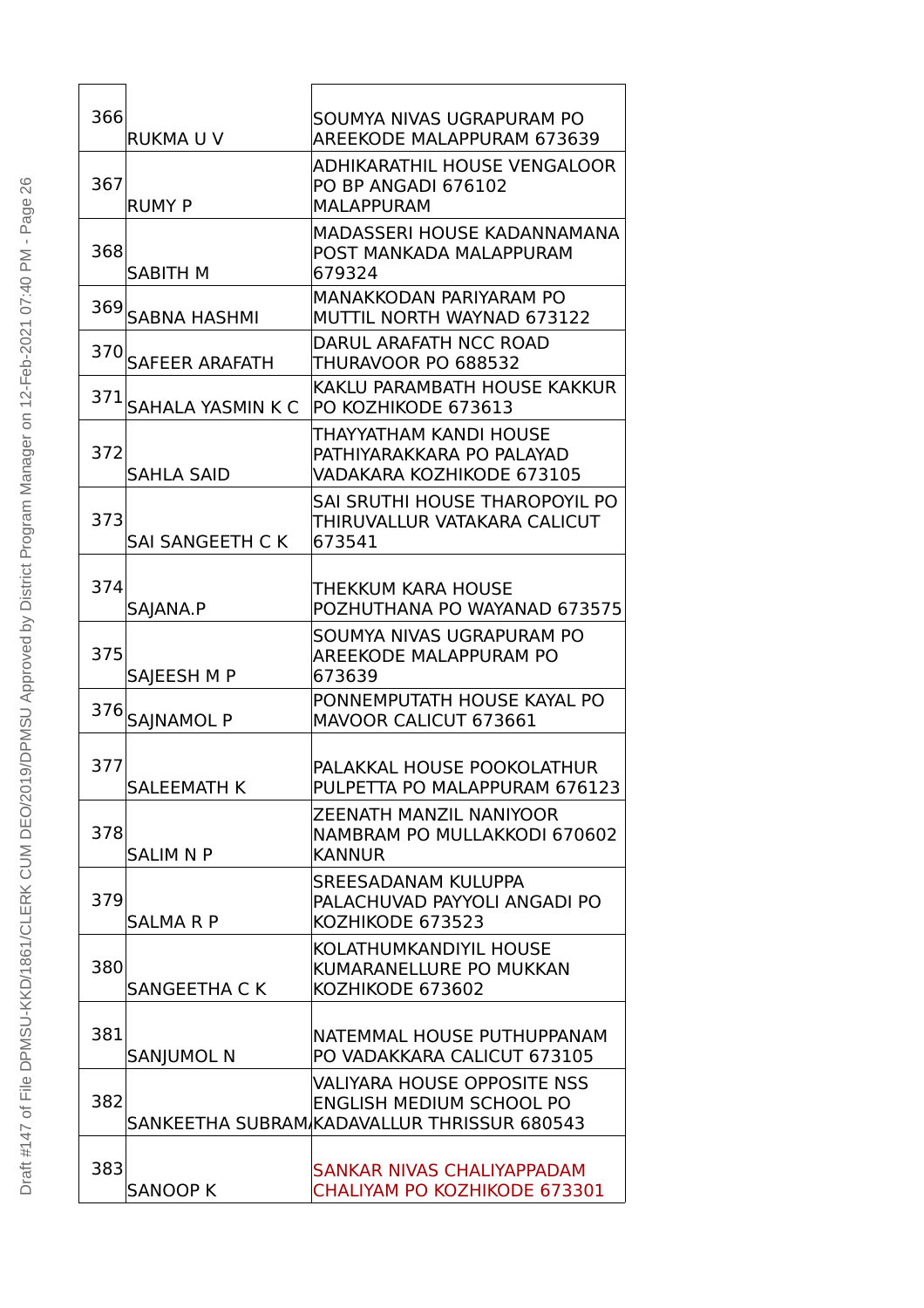| 384<br><b>SAPTABSATHYAN</b>             | SOUPARNIKA JANATHA ROAD NEAR<br><b>WATER TANK VATAKARA KOZHIKODE</b><br>673105     |
|-----------------------------------------|------------------------------------------------------------------------------------|
| 385<br><b>SARANYA M K</b>               | W/o ARUN PREMJEE MEDOTH<br><b>HOUSE PARAPPAN POYIL PO</b><br>KOZHIKODE 673573      |
| 386 SARANYA N                           | NAMBALA HOUSE THENHIPALAM<br>MALAPPURAM 673636                                     |
| 387<br><b>SARATH S</b>                  | MANGAL KOTTARA MEEYANNOOR<br>PO POOYAPPALLY KOLLAM 691537                          |
| 388 SARIKA CHANDRABARWEST KOLLAM 691001 | AVITTOM TRA 111 MUNDAKKAL                                                          |
| 389 SAYANA S                            | HARISREE ANADHASRAM PO<br>MAVUNGAL KASARGOD 671531                                 |
| 390 SHABANA T C                         | THEKKINACHERI MADAVOOR PO<br>KOZHIKODE 673585                                      |
| 391<br><b>SHABNA A</b>                  | <b>ANAPPARAPPOYIL HOUSE</b><br>KORANGAD THAMARASSERY PO<br>KOZHIKODE 673573        |
| 392<br><b>SHABNA B</b>                  | 3/49, KALLUTTIYALIL HOUSE<br>VADAKETHARA KOTTEKKAD<br>PALAKKAD 678732              |
| 393 SHABNA RANI CK                      | PULIYAYIL HOUSE IRINGATH PO<br>PAYYOLI KOZHIKODE 673523                            |
| 394<br><b>SHABNUM KHALID</b>            | SISIRAM HOUSE KATHIKULANGARA<br>KARASSERI PO CALICUT 673010                        |
| 395<br><b>SHAFEEQ K</b>                 | <b>KAKKADAN HOUSE PO PUDUPPALLI</b><br>TIRUR MALAPPURAM 676102                     |
| 396<br><b>SHAIKH KHADIM P</b>           | <b>SK MANZIL KAMBRATH MANNIL</b><br>KARANTHUR PO KUNNAMANGALAM<br>KOZHIKODE 673571 |
| 397<br><b>SHAKKIRA N</b>                | THAIVALAPPIL HOUSE<br>THIRUVANGOOR PO CHEMANCHERI<br>KOYILANDY KOZHIKODE 673304    |
| 398<br><b>SHAMEEMA P V</b>              | <b>MUBARACK MANZIL KOKKUR PO</b><br>679591                                         |
| 399<br><b>SHAMNA K M</b>                | K M HOUSE CHERUVANNUR PO<br>MEPPAYUR KOZHIKODE 673524                              |
| 400 SHAMNA TV                           | <b>VALAPPIL HOUSE RAMALLUR</b><br>KAKKUR PO KOZHIKODE 673613                       |
| 401<br>SHAN A H                         | KUNOOR KULIRMA PALAMOODU<br>VEMBAYAM THIRUVANTHAPURAM<br>695616                    |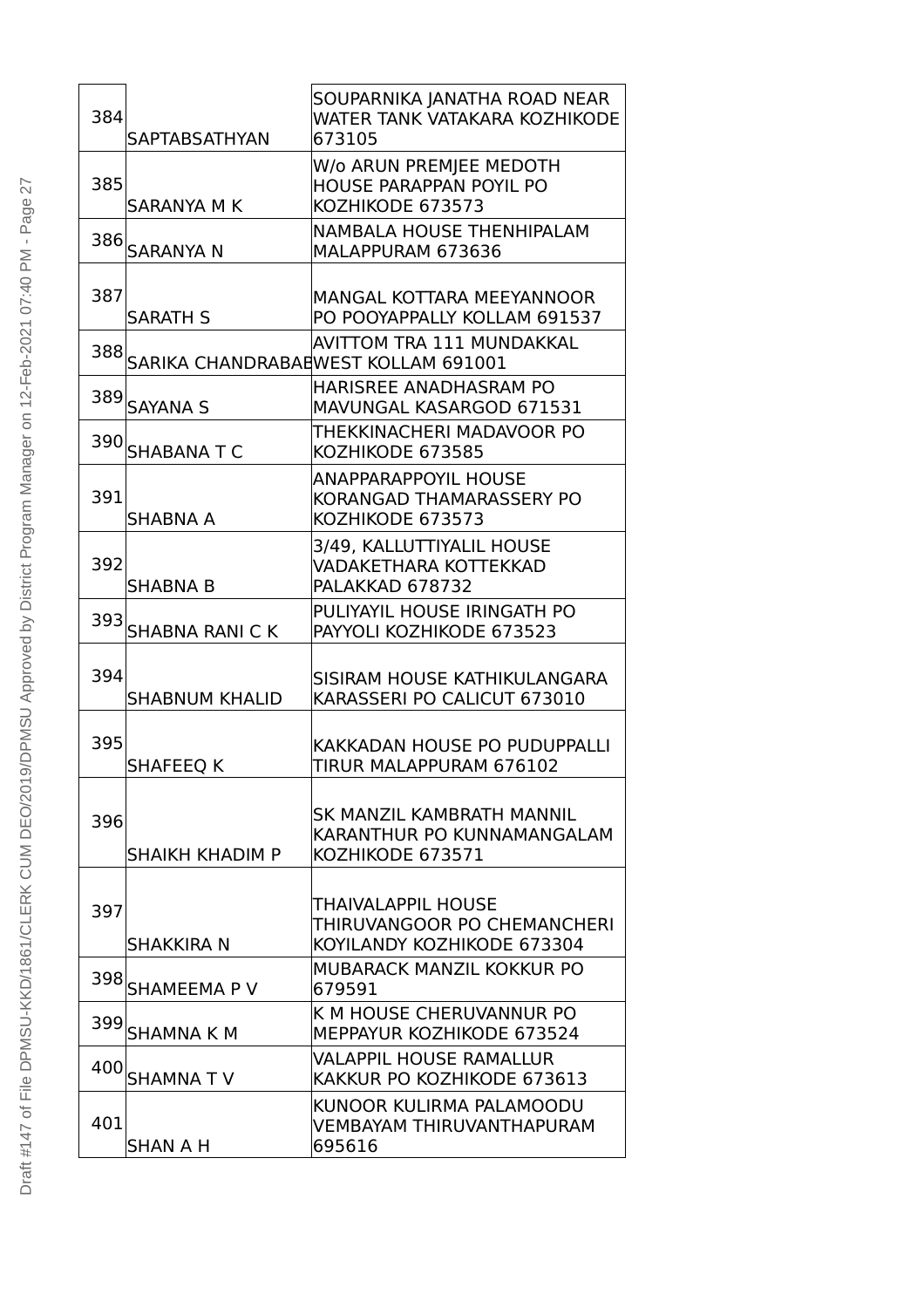| 402 |                          | VATTIKKUNNUMMAL HOUSE<br><b>EARPONA THACHAMPOYIL PO</b><br>THAMARASSERY KOZHIKODE               |
|-----|--------------------------|-------------------------------------------------------------------------------------------------|
|     | SHANA JASMIN EDACH673573 |                                                                                                 |
| 403 | <b>SHANA MOL T M</b>     | EDAKKANDIYIL HOUSE PADANILAM<br>POST ARAMBRAM KOZHIKODE                                         |
| 404 | <b>SHANA RAHMAN K</b>    | <b>PARA KURUTHODIL HOUSE</b><br>THAVANOOR PO MALAPPURAM<br>673641                               |
| 405 |                          | <b>SARAVANA BHAVAN HOUSE</b><br>SHARANIYA PRAKASH KAKKODI PO KOZHIKODE 673611                   |
| 406 | <b>SHARMILA N</b>        | CHASHMESHAHI HOUSE IYYAD PO<br><b>UNNIKULAM KOZHIKODE 673574</b>                                |
| 407 | SHEEBA O P               | SAJINA SADAN KUNNUMMAL<br>KAKKATTIL KOZHIKODE 673507                                            |
| 408 | SHEEBA SEBASTIAN         | <b>MANIYAMKARIYIL HOUSE</b><br>KAPPURATH PARAMBA NEAR<br>MEDICAL COLLEGE CHELAVOOR PO<br>673571 |
| 409 | SHEJIL MUHAMMED M673012  | MANDIDDUKIL HOUSE PAROPPADY<br>MARIKKUNNU PO KOZHIKODE                                          |
| 410 | SHIBI ABHILASH           | <b>EDAPPALI HOUSE K PURAM PO</b><br>676307 MOOLALLAL MALAPPURAM                                 |
| 411 | <b>SHILPA C</b>          | CHAMMINI HOUSE VALLIKKUNNU PO<br>MALAPPURAM 673314                                              |
| 412 | SHILPA JAYAN T           | THYTHODAN HOUSE<br>KARUVANTHIRUTHI FEROKE PO<br>KOZHIKODE 673631                                |
| 413 | <b>SHILPA THENGIL</b>    | <b>VAISHNAVAM POOZHIYIL ROAD</b><br><b>WESTHILL CHUNGAM KOZHIKODE</b><br>673005                 |
| 414 | <b>SHIMNA V V</b>        | VIMAL VILLA KANNOOKARA PO<br><b>BADAGARA KOZHIKODE 673102</b>                                   |
| 415 | <b>SHINCY M S</b>        | SHINU NIVAS KANNARAVILA<br>NELLIMOODU PO 695524<br>THIRUVANTHAPURAM                             |
| 416 | SHIVANA DAS T            | THUNDIYIL HOUSE PATHIRIPPATTA<br>PO KAKKATTIL PO KOZHIKODE<br>673507                            |
| 417 | <b>SHYNI M C</b>         | AMRUTHAKALA VAIKKILASSERY PO<br>VATAKARA KOZHIKODE 673104                                       |
| 418 | <b>SIDHIMA M P</b>       | NARATH METHAL HOUSE VENGERI<br>PO KOZHIKODE 673010                                              |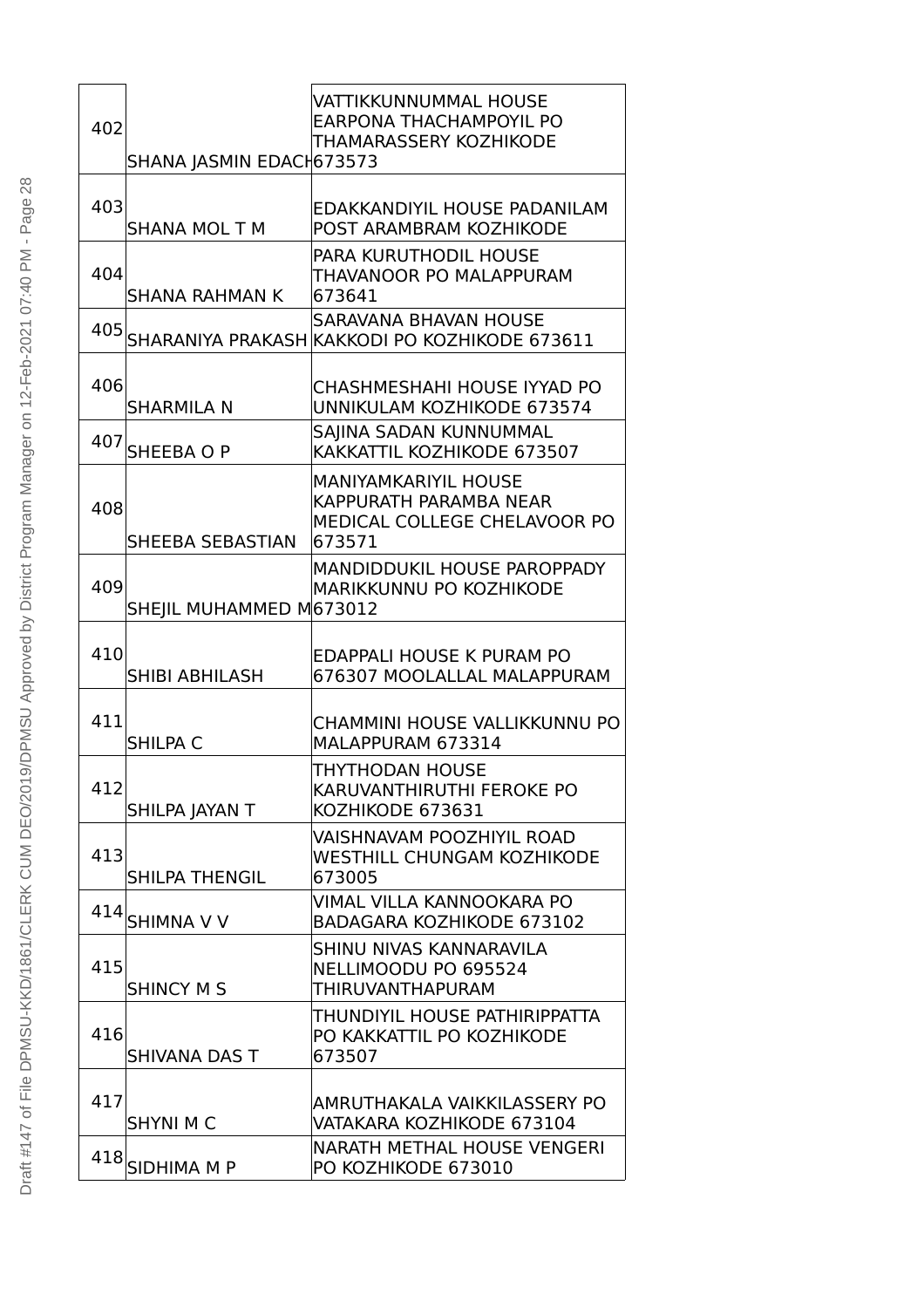| 419 | SIJI C P                 | KUZHIMBATTIL HOUSE ARAPPUZHA<br>PANTHEERANKAVU PO CALICUT |
|-----|--------------------------|-----------------------------------------------------------|
|     |                          | KOLOROTH HOUSE KOLLAM PO                                  |
|     | $420$ SIJI KT            | KOYILANDY KOZHIKODE 673307                                |
|     |                          | <b>MITHRALAYAM HOUSE</b><br>MALAYODIYAVUMMAL              |
| 421 |                          | KUNNAMANGALAM PO CALICUT                                  |
|     | SIJULA MITHRA N K        | 673571                                                    |
| 422 |                          | PULPARAMBIL HOUSE PO                                      |
|     |                          | SIKHIL P BALAKRISHNKUTHIRAVATTOM CALICUT 673016           |
|     |                          | <b>CHAPPANGA THOTTATHIL HOUSE</b>                         |
| 423 | SIMI S RAJ               | THAMARASSERY PO CALICUT<br>673573                         |
|     |                          |                                                           |
| 424 |                          | KARINKILATT HOUSE NADUVANNUR                              |
|     | <b>SITHARA CH</b>        | PO KOYILANDY 673620 CALICUT                               |
| 425 |                          | PADINHARE ATHANIKKAL KOROTH<br>ROAD PO AZHIYUR KOZHIKODE  |
|     | SITHARA T N              | 673309                                                    |
|     |                          | <b>PANOLY CHINNU HOUSE</b>                                |
|     | 426 SANDEEP P.K          | <b>MERIKUNNU PO CALICUT 673012</b>                        |
| 427 |                          | <b>PADALIYIL HOUSE</b><br>CHATAHMANGALAM PO REC NITC      |
|     | SMIJA CP                 | <b>CALICUT 673601</b>                                     |
|     |                          | VALOTHIL HOUSE ARAKKUNNAM PO                              |
|     | 428 SNEHA S BABU         | ERNAMKULAM 682313<br>KONANGATH HOUSE PO PULLUR            |
| 429 | <b>SNEHA SANTHOSH</b>    | IRINJLAKUDA THRISSUR 680083                               |
| 430 |                          | PULIKKAL HOUSE MAKKADA PO                                 |
|     | SHEHA.P                  | KAKKODI KOZHIKODE 673611                                  |
|     |                          | HOUSE NO 103 B MNRA LANE 15<br>PAROTTUKONAM NEAR SNEHA    |
| 431 |                          | <b>JUNCTION NALANCHIRA</b>                                |
|     | <b>SONY SARA JACOB</b>   | TIRUVANTHAPURAM 695015                                    |
| 432 |                          | VILAKKUMADAM HOUSE EDAKKARA                               |
|     | <b>SONY VM</b>           | CHELANNUR KOZHIKODE 673616                                |
|     |                          |                                                           |
| 433 |                          | SREERAGAM BLOCK NO 81 PATTOM                              |
|     | <b>SOORAJ S NAIR</b>     | <b>COLONY KALLAR PO IDUKKI 685552</b>                     |
| 434 |                          | MELEDATH HOUSE KAVIL PO                                   |
|     | <b>SOORYA B S</b>        | NADUVANNUR KOZHIKODE 673614                               |
| 435 | <b>SOORYA GAYATHRI P</b> | POOVATHIKKAL HOUSE PULPALLY PO<br><b>WAYANAD 673579</b>   |
|     |                          | KUMAR SADAN THIRUPURAM PO                                 |
| 436 |                          | NEYYATTINKARA TRIVANDRAM                                  |
|     | <b>SOUMYA M S</b>        | 695133                                                    |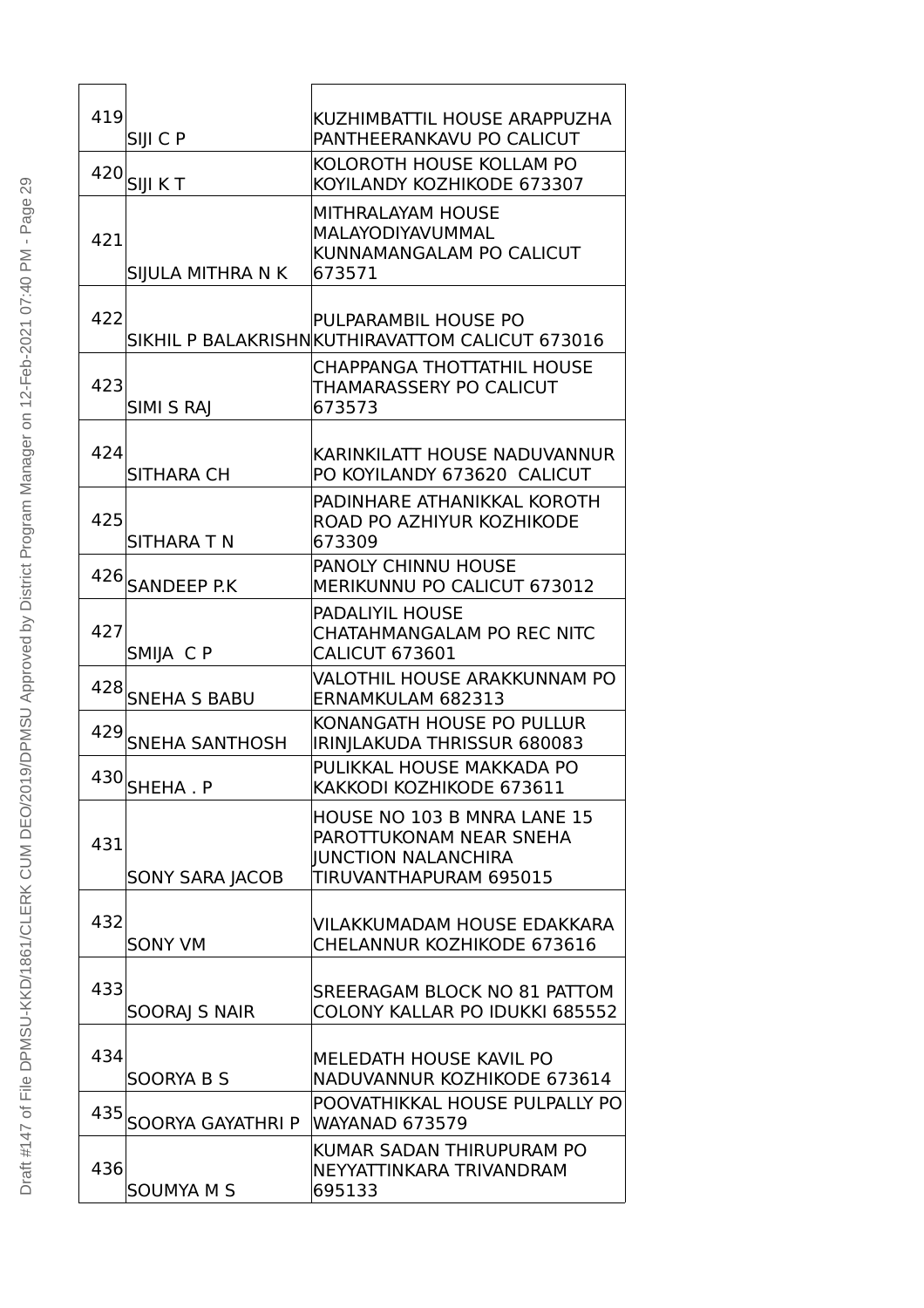| 437 |                                   | <b>MADHUSHAILAM HOUSE</b><br><b>VRINDAVAN BUS STOP KARANTHUR</b>   |
|-----|-----------------------------------|--------------------------------------------------------------------|
|     | <b>SOUMYA MOHAN P</b>             | PO KOZHIKODE 673571                                                |
|     | 438 SREE RANJINI M G              | KALPAKA HOUSE RAJAGIRI<br><b>UNNIKULAM PO CALICUT 673574</b>       |
|     |                                   |                                                                    |
| 439 |                                   | KUZHUPPILLY MANA PENGAMUCK                                         |
|     | <b>SREEDEVI V P</b>               | PO KUNNAMKULAM THRISSUR<br>680544                                  |
|     | 440 SREEJESH T                    | ARADHANA HOUSE CHEEKKILODE                                         |
|     |                                   | PO ATHOLI KOZHIKODE 673315                                         |
| 441 |                                   | MUTTATHIL HOUSE VANDAMATTAM                                        |
|     | <b>SREEKUMAR M S</b>              | PO THODUPUZHA IDUKKI 685582                                        |
| 442 |                                   | VINAYAKA ULLAMPARAMBATH                                            |
|     | <b>SREELAKSHMIK</b>               | <b>VETTILAPARA THIRUVANGOOR PO</b><br>CHEMANCHERI KOZHIKODE 673304 |
|     |                                   |                                                                    |
|     | 443 SREELAKSHMIS V                | VAHIPOKKIL H PERUVAZHIKADAVU<br>MIE KUNNAMANGALAM PO               |
|     |                                   | KOZHIKODE 673571                                                   |
|     | 444 SREEVASANTH TV                | THAVATTATH H KOTTAPALLY PO                                         |
|     |                                   | KOZHIKODE 673542                                                   |
| 445 |                                   | THATTARKANDY HOUSE MANGAVU                                         |
|     | <b>SRUTHIK</b>                    | KOMMERI PO KOZHIKODE 673007                                        |
| 446 |                                   | CHAMAKKALA KUNNUMMAL HOUSE<br>KARIYATHANKAVE PO BALUSSERY          |
|     | SRUTHI KRISHNAN E ICALICUT 673612 |                                                                    |
|     |                                   | THALIYIL VEEDU PARAMBU 16/890                                      |
| 447 |                                   | ANNIE HALLROAD CHALAPPURAM                                         |
|     | <b>SRUTHIPK</b>                   | KOZHIKODE 673002                                                   |
| 448 |                                   | PRASANTHI NILAYAM NILESWARAM                                       |
|     | <b>SRUTHIPV</b>                   | PO OMASSERY CALICUT 673582                                         |
| 449 |                                   | <b>MACHIKKARA HOUSE</b><br>THRIKKAIPETTA PO MEPPADY                |
|     | <b>SRUTHI SREEDHAR</b>            | <b>WAYNAD 673577</b>                                               |
| 450 |                                   | <b>SRUTHIRAGAM PO PONMERI</b><br>PARAMBIL VILLIAPPALLY VATAKARA    |
|     | <b>SRUTHIVT</b>                   | KOZHIKODE 673542                                                   |
| 451 | <b>SUBIN N</b>                    | NAGATH HOUSE IRINGATH PO<br>PAYYOLI KOZHIKODE 673523               |
|     |                                   | VALIYA PARAMBIL HOUSE NALLUR                                       |
| 452 |                                   | NEAR NNLPB SCHOOL FEROKE PO                                        |
|     | <b>SUBITHA V</b>                  | KOZHIKODE 673631                                                   |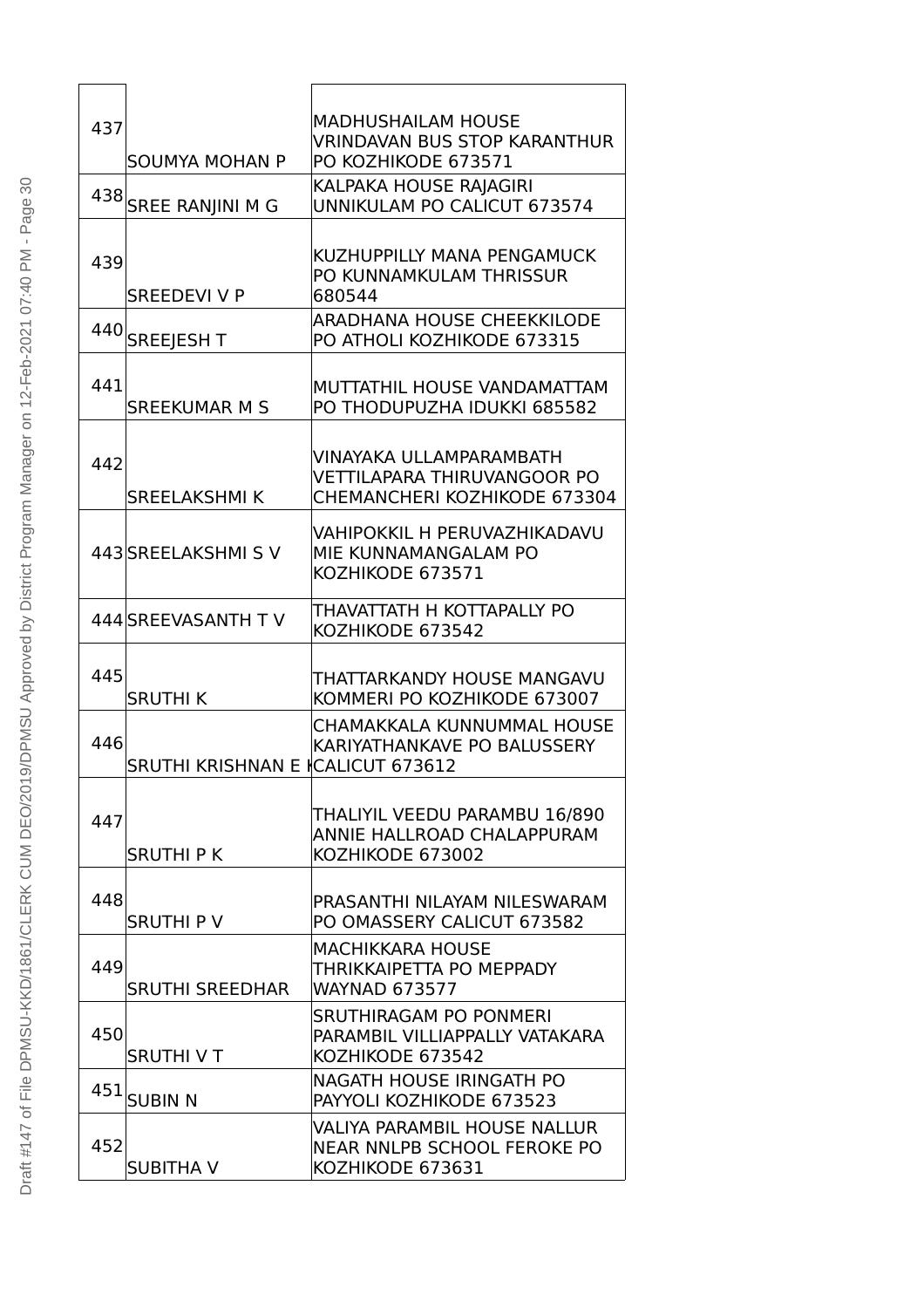| 453 | <b>SUHAS V PAI</b>         | DEVAKRIPA PALAT NAGAR<br>THIRUVANNUR PO KOZHIKODE<br>673029                           |
|-----|----------------------------|---------------------------------------------------------------------------------------|
|     | 454 SUKANYA B S            | KARTHIKA HOUSE KONGANNUR PO<br>ATHOLI KOZHIKODE 673315                                |
| 455 | <b>SULFATH K P</b>         | PALAYIL HOUSE KARUVAN THIRUTHY<br><b>FEROKE KOZHIKODE 673631</b>                      |
|     | 456 SUMITHA P              | <b>SREELAKSHMI HOUSE</b><br>PULPRATHAZHAM NETHAJI NAGAR<br>KOOTOOLI 673016            |
| 457 | <b>SURABHI SUSEELAN</b>    | <b>AVITTOM PERETTIL MOONGODE PO</b><br>VARKALA TRIVANDRAM 695144                      |
| 458 | <b>SURYA P</b>             | PALAKKATT HOUSE KADAMBODE PO<br>PANDIKKAD MALAPPURAM 676521                           |
| 459 | <b>SURYA PRAKASH</b>       | W/o EFFIN JOSEPH KOKKADAN<br><b>HOUSE HENGALLOR PO THRISSUR</b><br>680312             |
|     | 460 SURYA PREMKUMAR        | SURYAVILLA MADANKANDYIL<br>NUTSTREET VADAKARA 673104                                  |
|     | 461 SURYA U                | <b>MELEPPURA ERIMAYUR PO</b><br>PALAKKAD 678546                                       |
|     |                            | ROSITA GURUVAYURAPPAN<br>462 SUSMITHA BALAKRISHCOLLEGE CALICUT 673014                 |
| 463 | <b>SWATHI C</b>            | CHIRAMAL HOUSE CHATHAMATH PO<br>NILESWARAM KASARGODE 671314                           |
| 464 | SWETHA VELAYUDHA KOZHIKODE | CHIRAG C/O VV RAVEENDRANATH<br>KOTHAMANGALAM KOYILANDY                                |
| 465 | <b>SYAM PRASAD R</b>       | <b>MADATHIL VADAKKETHIL</b><br>VAZHUVADY THAZHAKARA PO<br>MAVELIKARA ALAPPUZHA 690102 |
| 466 | <b>TASNI DAS</b>           | AMBALUKANDY HOUSE MUDADI PO<br>KOYILANDY KOZHIKODE 673307                             |
| 467 |                            | THUYYATH HOUSE KARAYAD PO<br>THAMANNA SHERIN T MEPPAYUR KOZHIKODE 673524              |
| 468 | THARA J                    | KANJIRAMKUNNEL AGANI NORTH S V<br>M PO KARUNAGAPALLI KOLLAM<br>690573                 |
| 469 |                            | KALLUKOTH PARAMBH PO<br>THEERTHA PRABHAKAPATHAYAKUNNU 670691 KANNUR                   |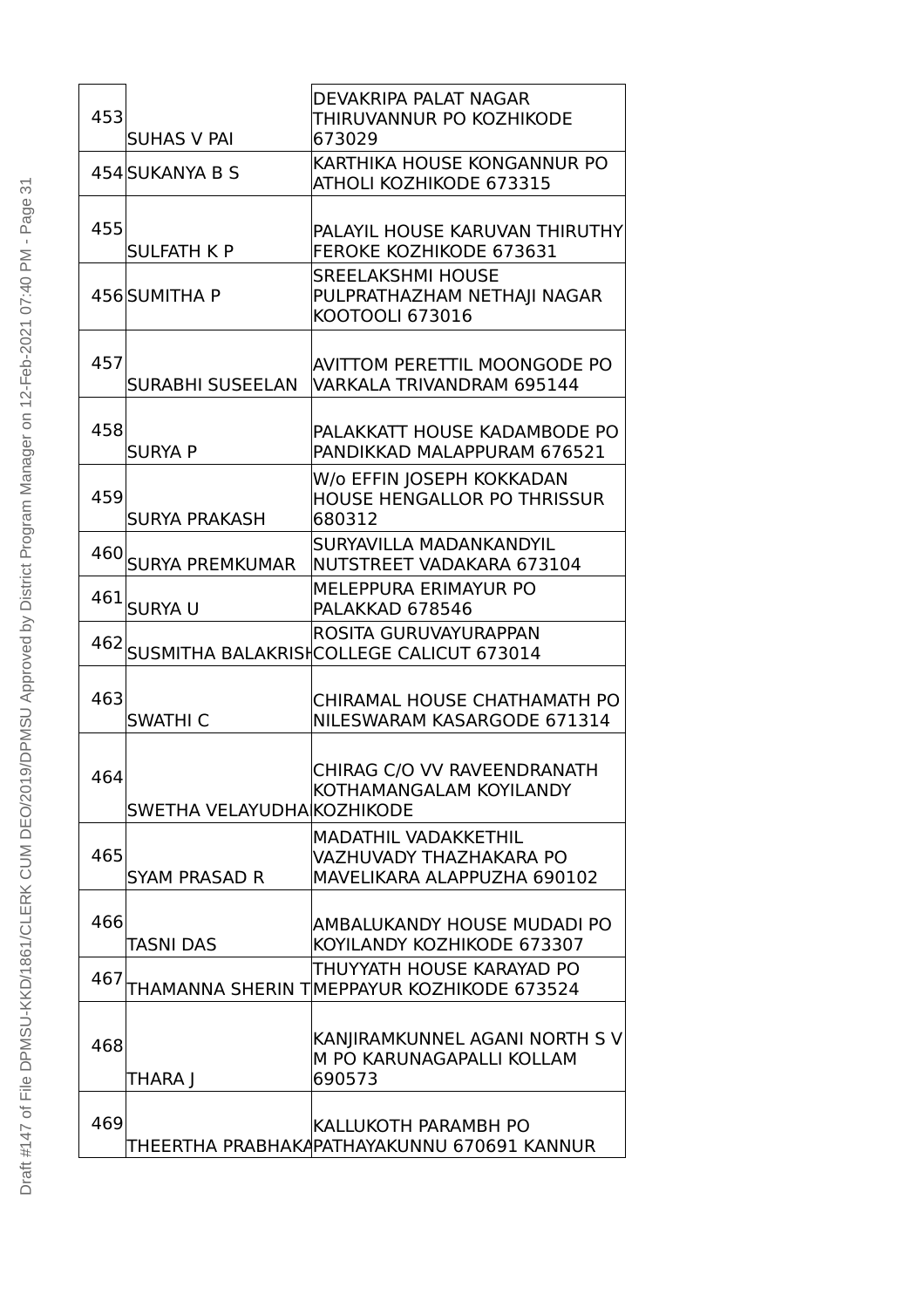|     |                        | <b>NADUVATHANIYIL HOUSE</b>                                       |
|-----|------------------------|-------------------------------------------------------------------|
| 470 |                        | NALLORNAD PO MANANTHAVADY                                         |
|     | THEJAS ANTONY          | <b>WAYANAD 670645</b>                                             |
| 471 |                        | SOUVARNIKA PO KADACHIRA<br>THEJAWINI GANGADH KANNUR KERALA 670621 |
|     |                        |                                                                   |
|     |                        | MOONNAKKAL HOUSE POOPALAM                                         |
| 472 |                        | <b>VALAMBOOR PO PERINTHAL MANNA</b>                               |
|     | THESNEEM U             | MALAPPURAM 679325                                                 |
| 473 |                        | KUTHUPARAKKAT HOUSE                                               |
|     | THOYYIBA KP            | PALACHIRAMD EDARIKKAD PO<br>MALPURAM 676501                       |
|     |                        |                                                                   |
| 474 |                        | SAMATHA HOUSE KOZHUKALLUR PO                                      |
|     |                        | THULASI S BHASKARAMEPPAYUR KOZHIKODE 673524                       |
| 475 | THULASI TV             | IAYASURYA KALLIASSERI PO KANNUR<br>670562                         |
|     |                        | 31/916 KRISHNASREE MAYANAD PO                                     |
| 476 | <b>UMA MUKUNDAN</b>    | <b>CALICUT 673008</b>                                             |
|     |                        | 1/752 VELLANI MANA ALAGAPPA                                       |
| 477 |                        | <b>NAGAR PO AMBALLUR THRISSUR</b>                                 |
|     | <b>UMA V</b>           | 680302                                                            |
| 478 |                        | THACHOLIL HOUSE CHERUVADI PO                                      |
|     | VAHEEDA U T            | MAVOOR KOZHOKODE 673661                                           |
|     |                        |                                                                   |
| 479 |                        | <b>KEECHERIKUNNEL HOUSE</b>                                       |
|     | <b>VAISAKH K MADHU</b> | KIDANGOOR PO KOTTAYAM 686572                                      |
| 480 |                        | KUNDOTH MEETHAL HOUSE<br>PARAMBIL BAZAR PO KOZHIKODE              |
|     | <b>VAISHANAVI K P</b>  | 673012                                                            |
|     |                        | KALATHIL HOUSE THIRUVALI PO                                       |
| 481 |                        | KOTTALA ROAD THIRUVALI                                            |
|     | <b>VANDANA P</b>       | MALAPPURAM 676121                                                 |
| 482 | <b>VEENAKP</b>         | MAVEEN NIVAS HOUSE MATTILAYAM<br><b>WAYANAD 670731</b>            |
|     |                        |                                                                   |
| 483 |                        | PALLATHUPARAMBU HOUSE                                             |
|     |                        | <b>GANDHIJAYANTHI ROAD</b>                                        |
|     | <b>VEENA PRABHU V</b>  | THAMMANAM PO COCHIN 682032                                        |
|     |                        | <b>NIRMALYAM HOUSE</b>                                            |
| 484 |                        | KOLAKKATTUCHALIL PO CHELEMBRA                                     |
|     | <b>VIDHYA M SANKER</b> | MALAPPURAM 673634                                                 |
| 485 |                        | THRIKKOVIL HOUSE VENGERI PO                                       |
|     | VIDHYALAKSHMI V        | KOZHIKODE 673010                                                  |
| 486 | <b>VIDYA K M</b>       | VAISAKH URUVACHAL PO<br>MATTANNUR 670702                          |

| J                                                                           |
|-----------------------------------------------------------------------------|
| age<br>)                                                                    |
|                                                                             |
|                                                                             |
|                                                                             |
|                                                                             |
|                                                                             |
|                                                                             |
|                                                                             |
|                                                                             |
|                                                                             |
|                                                                             |
| J                                                                           |
|                                                                             |
|                                                                             |
| )                                                                           |
|                                                                             |
|                                                                             |
|                                                                             |
|                                                                             |
| Approved by District Program Manager on 12-Feb-2021 07:40 PM - P            |
|                                                                             |
|                                                                             |
|                                                                             |
| レクシー<br>EO/2019/DPMSU                                                       |
|                                                                             |
|                                                                             |
|                                                                             |
|                                                                             |
| IQ MN:                                                                      |
| ¢<br>)                                                                      |
|                                                                             |
| I<br>J<br>֦֧֦ׅׅ֚֚֚֚֚֚֚֚֚֚֚֚֚֚֚֡֕֡֡֡֡֡֡֡֡֡֬֡֡֝֡֓֡֡֡֬<br>J                    |
| $\overline{\mathcal{L}}$<br>)                                               |
| $\ddot{\phantom{0}}$                                                        |
| ļ<br>١                                                                      |
| i                                                                           |
| J                                                                           |
| ֚֘֝<br>֧֚֚֚֚֚֚֚֚֚֚֝֝֝֝<br>֧֖֖֖֖֖֖֖֖֧֚֚֚֚֚֚֚֚֚֚֚֚֚֚֚֚֚֚֚֚֚֝֝֝֝֝֝֝<br>֧֪֧֚֝֬֝ |
| ĺ<br>Ì<br>l                                                                 |
| J                                                                           |
| ä<br>ľ                                                                      |
| ₹                                                                           |
| I                                                                           |
| ι<br>۱                                                                      |
|                                                                             |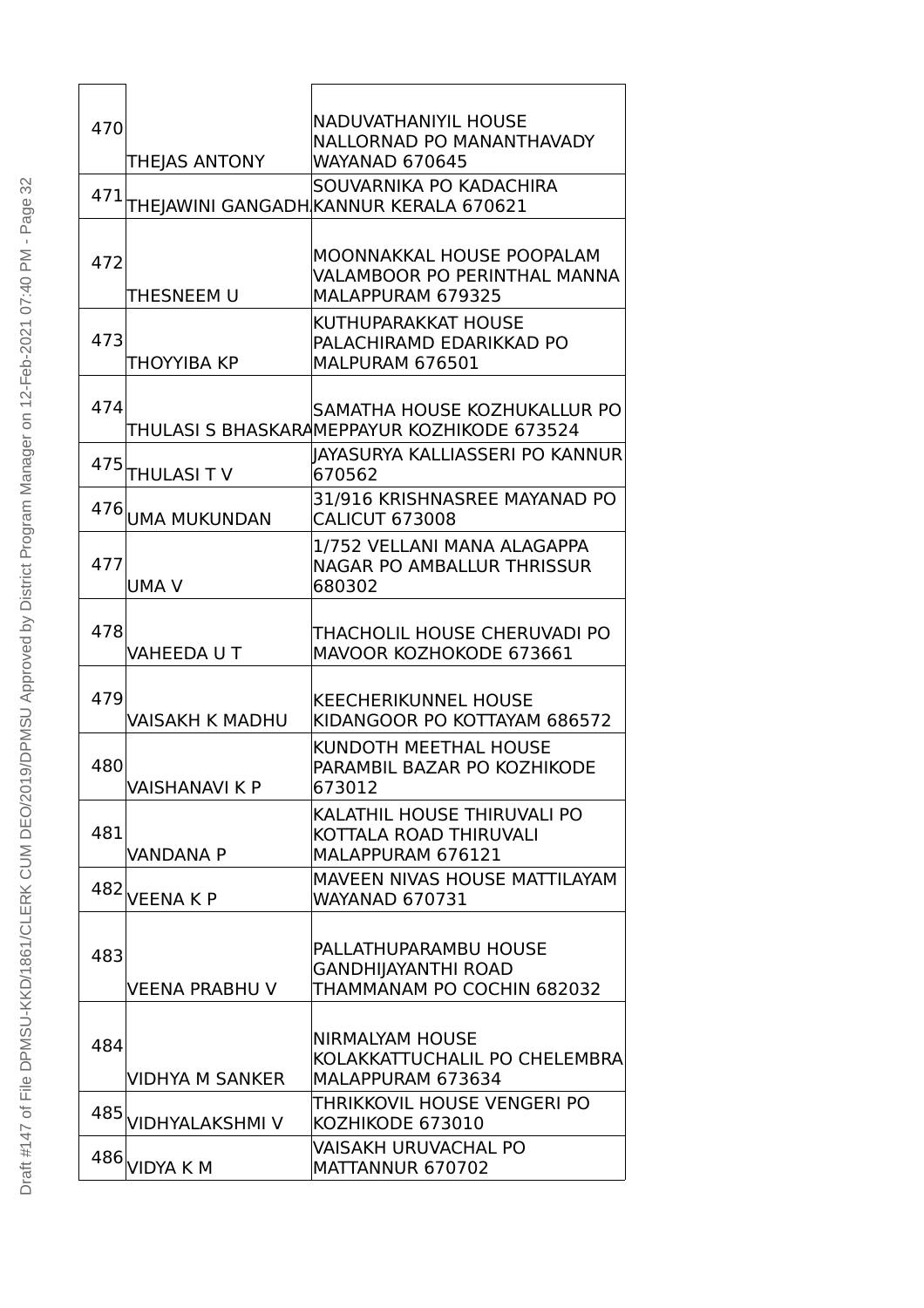| 487 | <b>VIDYA N V</b>       | VINAYAKA MAVILANKARA<br>KANNOOKKARA PO VADAKARA<br>KOZHIKODE 673102                     |
|-----|------------------------|-----------------------------------------------------------------------------------------|
|     | 488 VIDYA R            | GIRIJA MANDIR U C COLLEGE PO<br><b>ALWAYE 683102</b>                                    |
|     | 489 VIDYA RANI CK      | <b>USHAS HOUSE THIRUVALLUR</b><br>VATAKARA CALICUT 673541                               |
|     | 490 VIJESH V V         | puthiya veedu vengad po<br>anjerakkandy kannur                                          |
| 491 | <b>VIJINA KV</b>       | PUTHANPURAYIL HOUSE NEAR KSEB<br>MUTTUNGAL RAYARANGOTH PO<br>VADAKARA KOZHIKODE 673102  |
|     | 492 VIJISHA P M        | VAZHAYIL MUTHUVANA PO PAYYOLI<br>KOZHIKODE 673523                                       |
| 493 | <b>VISAKHA M M</b>     | AISWARYA VALAPPIL HOUSE<br>PANTHALAYANI KOYILANDY PO<br>KOZHIKODE673305                 |
| 494 |                        | <b>INDEEVARAM ATTUVASSERY MAVADI</b><br>VISHNU B CHANDRANPO PUTHOOR KOLLAM 691507       |
|     | 495 VISHNU PRIYA S     | KOTHALATH HOUSE MANASSERY PO<br>MUKKAM KOZHIKODE 673602                                 |
| 496 | <b>VISHNU S DAS</b>    | VISHNUMAYA HOUSE<br>KANTHAPURAM UNNIKKULAM PO<br>KOZHIKODE 673574                       |
| 497 | <b>VISHNUPRIYA N L</b> | <b>KRISHNAPRIYA HOUSE</b><br><b>MENHANIYAM PO MARUTHERI</b><br>PARAMBA KOZHIKODE 673525 |
| 498 | <b>VISITHA V V</b>     | THAINATHUDAN HOUSE<br>KUNDUKUZHIPADAM PO KUTTICHIRA<br><b>THRISSUR 680724</b>           |
| 499 | <b>VYSHNAVA V</b>      | <b>VADAKKEDATH HOUSE</b><br>PUNNASSERY NARIKKUNI<br>KOZHIKODE 673585                    |
| 500 | YAMINI KRISHNA P       | PUTHIYOTTIL HOUSE VALAYAM POST<br>VADAKARA KOZHIKODE 673517                             |
| 501 | <b>ZUVAINA P A</b>     | SUHANA COTTAGE SWAGA NAGAR<br>KOORKKENCHERY 680007<br>Thrissur                          |
|     |                        |                                                                                         |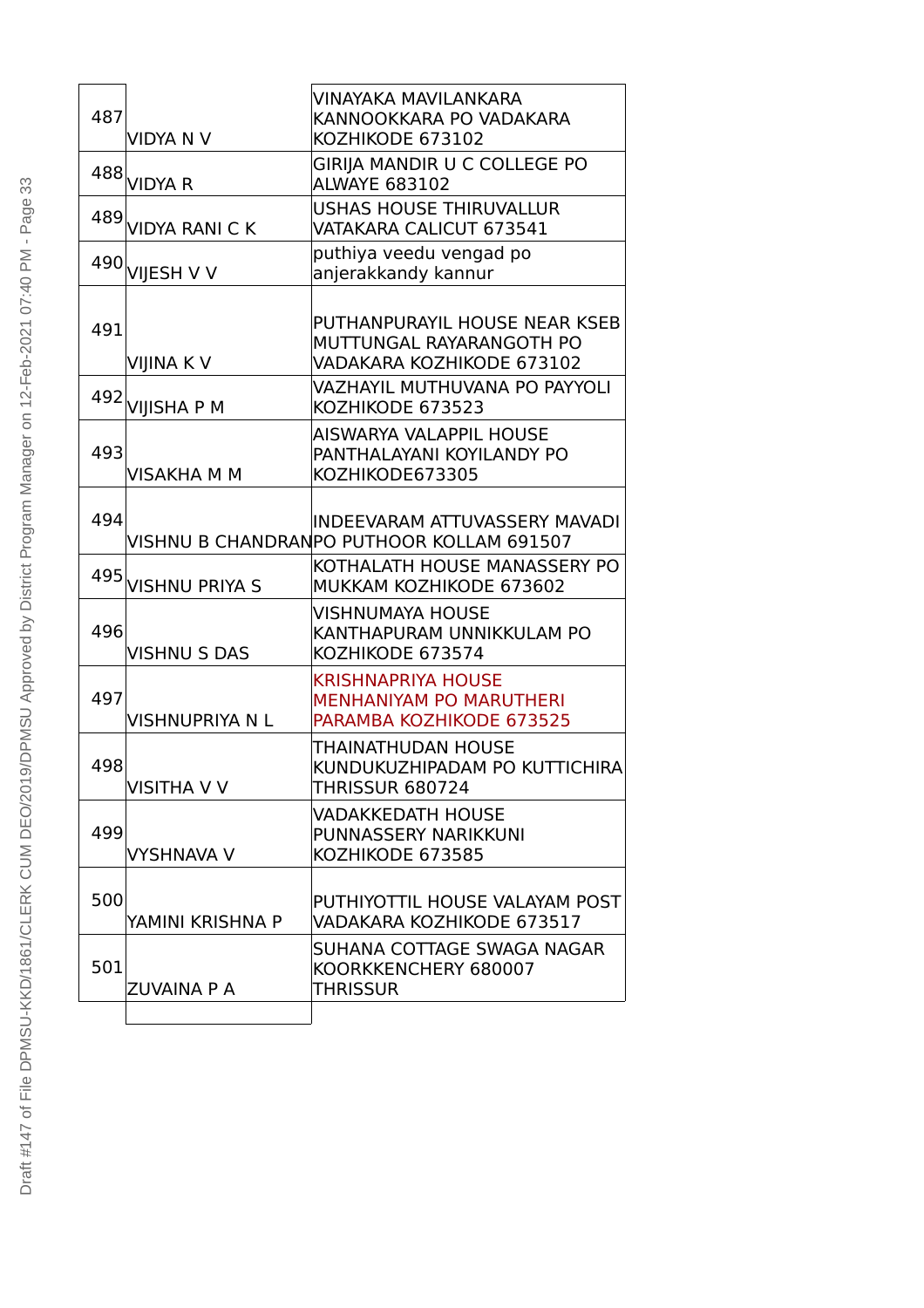## **Shortlisted application for the post of Staff Nurse**

| <b>Reg</b><br><b>No</b> | Name            | <b>Address</b>                                                                |
|-------------------------|-----------------|-------------------------------------------------------------------------------|
| 1                       | Abisha m k      | sreehari'<br>moosarikandiyil(h)payamra(po)kunnama<br>ngalam, kozhikode-673571 |
| 2                       | Abna ameenath v | vayoli<br>house, pantheerankavu (po) calicut-67301<br>9                       |
| 3                       | Adithya t       | Thundiyil<br>house, kodiyeri (po) paral, kannur-670671                        |
| 4                       | Aiswarya c      | koydothakathootu(h),eramangalam(po)k<br>ozhikode-673612                       |
| 5                       | Aiswarya k      | Sarang(ho)tharol<br>thazha, vatakara-673101                                   |
| 6                       | Aiswarya p      | malayil(ho)thuruthiyad(po),balussery,ko<br>zhikode-673612                     |
| 7                       | Ajimol v g      | Athira(h)nadakkuthazha(po), vadakara, ca<br>licut-673104                      |
| 8                       | Ajitha k mohan  | Kottuppally<br>(ho) vella poyil, ambalakanda vu (po) Malap<br>puram-676525    |
| 9                       | Akhila a        | kunnathuparambil(ho), peringottukurissi (<br>po)palakkad                      |
| 10                      | Akhila p m      | Pilathottathil<br>meethal(h) kottamparamba(po) kozhikode<br>$-673008$         |
| 11                      | Akshaya a k     | Adavath<br>kandy(ho), kozhukkalloor(po), meppayur(<br>via) 673524, kozhikode  |
| 12                      | Akshayakala     | kunhoth<br>thazha(h)iringath(po)payyoli, calicut-673<br>523                   |
| 13                      | Amali mathai    | pulikakunnel(h)maikave(po)kozhikode-6<br>73573                                |
| 14                      | Ambareesh d     | Kunnummal(ho) vattoli<br>bazar, calicut-673612                                |
| 15                      | Ambili m        | Meethalakathoot(h)thuruthiad(po)baluss<br>ery, kozhikode-673612               |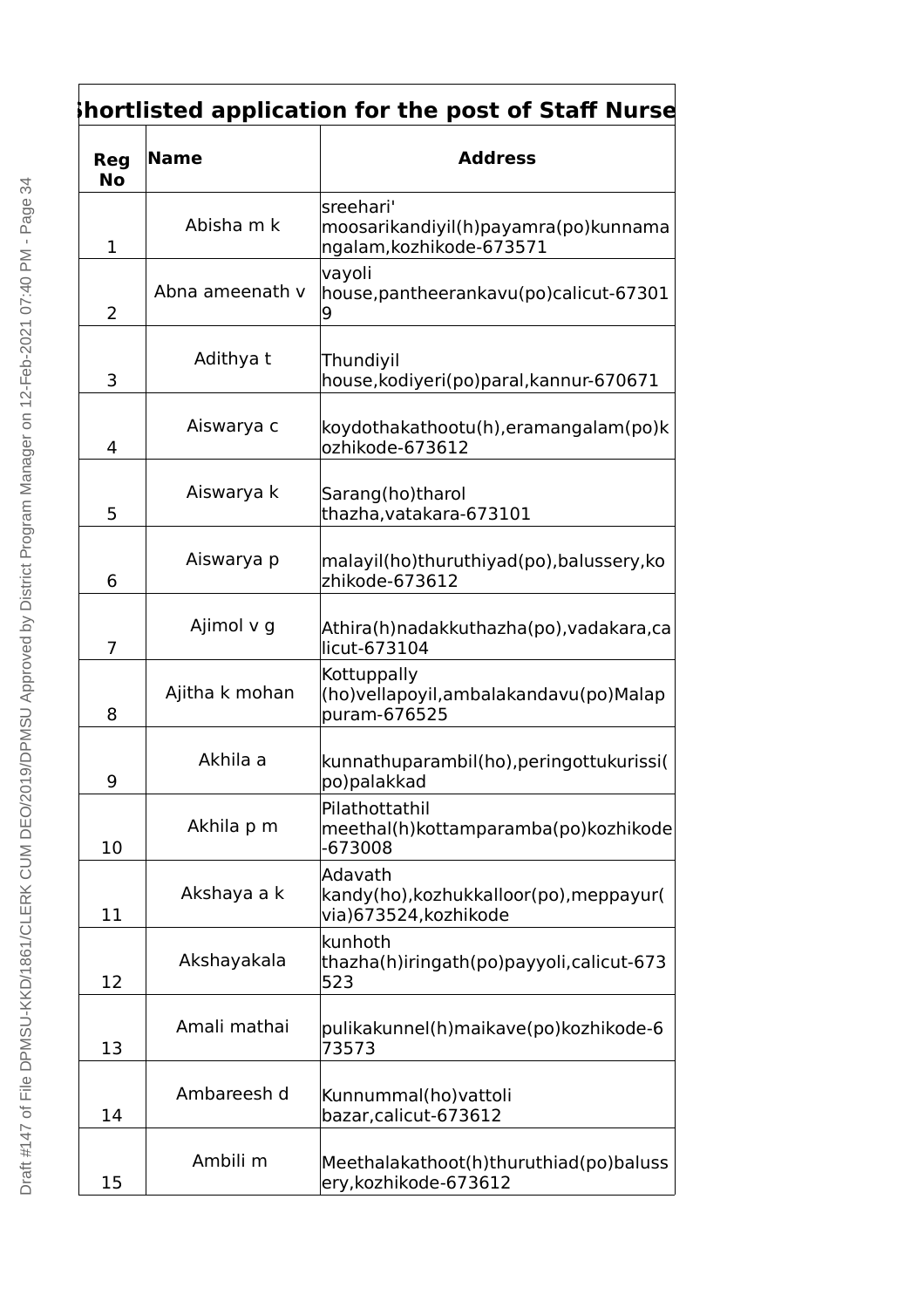| 16 | Ambili makkool<br>meethal | Puthan veetil(ho), north beypore-673015                                        |
|----|---------------------------|--------------------------------------------------------------------------------|
| 17 |                           | Amitha k augustine Kalathiparambil madukkakunnu po<br>elikkulam-686577         |
| 18 | Amrutha a t               | Aruvaram kunnath<br>thadathil(h), nayarkuzhil, (po)<br>kozhikode-673601        |
| 19 | Amrutha m p               | Puliyoli(h) karavanthoor (po) kunnamangal<br>am(via) kozhikode-673571          |
| 20 | Amrutha m s               | Chalukkil<br>kunnummal, balussery kariyathan kavu<br>po, calicut-673612        |
| 21 | Amrutha maria             | Mavullaparambath(ho), kavilumpara(via)<br>chappanthottam(po), kozhikode-673513 |
| 22 | Amrutha ravi              | Raroth(h)puliyancheri, muchukunnu(po)k<br>oyilandy-673307                      |
| 23 | Amrutha t t               | Thengithottathil(h)ounnassery(po)nariku<br>ni-673585                           |
| 24 | Amrutha y s               | Thayyullathil(h)pathuppanam(po)vadaka<br>ra, calicut-673105                    |
| 25 | Anagha b r                | keloth(ho)kuttiady(po)kozhikode-673508                                         |
| 26 | Anagha s                  | Devaragam, parothkandy (ho) karumala (p<br>o)balussery-673612                  |
| 27 | Aneesa k                  | puthiyoth, mavoor kozhikode                                                    |
| 28 | Anitha m mathew           | Kezhaplackal(h)mundor(po)kodenchery,c<br>alicut-673580                         |
| 29 | Anjali a p                | Alullaparambil(h) velliparambil(po) kozhik<br>ode-673008                       |
| 30 | Anjali k k                | Kalamkettikkuni(h)cheruvannur(po)mep<br>payuur-673524, calicut                 |
| 31 | Anjali s j                | sarigama<br>house, balavadi, chorode, muttungal<br>(po)673106, vadakara        |
| 32 | Anjana k p                | Palatt(h) valimanna(po) kozhikode-67358<br>2                                   |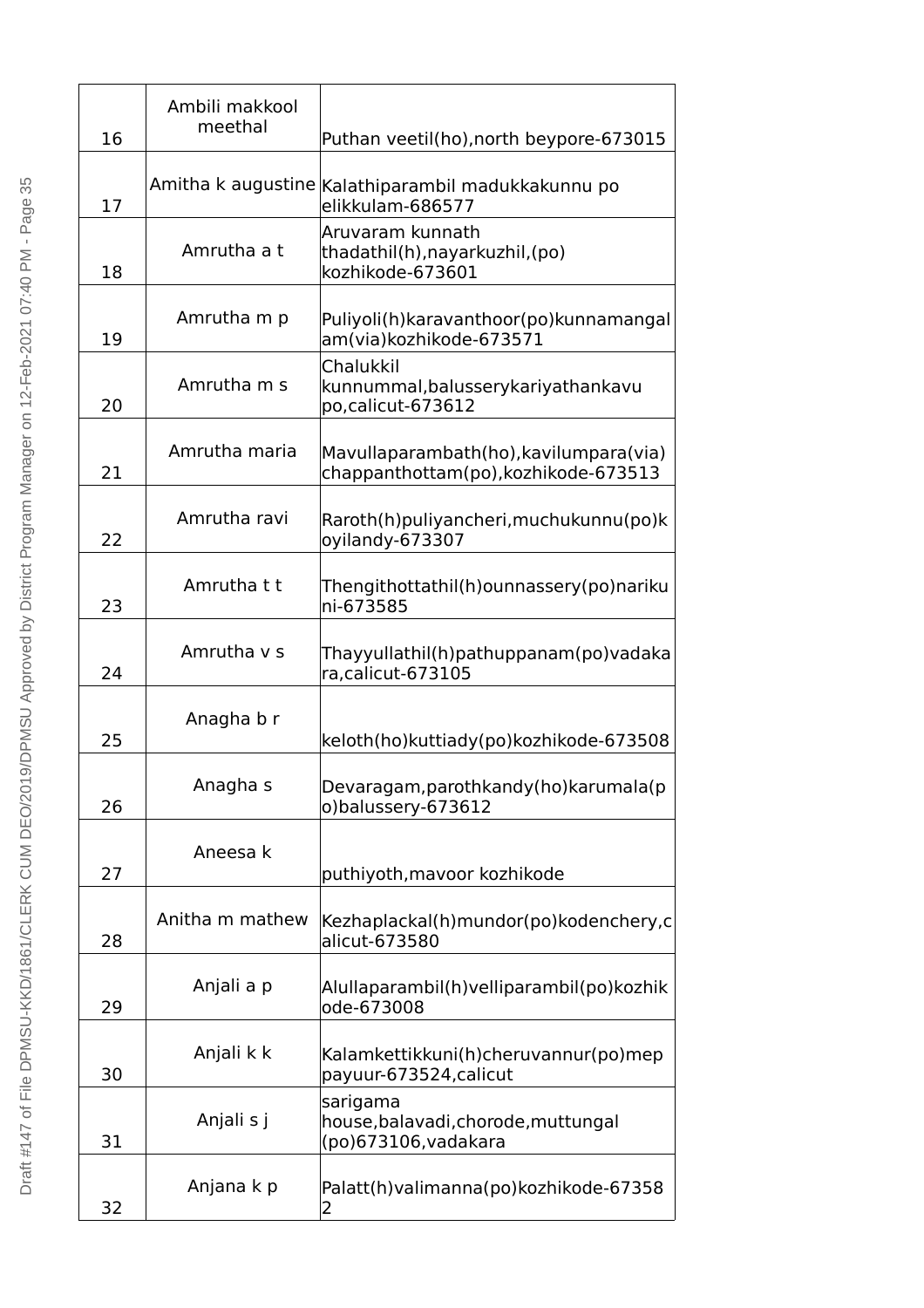| 33 | Anjana v s       | vattakandy(ho), madathumpoyil, unnikul<br>m(po)poooonur-calicut-673574           |
|----|------------------|----------------------------------------------------------------------------------|
| 34 | Anjisha v k      | Velliyottkandy(ho)oerambra(po)calicut-6<br>73525                                 |
| 35 | Anjitha p k      | Puthanpurayil(h)perode(po)Nadapuram-<br>673504                                   |
| 36 | Anju krishana    | Reksha(h)valiya parambil(po)G A<br>college, 673014                               |
| 37 | Anju krishna m k | Malerikandy(h)irigath(po)payyoli, 673523<br>,calicut                             |
| 38 | Anjumol k m      | Kuzhippurath(ho)midayikunnu(po), thalay<br>olaparambu, kottyam-686605            |
| 39 | Anju sunny       | Manimala(h)korothodu(po)<br>Kottyam-686513                                       |
| 40 | Anu abraham k a  | Cheruparambil(h)naikave(po), thamarass<br>ery-673573                             |
| 41 | Anu v r          | varada'(h) kurunthodi, mantharathoor (po)<br>puthuppanam, vadakara-673105        |
| 42 | Anumol m t       | Sankeerathana, chaliyam (po) calicut-673<br>301                                  |
| 43 | Anumol p j       | Kaniragath(h) vilangad(po) calicut-67350<br>6                                    |
| 44 | Anusha e t       | Elambam thottathil(ho)<br>kizhakkummuri(po) kakkodi(via) kozhikod<br>e-673611    |
| 45 | Anusha m         | mouvathal(ho)sruthi<br>nilayam, pural(po)thalassery, 670671                      |
| 46 | Anusha mohanan   | Thottapurath<br>thazhe(h)nanminda, kozhikode-673613                              |
| 47 | Anusree k c      | karinthora<br>chalil(ho) ekarool(po) calicut-673612                              |
| 48 | Anusree k m      | Kozhikkodan veethil meethal<br>(ho)cheruvannur(po)meppayur, kozhikod<br>e-673524 |
| 49 | Anusree I s      | Kelothmeethal(ho)kunnathara(po), ollur, c<br>alicut-673620                       |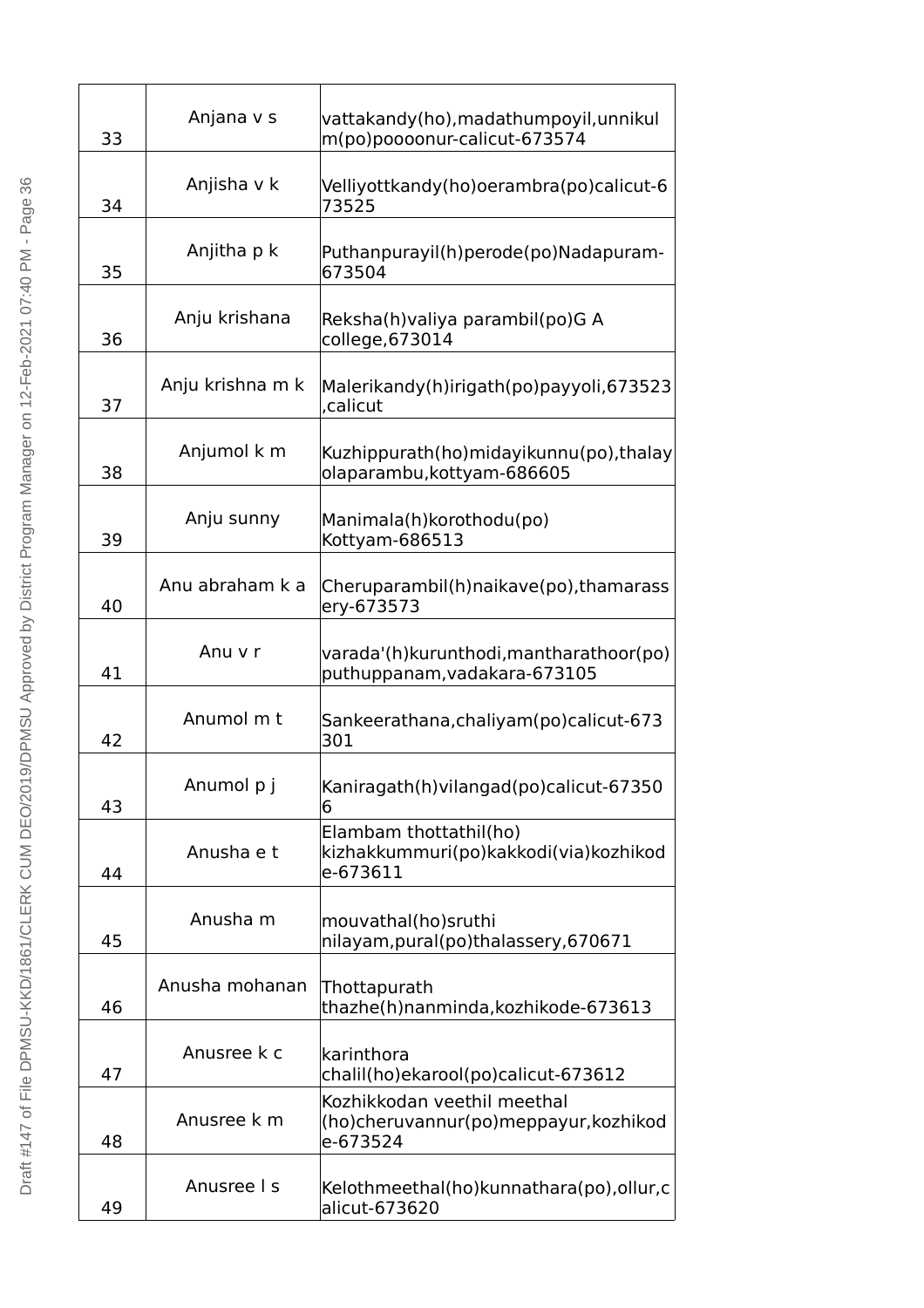| 50 | Anusree n p       | Vadakke<br>kavungal(h), cherukulathoor (po) calicut-6<br>73008               |
|----|-------------------|------------------------------------------------------------------------------|
| 51 | Anusree p         | Puthiyottil (h), azhiyoor, koroth<br>road,-673309                            |
| 52 | Anusree p m       | Kasthoori<br>(ho), eramala (po) vatakara, kozhiko de-673<br>501              |
| 53 | Anusree s krishna | Nagappalli<br>chalil(h)keezhupayur(po)meppayyur,cali<br>cut-673524           |
| 54 | Anusree s r       | Kizhakke<br>narikottu,"anusree",padinhattumuri,kakk<br>odi, kozhikode-673611 |
| 55 | Anwaya n r        | Arangottu meethal(ho) thiruvallur(po)<br>vadakara, kozhikode, 673541         |
| 56 | Aparna k m        | Kunhiparambath meethal(ho)palayad<br>nada(po)calicut-673521                  |
| 57 | Aparna m k        | Tharol(ho) konutt(po) kunnamangalam, ko<br>zhikode-673571                    |
| 58 | Arathi c s        | Chettiam cholayil(ho), menhanniam<br>(po), perambra via, kozhikode-673525    |
| 59 | Arathi p k        | Padinhare kandiyil (ho)<br>pavandoor(po)kozhikode-673613                     |
| 60 | Archana   k       | saradhi(ho), malayil, parannur (po), nariku<br>ni-673585                     |
| 61 | Aruja v nair      | Thachirukandiyil(ho),pilassery,kunnama<br>ngalam(po)kozhikode-673571         |
| 62 | Arya suresh u     | Mannapuram(ho)madappalli<br>college(po)kozhikode-673102                      |
| 63 | Ashwathy m        | Thidangayiullathara(h) kayakkody(po) kut<br>tiyady, kozhikode-673508         |
| 64 | Asnabi m k        | Madayi<br>kandi(h)puthiyangadi(po)kozhikode-673<br>021                       |
| 65 | Aswani r k        | valiyaparambil(ho), pallikunnu, thodannur<br>(po), vadakara-673541           |
| 66 | Aswathi biju v k  | Valliyakkattil, 6/3<br>chelavoor(po)mooozhikkal, kozhikode-67<br>3571        |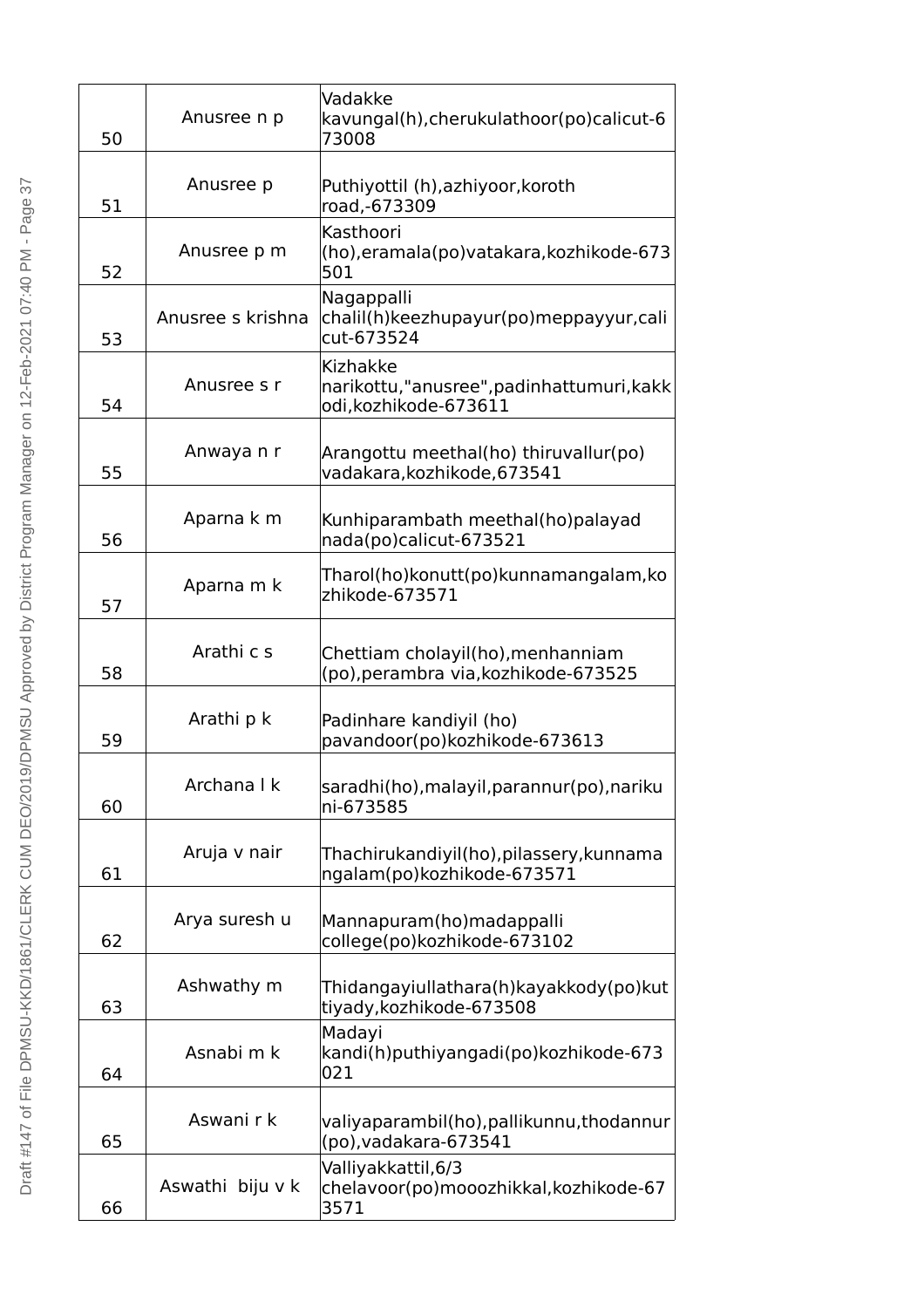| 67 | Aswathi c k             | Chonopurathu<br>kandiyil(h)parannor(po)kozhikode-67358<br>5                      |
|----|-------------------------|----------------------------------------------------------------------------------|
| 68 | Aswathi das             | Manjhambra<br>malayil(ho) kariyathumpara, kakkayam (p<br>o), kozhikode-673527    |
| 69 | Aswathi m               | Poothamkuzhi(h) karavanthoor(po), kozhi<br>kode -673571                          |
| 70 | Aswathi mc              | Meethale changaroth<br>kandi(h) muyipoth(po), meppayur-673524                    |
| 71 | Aswathi<br>pankajakshan | Kulangara(h)peruvannamozhi(po), kuvap<br>poyil, kozhikode-673528                 |
| 72 | Aswathi t p             | Thaikkoottam parambil(h)bhut<br>road, west whill (po)-673005, calicut            |
| 73 | Aswathi v k             | vengalathkandy(h)peruvatoor(po)koyilan<br>dy-673620                              |
| 74 | Aswathi vm              | vatakkemalayil(ho), maniyur(po) payyoli (<br>via) kozhikode-673523               |
| 75 | Aswathy s               | charuvila<br>veedu, kurumpakara (po), pathanamthitta-<br>689695                  |
| 76 | Athiar k p              | kudiyirikkan poil(h)parappan<br>p;oil(po)thamarassery, kozhikode-673573          |
| 77 | Athira a p              | Athira bhavan kandinamkulam<br>, puthucurichy (po), Thiruvanathapuram-6<br>95303 |
| 78 | Athira b                | Thattumpurath(ho)kokkallur(po)balusser<br>y(via)673612                           |
| 79 | Athira c p              | Chalupokkil(h)cheruvannur(po), meppay<br>ur, calicut-673524                      |
| 80 | Athira k p              | Manapurath(h)moodadi(po)koyilandy(via<br>)673307                                 |
| 81 | Athira m                | Mangalassery(ho)thamarassery<br>(po), kedavoor, kozhikode-673573                 |
| 82 | Athira m h              | mundathadathil(h), iruvallur(po)<br>chelannur kozhikode-673616                   |
| 83 | Athira m m              | makkada mankkottu<br>chambayil(h)olavanna-673019                                 |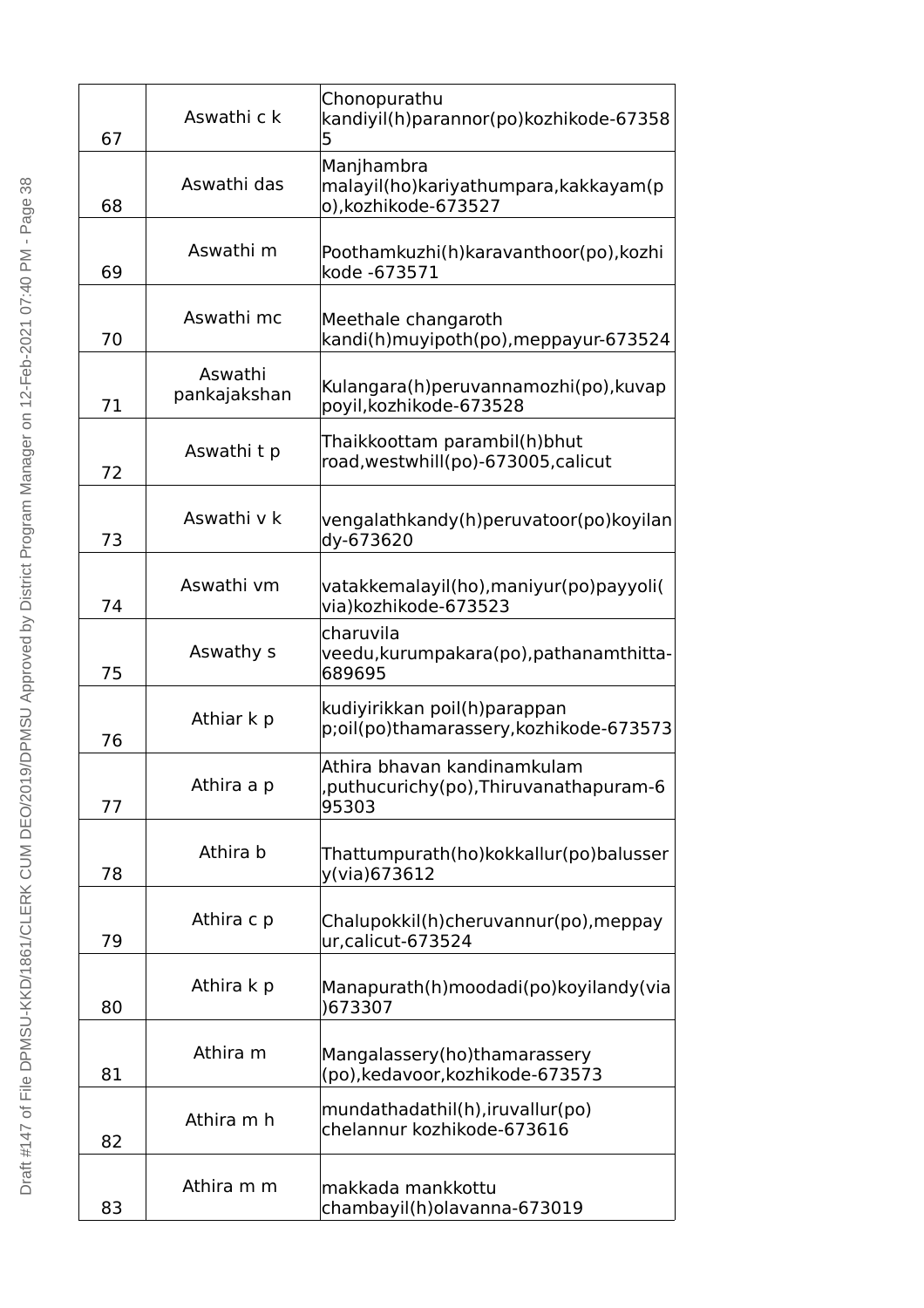| 84  | Athira p        | parrollathil(ho)puthuppanam(po)vatakar<br>a,kozhikode,673105                |
|-----|-----------------|-----------------------------------------------------------------------------|
| 85  | Athira p k      | puthussery, pasukadave(po) kavilumpara,<br>kozhikode-673513                 |
| 86  | Athira r        | Manathanath(ho), chelannur(po) 7/6-6736<br>16                               |
| 87  | Athira suresh   | Keezhatt<br>meethal(ho)meppayur(po)kozhikode-673<br>524                     |
| 88  | Athira t        | Chirakkara<br>kandiyil(h)purameri(po)vadakara, kozhik<br>ode-673503         |
| 89  | Athulya k       | koloth(h), p c palam(po)<br>narikkuni-673585                                |
| 90  | Athulya k       | koottil house, westhill(po) calicut-673005                                  |
| 91  | Athulya p c     | pythodichalil(ho)naderi(po)kozhikode-67<br>3620                             |
| 92  | Athulya raj     | Kundolankandy(ho), balussry(po), kozhiko<br>de-673612                       |
| 93  | Athulya vijayan | mutheriyil(h), neeleswaram(po) omassery<br>-673582                          |
| 94  | Bagyasree o b   | Kalathil(h), nanchiramoola, neervaram<br>(po)panamaram via, Wayanad -670721 |
| 95  | Bijisha n s     | Nambiarkandai(h)puthiyanirath, elethur(<br>po)-673303                       |
| 96  | Bincy mol av    | Ariplakkal(h), vimalanagar (po) udayagiri,<br>Wayanad-670645                |
| 97  | Binisha k       | Kuzhimbattil(h)thuruthiyad(po)balussery<br>,kozhikode-673612                |
| 98  | Binny baby      | Nirappukalayil(ho)eravimangalam(po)ko<br>ttayam-686613                      |
| 99  | Binu a m        | karpurath<br>chalil(h), parannur (po) narikkuni-673585                      |
| 100 | Bisila pk       | parakkunnath(ho), kannadipoyil(po) balus<br>sery-673612                     |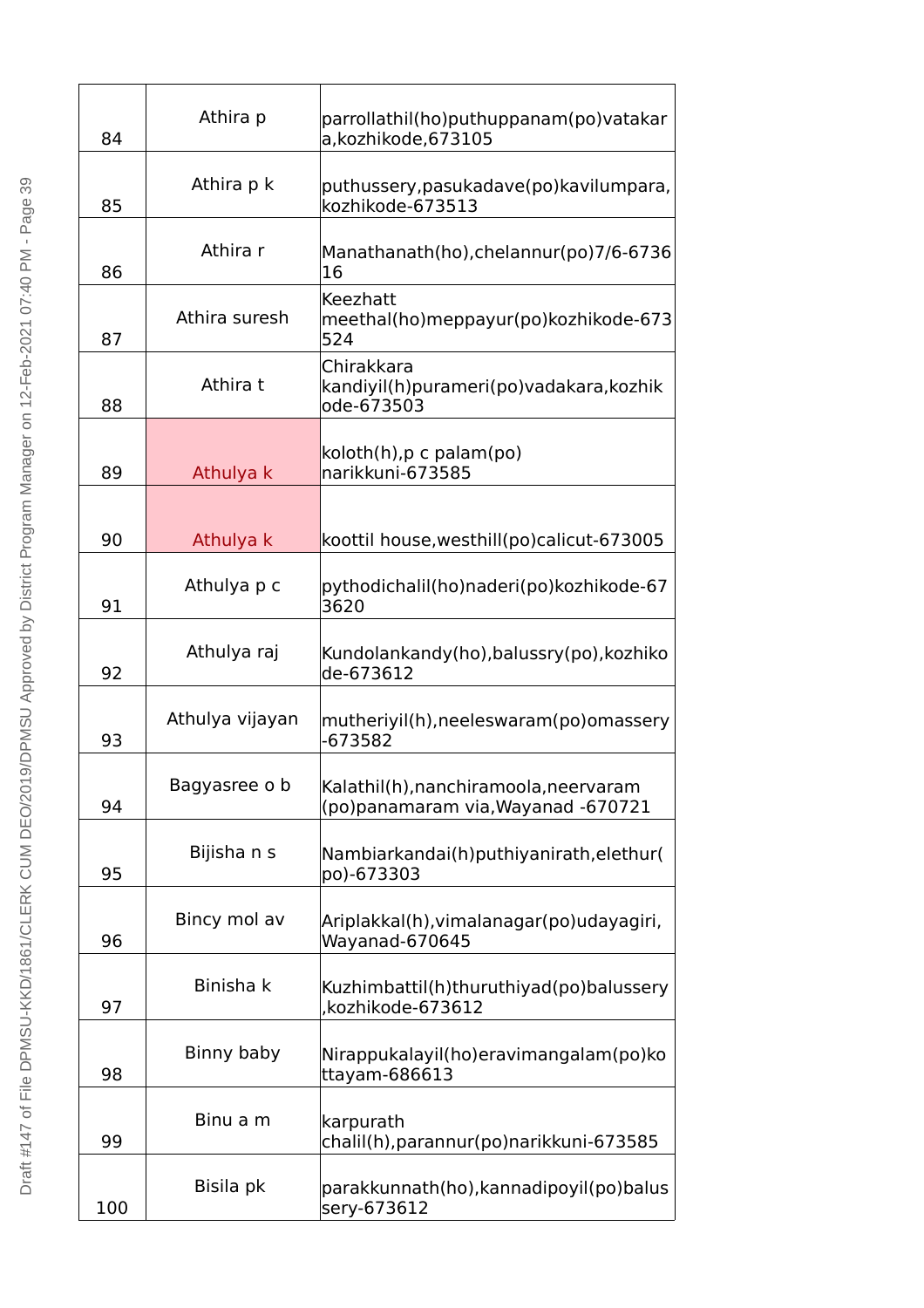| 101 | Deepa baby                   | Thazhamon(ho)cherangottu<br>meethal, chevayoor(po)-673017, calicut    |
|-----|------------------------------|-----------------------------------------------------------------------|
| 102 | Deepa gopalan                | deepu<br>bhavanam,ulanadu(po),pathanamthitta-<br>689503               |
| 103 | Deepthi k                    | Eranhikkal<br>poyil(h)poovattuparamba(po)calicut-673<br>008           |
| 104 | Deepthi p a                  | Venkattackal(h) koorachundu (po) kozhiko<br>de-673527                 |
| 105 | Deepthi k v                  | poozhikunnamadu(ho)korangadu,thamar<br>assery(po)                     |
| 106 | Deepthi<br>muraliprakashan m | kalarithazhath(h), thalakulathur (po) kozhi<br>kode-673317            |
| 107 | Dhanisha<br>damodaran        | Mannarkunnel(h)kodenchery(po)kozhiko<br>de-673580                     |
| 108 | Dhanya joseph                | kakkattu nut<br>street(po)pazhamkavu, vatakara-673104                 |
| 109 | Dhanya p                     | Othayoth thazha<br>(ho)gopalapuram, moodadi (po) kozhikode<br>-673307 |
| 110 | Dhilsha a                    | Dhanya(h)chilambavalavu, perambra(po)<br>.calicut-673525              |
| 111 | Dibisha a v                  | Arayan veetil(h)<br>beypore(po), kozhikode-673015                     |
| 112 | Dilna k                      | Kunnummal(h)moodadi(po)koyilandy,koz<br>hikode-673307                 |
| 113 | Dinsha k                     | vattakandiyil(ho)puduppana,<br>(po), vatakara-673105                  |
| 114 | Divya k                      | Chettiyamkandy(h)ullieri(po)calicut-673<br>323                        |
| 115 | Divya t                      | Thechotte(h)narikkuni, kozhikode-673585                               |
| 116 | Drisya k                     | Parambadi poyil(ho)punnassery(po)<br>calicut-673585                   |
| 117 | Faizal ph                    | Pidivettil(h)punnavely (po), Kottayam<br>-689589                      |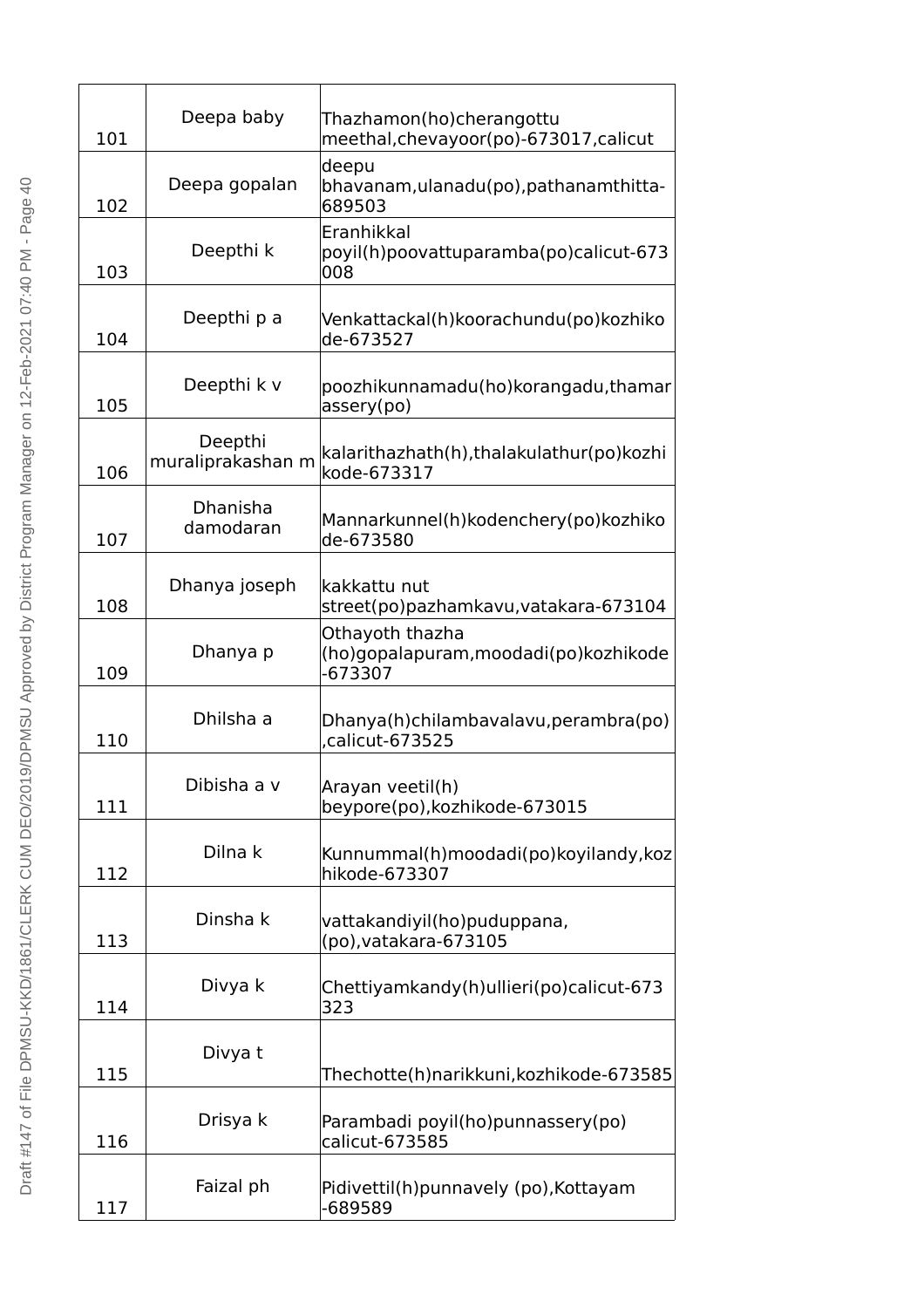| 118 | Fathima p p               | cholathadakkal(ho)<br>nellikkaparamb(po) mukkam, calicut-673<br>602           |
|-----|---------------------------|-------------------------------------------------------------------------------|
| 119 | Fathimathu ssuhara<br>k k | Konamannil(h)thiruvambadi(po) kozhikod<br>e-673603                            |
| 120 | Arun kumar.g              | guderala estate, factory division<br>munnar, idukki, - 685612                 |
| 121 | Geethu m k                | malekalarath(ho)payambra<br>(po)kozhikode-673571                              |
| 122 | Gopika m                  | mundamparambil(h), cheruvayoor(po), ed<br>avannappara, Malappuram             |
| 123 | Greeshma<br>surendran     | Alipuzha(h)meemutty(po)kodencheri-67<br>3580                                  |
| 124 | Haritha e m               | Harisree(ho), parakandy, chenoli<br>road, perambra(po), kozhikode, 673525     |
| 125 | Haritha s                 | Kalathil<br>veedu, murukkummoodu, kayamkulam (p<br>o) Alappuzha-690502        |
| 126 | Indhu nellerimmal         | nellerimmal<br>kuniyil, kizhuparamba (po) malappuram-6<br>73639               |
| 127 | Jaini jithesh             | Thiruvampady, kerala                                                          |
| 128 | Jancy daniel              | Kuttiparambil(h)<br>mundoor(po)kozhikode-673580                               |
| 129 | Jaseena k s               | Melayikandi(h)poonath(po)naduvannur(v<br>ia)kozhikode-673614                  |
| 130 | Jasna j s                 | Kaliparambil(h)cherukulathoor(po) kozhik<br>ode-6673008                       |
| 131 | Jensy joseph              | Elanjickal(h)thamrassey(po)kozhikode-6<br>73573                               |
| 132 | Jesmy baby                | Ehakkalayil(ho)kannoth(po)kodanchery,c<br>alicut-673580                       |
| 133 | Jighil t                  | Krishna<br>nivas, koprakkali (po) olavanna, 673019, ko<br>zhikode             |
| 134 | Jilvy george              | Nayattukunnummel(h), shanthinagar, eka<br>rool(po), unnikulam, calicut-673574 |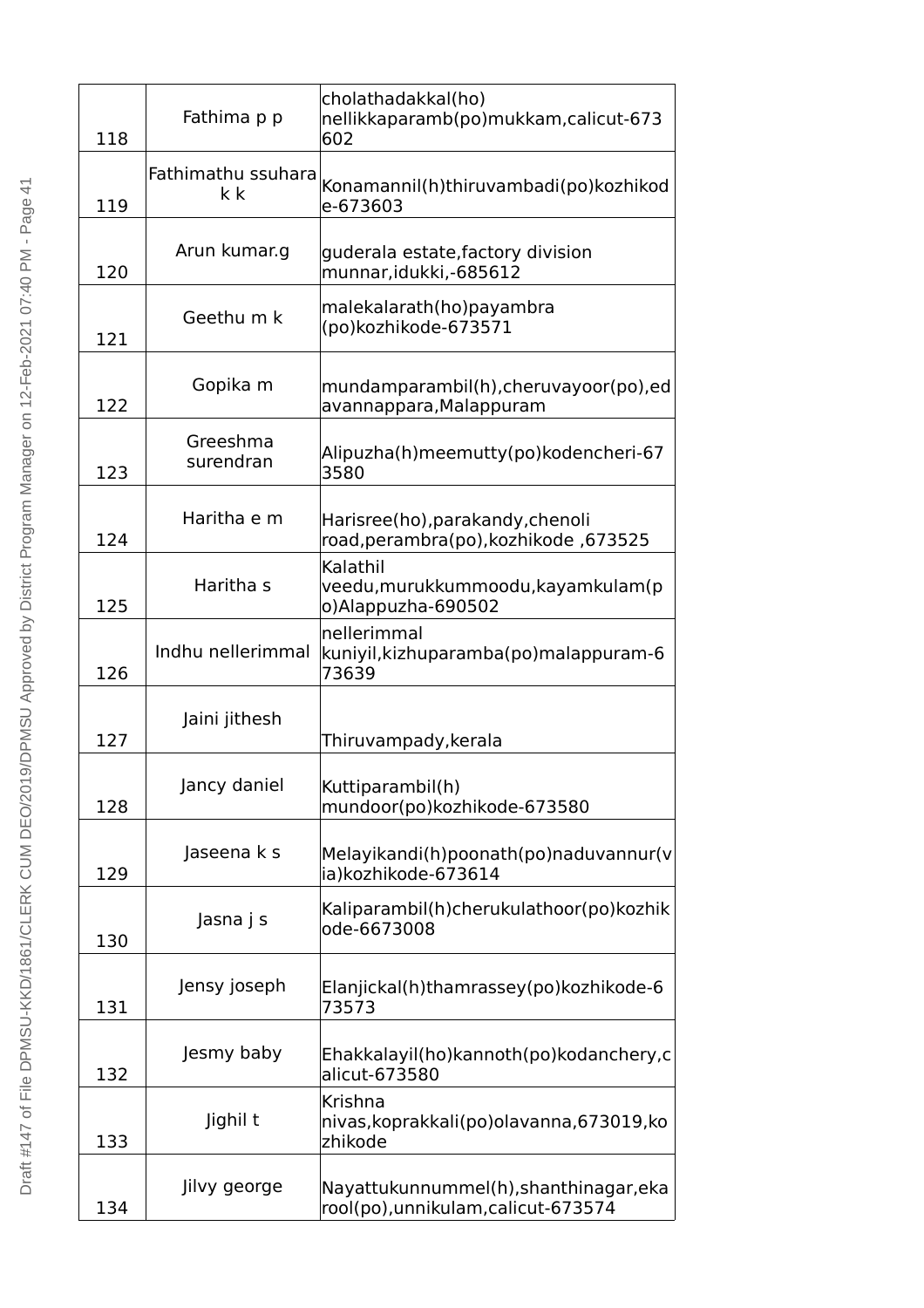| 135 | Jincy joseph      | olikkathottiyil, koorachundu-673527                              |
|-----|-------------------|------------------------------------------------------------------|
| 136 | Jincy mol k j     | Kulappurath(h)chittarikkal(po) Kasargode<br>-671326              |
| 137 | Jincy paul        | kallarackal(h), kodanchery (po) kozhikode-<br>673580             |
| 138 | Jisha k k         | kuttiyattu<br>keloth(h) karadippara(po) ambalavayal, w<br>ayanad |
| 139 | Jishna prakash    | Nelikkunnummal(ho)kunnathara(po)koila<br>ndy-673323              |
| 140 | Jisna chacko      | Kodakkaparambil(h) velamkode(po) tham<br>arassery-673580         |
| 141 | Kajol p k         | Alikunnumal(h)thamarassery(po)calicut-<br>673573                 |
| 142 | Kavya p k         | Pedikakandi(ho), kadiyagad(po), perambr<br>a,kozhikode,673525    |
| 143 | Krishnaprabha k v | Machikandy(ho)punnassery(po)kozhikod<br>e-673585                 |
| 144 | Lekshmy s         | Kulathin karottu,<br>mannady(po)Pathanamthitta-691530            |
| 145 | Lijima k t        | Kolothodi(h)mudappilasheri, vaniyambala<br>m(po)-679339          |
| 146 | Linat joseph      | poovathingal(h)velamcode(po)kodanche<br>ry-673580                |
| 147 | Linisha k         | Symphony, kayakkal<br>thazhath, kakkodi(po), calicut-673611      |
| 148 | Manasa s m        | Neelikandy(ho), kothamangalam, koyiland<br>y-673305              |
| 149 | Manju raj p       | Aminchery(h)thalayad(po)<br>unnikulam, 673574                    |
| 150 | Manju t g         | Panamthottathil, mangaram, konni(po)-68<br>9691                  |
| 151 | Mareena k m       | Kalapattu(h)murampathy(po)kodencherr<br>y,thotumuzhi, kozhikode  |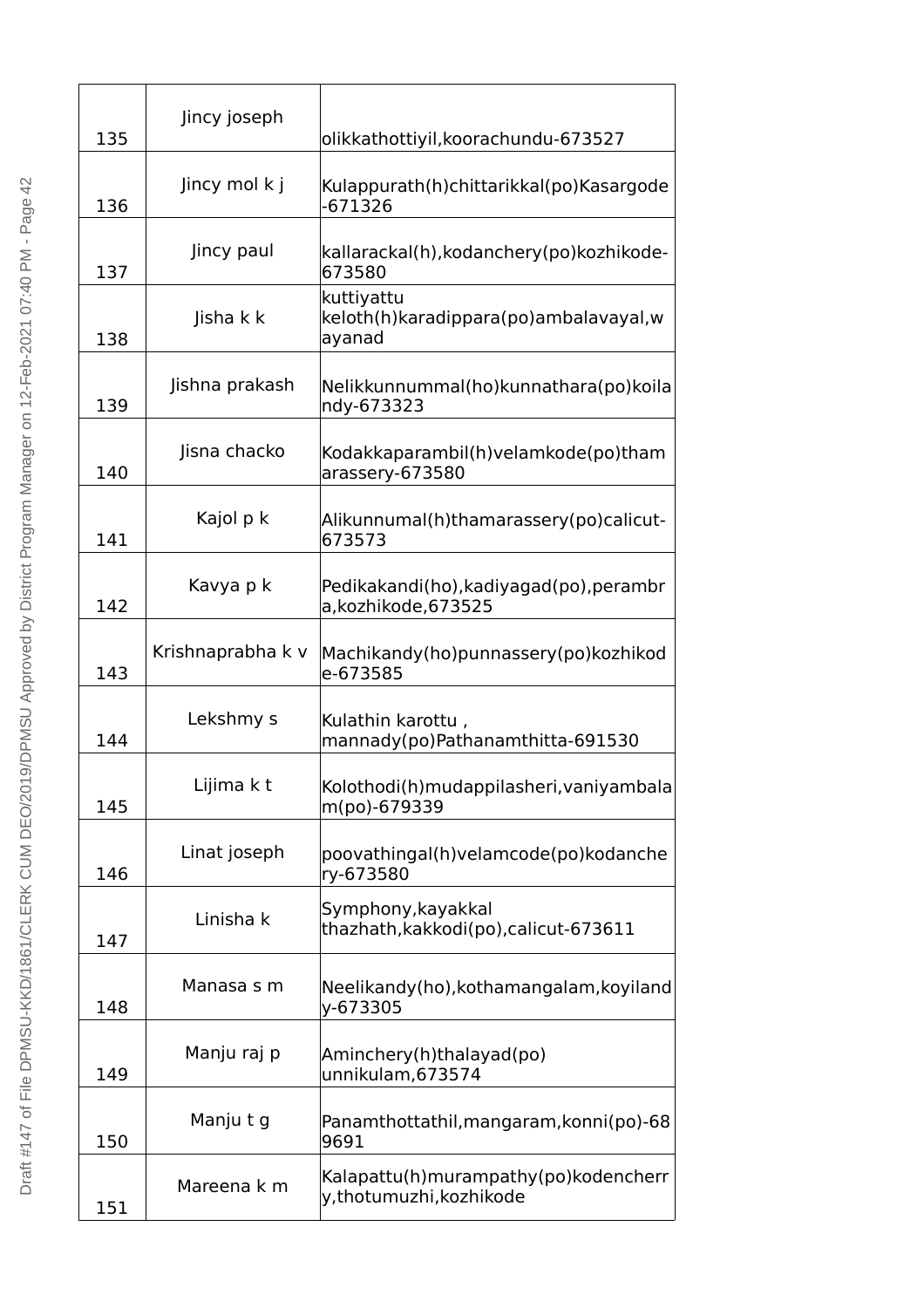| 152 | Maria saimon               | Vazhepparambil(h) kanjirappara(po) Kotty<br>am-686555                        |
|-----|----------------------------|------------------------------------------------------------------------------|
| 153 | Megha r s                  | Vadakkechalil(ho), kozhukkallur (po) kozhi<br>kode-673524                    |
| 154 | Mini varghese              | kulamakkil puthen purayil(h)koodathai<br>bazar(po)thamarassery-673573        |
| 155 | Mithula thomas             | Arackal(h)thiruvampady(po)calicut-6736<br>03                                 |
| 156 | Monisha k                  | kalaripurayil(h)poovattuparamba(po)cali<br>cut-673008                        |
| 157 | Muhsina k p                | panichiyil(h)palath(po)kakkodi, 673611                                       |
| 158 | Namitha treesa<br>joseph c | chakkalayil, kuppayakode<br>(po)kodanchery, kozhikode-673580                 |
| 159 | Nayana p                   | kannamparambil(h)cheruvadi(po)67366<br>1, kozhikode                          |
| 160 | Neenu p k                  | Pulikkunnath(h)muthappanpuzha(po)thir<br>uvambadi, kozhikode-673603          |
| 161 | Neethu n v                 | Elayidath<br>madathil(h)naderi(po)koyilandy-673620                           |
| 162 | Neethu p                   | smitha<br>nivas, karingamanna, thamarassery, kozhi<br>kode-673573            |
| 163 | Nibina ricy                | shine', eranghikkal(po) mokavoor, calicut-<br>673303                         |
| 164 | Nidhisha n s               | Padinhare<br>veetil, kokkallur(po), balussery, calicut-67<br>3612            |
| 165 | Nidhuna chandran           | palayullamottemmal(h), maruthonkara (p<br>o)maruthonkara 673513              |
| 166 | Nija n j                   | veedu, chevidikuzhy, konchira<br>(po) vembayam, thiruvanathapuram-6956<br>15 |
| 167 | Nikhil v c                 | Vattachath(ho)panangad(po)balussery-6<br>73612                               |
| 168 | Nikhina c v                | cherontavida(ho), chekkiyad(po) kozhikod<br>e-673509                         |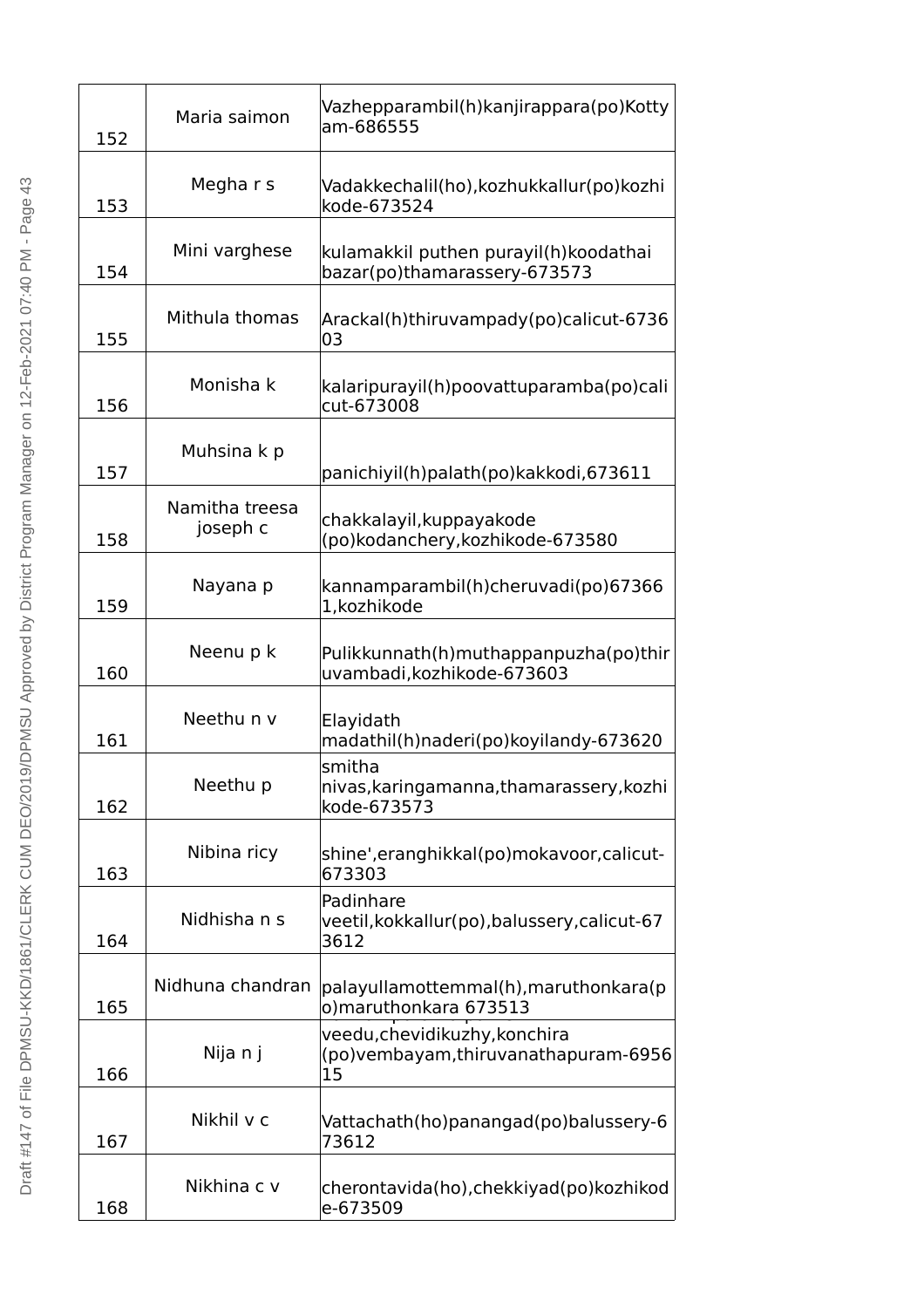| 169 | Nimmy raj p      | Kidannunni nilam<br>ho, kizhakkumuri(po), kakkodi, calicut-673<br>611                |
|-----|------------------|--------------------------------------------------------------------------------------|
| 170 | Nirmal p         | kakkottil(h)thadambattuthazham, karapp<br>aramba(po)calicut-673010                   |
| 171 | Nisari surendran | Janam house, mayyannur<br>po, vatakara, kozhikode-673542                             |
| 172 | Noorjahan t d    | Pilathodam kandi<br>parappara, kizhakoth, kozhikode-673572                           |
| 173 | Nouziya m u      | Puthen kottu puthen<br>purakal(ho), murampathy(po), kodancherr<br>y,kozhikode-673580 |
| 174 | Pavithra b       | Minukkumpara<br>colony, muthalamada(po)-678507, palakk<br>ad                         |
| 175 | Prathyusha k e   | cheliyatt<br>poyil(ho), valayam(po) calicut-673517                                   |
| 176 | Prince thomas    | Thonikuzhiyil(h), kayanna (po) chakkittapa<br>ra-673526                              |
| 177 | Ragi k a         | kutticham parambil<br>(h) vellangallore-680662                                       |
| 178 | Ragi rajan       | Cheikkavil(h)pasukkadave(po)calicut-67<br>3513                                       |
| 179 | Rahultv          | Sreevalsam(h)viyyur, kollam(po) koyiland<br>y-673307                                 |
| 180 | Rajalakshmi c r  | cherupullithara(h)eranakulam, edavanak<br>kad (po)-682502                            |
| 181 | Rajeena beevi a  | <b>Bafeek</b><br>manzil, kannamcode, adoor(po)-691523, P<br>athanamthitta            |
| 182 | Rajina.r         | kachery(h)kavil(po)naduvannur, kozhikod<br>e-673614                                  |
| 183 | Ramsheeda m      | Eranthugal(h) koodaranhi (po) 673604, cali<br>cut                                    |
| 184 | Ramya p v        | Bhagavathiparambil(h), poovathikkal(po)<br>areekode, Malappuram-673639               |
| 185 | Ralna c          | Chelappurath(h), pavayil, thalakulathur (p<br>o)673317                               |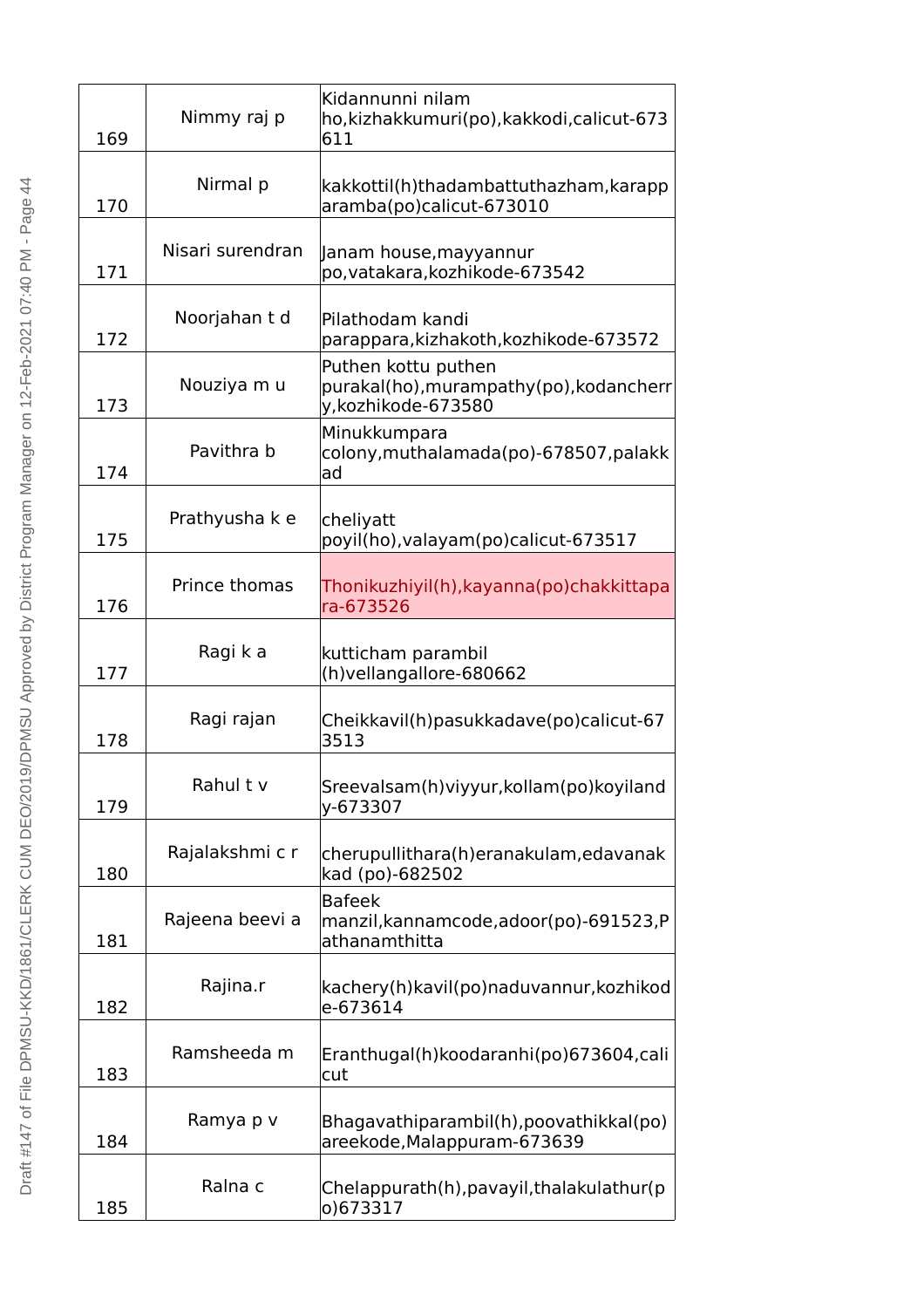| 186 | Ranjini sadhan     | Cherukkadan<br>parambath(ho)cherooppa(po)valayannur<br>-673661              |
|-----|--------------------|-----------------------------------------------------------------------------|
| 187 | Remisha cp         | Nadakkoth<br>(ho)mudavantheri(po)thuneri, 673505                            |
| 188 |                    | Remya krishana u kaswathi(h)poyyerimeethal, chevarayamb<br>alam (po)-673017 |
| 189 | Rincy george       | Njavallil<br>puthanpuryil(h)abhayagiri(po) valayam, 6<br>73517              |
| 190 | Rincy varghese     | Purappuzhayil(ho), murampathy(po) calic<br>ut-673580                        |
| 191 | Rinku t k          | chandragiri, pokkanarambath (h) kolathar<br>a,kozhikode-673655              |
| 192 | Saliya m           | mundotte(h),malayamma(po),NITC,calic<br>ut-673601                           |
| 193 | Sandhya k          | K v s<br>bhavan, vellimon(po) Kollam (dis) 6915111                          |
| 194 | Sandhya p          | vellangoor(h)mokavoor, eranhikkal(po)ko<br>zhikode-673303                   |
| 195 | Saparna t.k        | Thekkekurummal(h)chelakkad(po), kallac<br>hi (via)kozhikode-673506          |
| 196 | Saranya m k        | vellayodummal(h)eravattor(po)<br>perambra, calicut-673525                   |
| 197 | Saranya t m        | Thamarathemeethal(h)payambra(po)cali<br>cut-673571                          |
| 198 | Sarfila p          | Taseem nivas,thamuran road,noarth<br>beypore, kozhik de-673015              |
| 199 | Sruthii p p        | kodappanail(h)cheekilode(po), atholi, koz<br>hikode-673315                  |
| 200 | Shadi.k            | Ariyaparambath(h)mavoor(p), kozhikode-<br>673661                            |
| 201 | Shadiya sherin u a | unikoran kandi(h),thalayad(po)-673574                                       |
| 202 | Shaheena m p       | Katthara<br>(h)uranugattiri(po) vadakkumuri, Malappu<br>ram-673639          |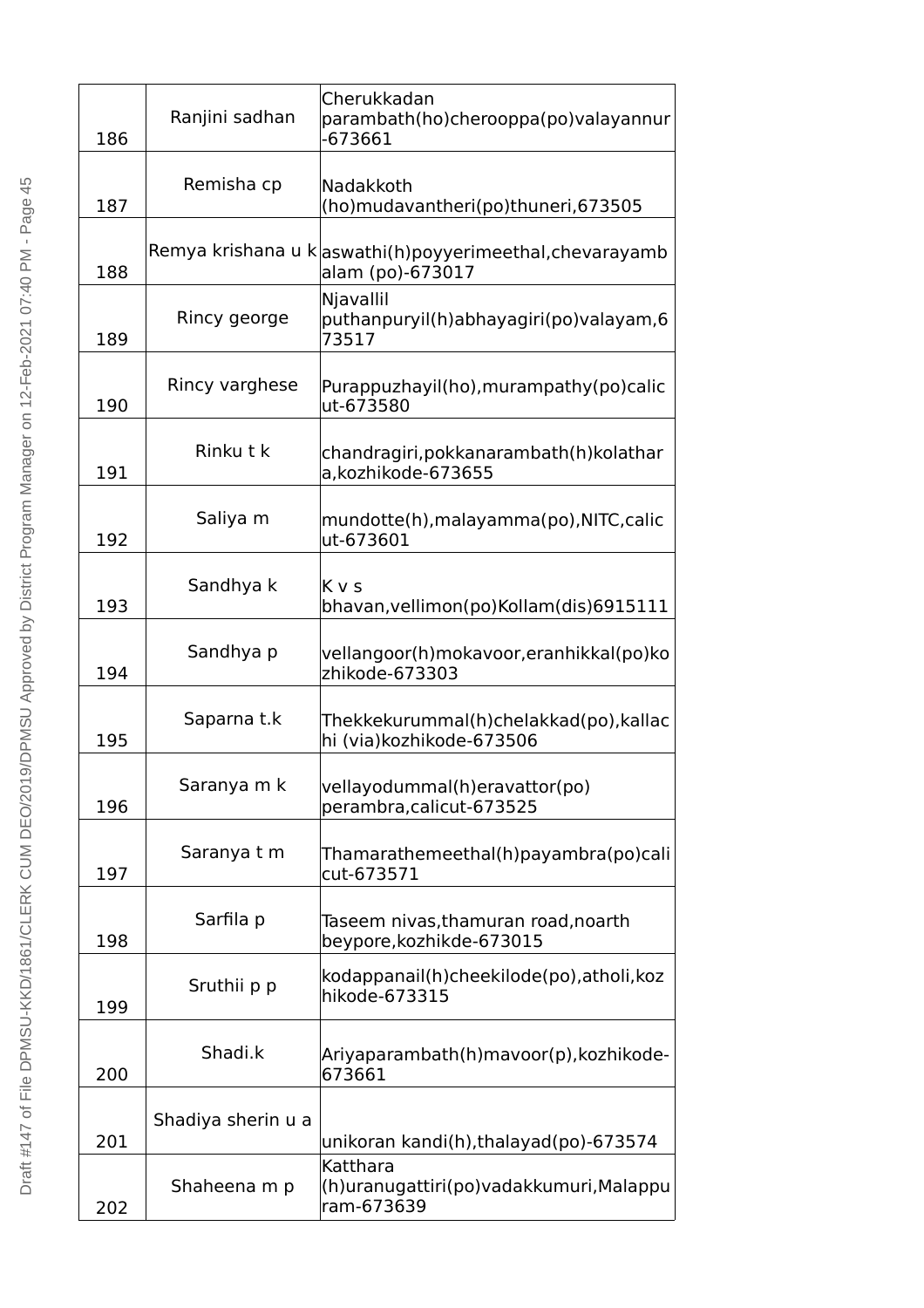| 203 | Shani babu u b  | karimbakkandi(h)cheruvannur(po)-6735<br>24                                |
|-----|-----------------|---------------------------------------------------------------------------|
| 204 | Shaniba v k     | valeekkandi(h) kizhur (po) payyoli, calicut-<br>673522                    |
| 205 | Sheenu k        | karikulangara(h), pulparambil, chippilipar<br>a, calicut-673007           |
| 206 | Shesy m p       | kottakkunnummal(h), iringal(po) vadakara<br>,kozhikode-673521             |
| 207 | Shibin n p      | Nelliyullaparambath(h) vattoli(po) kakkatt<br>il(via)673507               |
| 208 | Shibin s        | Puthiyottil<br>meethal(ho), koothali(po), perambra, kozhi<br>kode, 673525 |
| 209 | Shibina p p     | Meencherikuzhiyil(h)thanakkottur(po)67<br>3509, kozhikode                 |
| 210 | Shiji varghese  | Manjilayil(h)kannoth(po), kodanchery (via<br>)kozhikode-673580            |
| 211 | Shini joseph    | pulayan<br>parambil(h) kodancheri (via) - 673580, kozh<br>ikode           |
| 212 | Smrithi a       | kalleri<br>parambath(h) kalleri, peruvayal (po) calicut<br>$-673008$      |
| 213 | Smruthi aravind | malpadikandy(ho)keezhariyoor(po)calicu<br>t-673307                        |
| 214 | Sneha s r       | vadakkechettiyam<br>kandy, muyyippoth(po), meppayur, kozhik<br>ode-673524 |
| 215 | Soniya kurian   | Nanthikattu(ho)mundoor<br>(po) koorottupara-673580, kozhikode             |
| 216 | Soorya sr       | Thonikuzhiyil(h), kayanna (po) chakkittapa<br>ra-673526                   |
| 217 | Soorya k b      | Kandappattil(h)poonath(po)naduvannur,<br>kozhikode-673614                 |
| 218 | Soumya c m      | puthiyakath(ho)kannokara(po)vatakara-<br>673102                           |
| 219 | Sreejith t      | Parambin<br>koyiloth(h)thuruthiyad(po)balussery,cali<br>cut-673612        |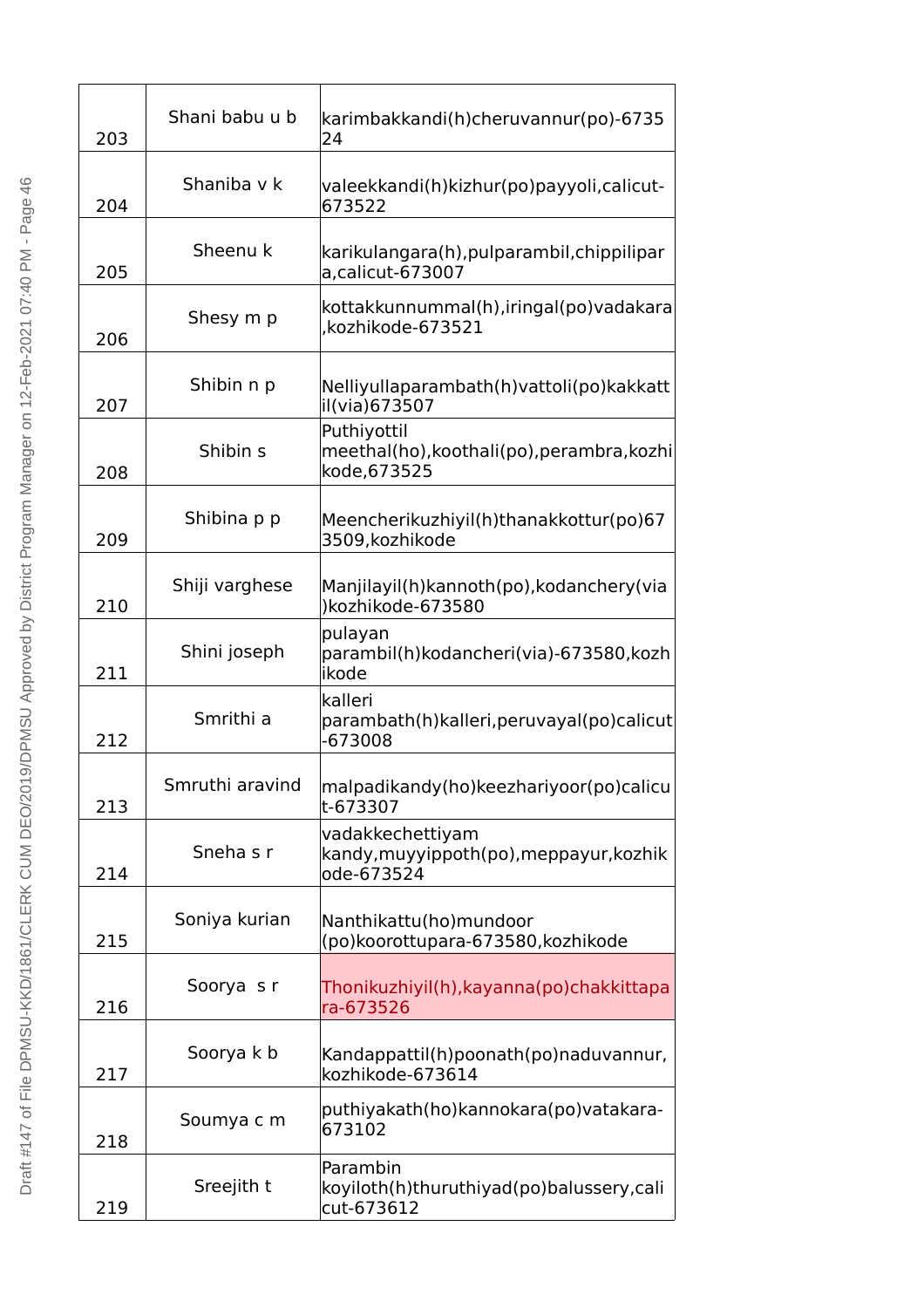| 220 |                      | Sreetha sreedharan Mecheri(h), kavilumpara (via), kunduthode<br>(po), thot tilpalam, kozhiko de-673513 |
|-----|----------------------|--------------------------------------------------------------------------------------------------------|
| 221 | Sreya kollankandy    | Loveshore'(h)chelavoor(po),calicut-6735<br>71                                                          |
| 222 | Sriya k p            | kodoliparambath, chelavannur (po), calicu<br>t-673616                                                  |
| 223 | Sruthi b             | Vinayam(ho) kottakkal (po) vatakara, calicu<br>t-673521                                                |
| 224 | Sruthi chandran      | Naduvayalkuni<br>(ho), muthuvadathoor (po) purameri, kozhi<br>kode-673503                              |
| 225 | Sruthi k sivadas     | Kannacheripoyil(h), kallurutty (po) omasse<br>ry, kozhikode-673582                                     |
| 226 | Sruthi<br>shanmugham | Kannanghapurayil(h)pannicode(po)mukk<br>om(via)calicut 673602                                          |
| 227 | Sruthi v s           | Nanhoora<br>meethal(h), nochad(po), naduvannur, kozh<br>ikode-673614                                   |
| 228 | Stenija maniyath     | Stenija<br>nivas, uruvachal (po), kannur-670702                                                        |
| 229 | Sufinath beevi k k   | Koorman<br>kandy(h)pannikkottur(po)koduvally(via)6<br>73572, calicut                                   |
| 230 | Suja mohan p         | Painthrath(ho)nedungottur, shoranur(po)<br>palakkad                                                    |
| 231 | Sujanya n s          | Cheriyandimeethal(ho)cheruvannur(po)c<br>alicut-673524                                                 |
| 232 | Sulu jose            | Chakkittukudyil(h)tharayil<br>paramb, parambil (po) calicut-673012                                     |
| 233 | Sumi abraham         | Thadathil(h)koombara<br>bazar(po), koodaranji, calicut-673604                                          |
| 234 | Sumina rajan         | Haridwar(h), kuruvangad(po), koyilandy-6<br>73620                                                      |
| 235 | Surya sivanath p     | Pannikkod)h), amarambalam south<br>(po)Malappuram-679339                                               |
| 236 | Swathi k             | kuzhikandthil(h), pantheerankave (po) koz<br>hikode                                                    |